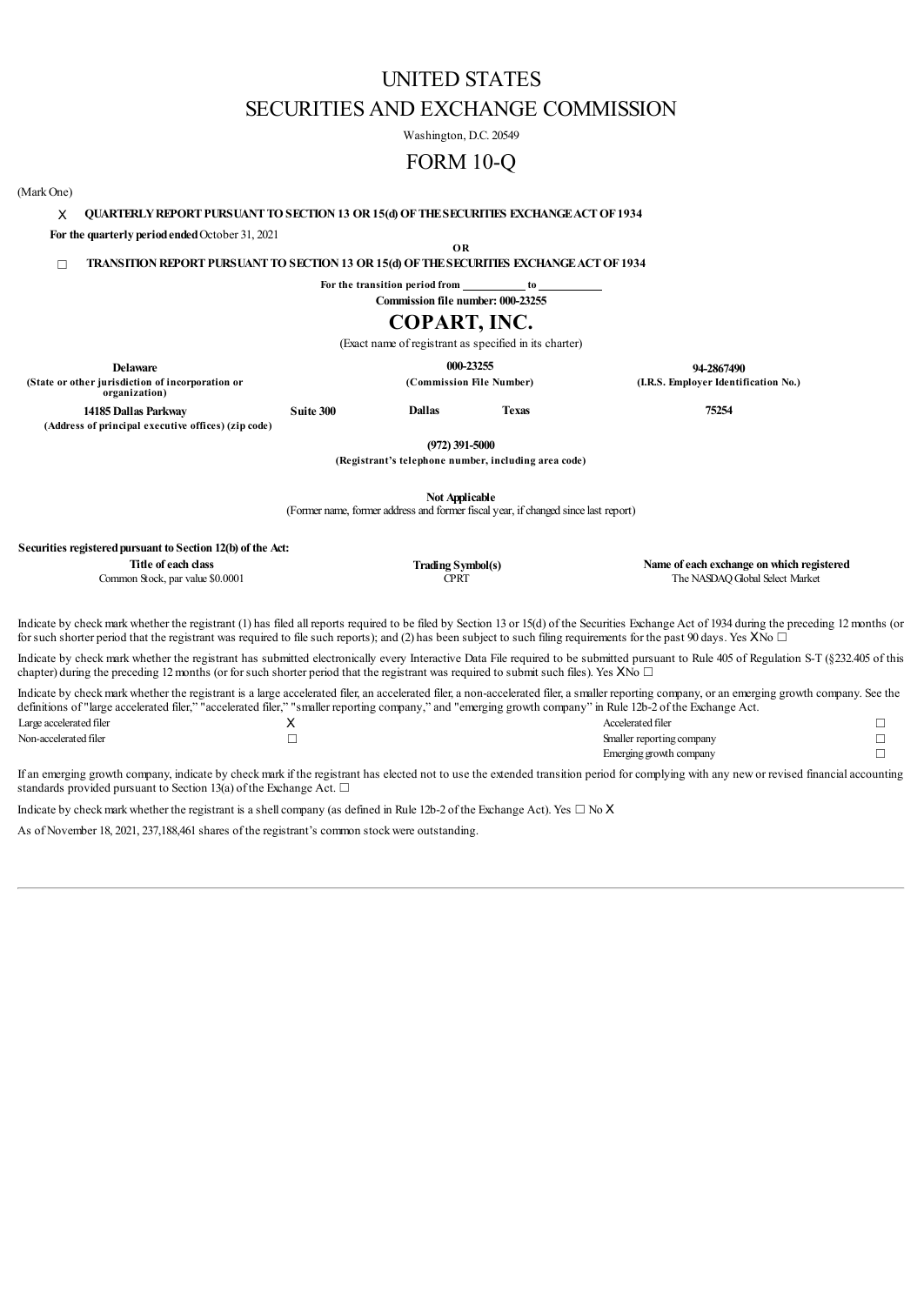### **Copart, Inc. Index to the QuarterlyReport October 31, 2021**

| <b>Table of Contents</b>                                                                       | <b>Page Number</b> |
|------------------------------------------------------------------------------------------------|--------------------|
| <b>PART I - Financial Information</b>                                                          |                    |
| <b>Item 1 - Financial Statements (Unaudited)</b>                                               |                    |
| <b>Consolidated Balance Sheets</b>                                                             | $\overline{3}$     |
| <b>Consolidated Statements of Income</b>                                                       | $\overline{4}$     |
| <b>Consolidated Statements of Comprehensive Income</b>                                         | $\overline{5}$     |
| <b>Consolidated Statements of Stockholders' Equity</b>                                         | 6                  |
| <b>Consolidated Statements of Cash Flows</b>                                                   | $\overline{1}$     |
| <b>Notes to Consolidated Financial Statements</b>                                              | 8                  |
|                                                                                                |                    |
| Item 2 - Management's Discussion and Analysis of Financial Condition and Results of Operations |                    |
| Overview                                                                                       | 18                 |
| <b>Acquisitions and New Operations</b>                                                         | 20                 |
| <b>Results of Operations</b>                                                                   | 21                 |
| <b>Liquidity and Capital Resources</b>                                                         | $\overline{25}$    |
| <b>Critical Accounting Policies and Estimates</b>                                              | $\frac{26}{5}$     |
| <b>Recently Issued Accounting Standards</b>                                                    | 27                 |
| <b>Contractual Obligations and Commitments</b>                                                 | 27                 |
| <b>Off-Balance Sheet Arrangements</b>                                                          | 27                 |
|                                                                                                |                    |
| <b>Item 3 - Quantitative and Qualitative Disclosures About Market Risk</b>                     | 27                 |
|                                                                                                |                    |
| <b>Item 4 - Controls and Procedures</b>                                                        |                    |
| <b>Evaluation of Disclosure Controls and Procedures</b>                                        | $\underline{28}$   |
| <b>Changes in Internal Controls</b>                                                            | 28                 |
|                                                                                                |                    |
| <b>PART II - Other Information</b>                                                             |                    |
| <b>Item 1 - Legal Proceedings</b>                                                              | $\overline{29}$    |
| <b>Item 1A - Risk Factors</b>                                                                  | $\overline{29}$    |
| <b>Item 2 - Unregistered Sales of Equity Securities and Use of Proceeds</b>                    |                    |
| <b>Item 3 - Defaults Upon Senior Securities</b>                                                | $\frac{42}{42}$    |
| <b>Item 4 - Mine Safety Disclosures</b>                                                        |                    |
| <b>Item 5 - Other Information</b>                                                              | $\frac{42}{42}$    |
| <b>Item 6 - Exhibits</b>                                                                       | $\overline{43}$    |
| <b>Signatures</b>                                                                              | $\overline{44}$    |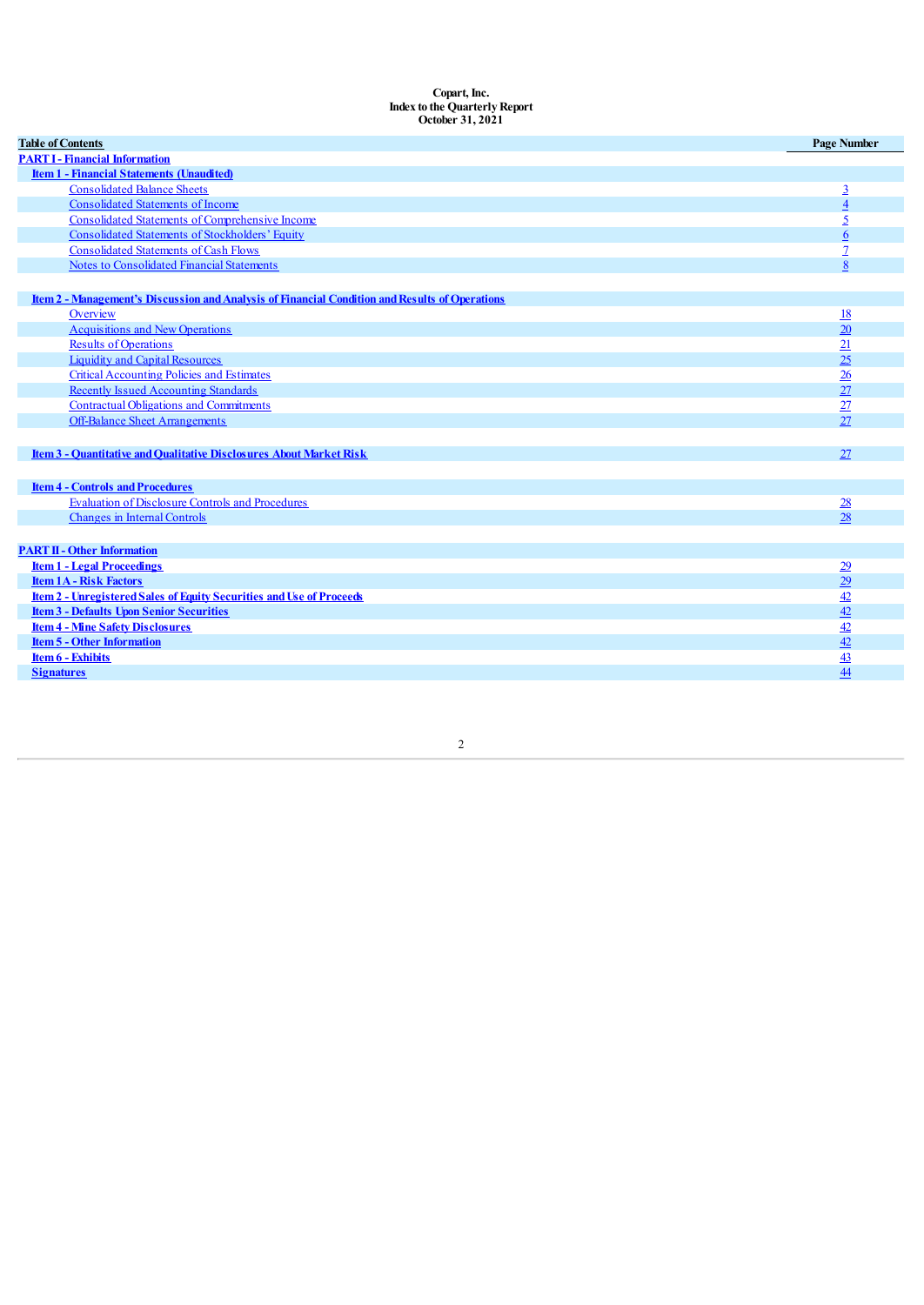### **Copart, Inc. ConsolidatedBalance Sheets (Unaudited)**

| (In thousands, except share amounts)                                                                                                          |              | October 31, 2021 |              | July 31, 2021 |  |  |
|-----------------------------------------------------------------------------------------------------------------------------------------------|--------------|------------------|--------------|---------------|--|--|
| <b>ASSETS</b>                                                                                                                                 |              |                  |              |               |  |  |
| Current assets:                                                                                                                               |              |                  |              |               |  |  |
| Cash, cash equivalents, and restricted cash                                                                                                   | $\mathbb{S}$ | 1.298.373 \$     |              | 1,048,260     |  |  |
| Accounts receivable, net                                                                                                                      |              | 562,637          |              | 480,628       |  |  |
| Vehicle pooling costs                                                                                                                         |              | 115,994          |              | 94,449        |  |  |
| Inventories                                                                                                                                   |              | 48,194           |              | 44,968        |  |  |
| Income taxes receivable                                                                                                                       |              | 537              |              | 20.012        |  |  |
| Prepaid expenses and other assets                                                                                                             |              | 14.045           |              | 14,294        |  |  |
| Total current assets                                                                                                                          |              | 2,039,780        |              | 1,702,611     |  |  |
| Property and equipment, net                                                                                                                   |              | 2,318,701        |              | 2,296,624     |  |  |
| Operating lease right-of-use assets                                                                                                           |              | 123,254          |              | 119,487       |  |  |
| Intangibles, net                                                                                                                              |              | 43,914           |              | 45,873        |  |  |
| Goodwill                                                                                                                                      |              | 354,062          |              | 355,717       |  |  |
| Other assets                                                                                                                                  |              | 39,141           |              | 41.831        |  |  |
| Total assets                                                                                                                                  | $\mathbb{S}$ | 4,918,852        | $\mathbb{S}$ | 4,562,143     |  |  |
| <b>LIABILITIES AND STOCKHOLDERS' EQUITY</b>                                                                                                   |              |                  |              |               |  |  |
| Current liabilities:                                                                                                                          |              |                  |              |               |  |  |
| Accounts payable and accrued liabilities                                                                                                      | \$           | 411,249 \$       |              | 369,826       |  |  |
| Deferred revenue                                                                                                                              |              | 19,951           |              | 20,973        |  |  |
| Income taxes payable                                                                                                                          |              | 37,175           |              | 7.760         |  |  |
| Current portion of operating and finance lease liabilities                                                                                    |              | 23,536           |              | 22,472        |  |  |
| Total current liabilities                                                                                                                     |              | 491,911          |              | 421,031       |  |  |
| Deferred income taxes                                                                                                                         |              | 72,166           |              | 63,969        |  |  |
| Income taxes payable                                                                                                                          |              | 51,094           |              | 52,345        |  |  |
| Operating and finance lease liabilities, net of current portion                                                                               |              | 100,920          |              | 97,961        |  |  |
| Long-term debt and other liabilities, net of discount                                                                                         |              | 408.940          |              | 397,636       |  |  |
| <b>Total liabilities</b>                                                                                                                      |              | 1,125,031        |              | 1,032,942     |  |  |
| Commitments and contingencies                                                                                                                 |              |                  |              |               |  |  |
| Stockholders' equity:                                                                                                                         |              |                  |              |               |  |  |
| Preferred stock: \$0.0001 par value - 5,000,000 shares authorized; none issued                                                                |              |                  |              |               |  |  |
| Common stock: \$0.0001 par value - 400,000,000 shares authorized; 237,181,350 and 237,014,273 shares issued and outstanding,<br>respectively. |              | 24               |              | 24            |  |  |
| Additional paid-in capital                                                                                                                    |              | 776,858          |              | 761,834       |  |  |
| Accumulated other comprehensive loss                                                                                                          |              | (111,378)        |              | (100, 860)    |  |  |
| Retained earnings                                                                                                                             |              | 3,128,317        |              | 2,868,203     |  |  |
| Total stockholders' equity                                                                                                                    |              | 3,793,821        |              | 3,529,201     |  |  |
| Total liabilities and stockholders' equity                                                                                                    | S            | 4,918,852        | \$           | 4,562,143     |  |  |

The accompanying notes are an integral part of these consolidated financial statements.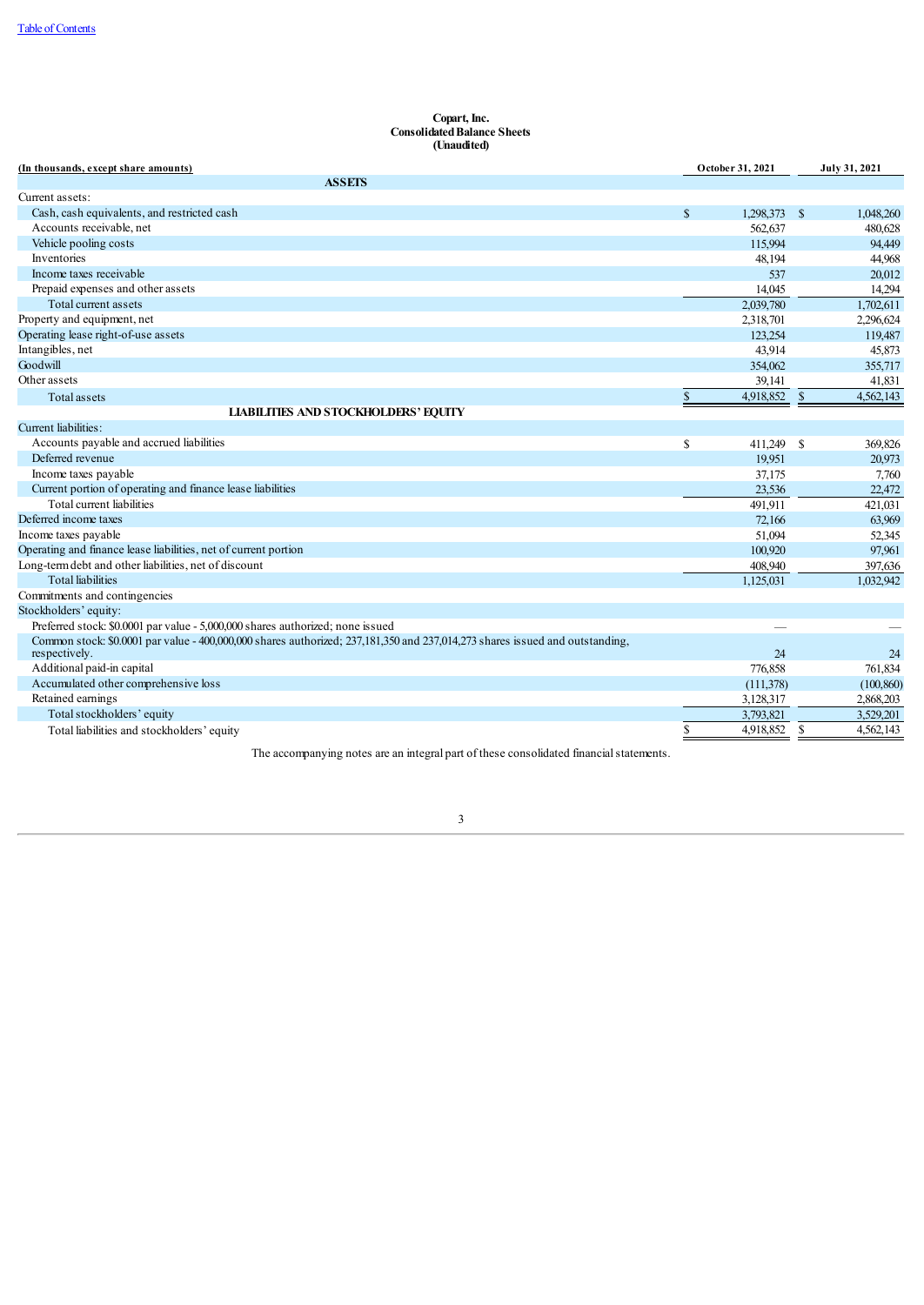### **Copart, Inc. Consolidated Statements of Income (Unaudited)**

|                                                    |                  | Three Months Ended October 31, |  |
|----------------------------------------------------|------------------|--------------------------------|--|
| (In thousands, except per share amounts)           |                  | 2020                           |  |
| Service revenues and vehicle sales:                |                  |                                |  |
| Service revenues                                   | \$<br>667,818 \$ | 515,372                        |  |
| Vehicle sales                                      | 142,314          | 77,568                         |  |
| Total service revenues and vehicle sales           | 810,132          | 592,940                        |  |
| Operating expenses:                                |                  |                                |  |
| Yard operations                                    | 298,694          | 231,811                        |  |
| Cost of vehicle sales                              | 126,408          | 64,360                         |  |
| General and administrative                         | 54,909           | 48,175                         |  |
| Total operating expenses                           | 480,011          | 344,346                        |  |
| Operating income                                   | 330,121          | 248,594                        |  |
| Other expense:                                     |                  |                                |  |
| Interest expense, net                              | (5,107)          | (5,032)                        |  |
| Other income, net                                  | 812              | 3,253                          |  |
| Total other expense                                | (4,295)          | (1,779)                        |  |
| Income before income taxes                         | 325,826          | 246,815                        |  |
| Income tax expense                                 | 65,463           | 46,530                         |  |
| Net income                                         | 260,363          | 200,285<br><sup>S</sup>        |  |
|                                                    |                  |                                |  |
| Basic net income per common share                  | 1.10             | 0.85<br>- \$                   |  |
| Weighted average common shares outstanding         | 237,068          | 235,791                        |  |
|                                                    |                  |                                |  |
| Diluted net income per common share                | $1.08 \t S$<br>S | 0.83                           |  |
| Diluted weighted average common shares outstanding | 241,221          | 239,968                        |  |

<span id="page-3-0"></span>The accompanying notes are an integral part of these consolidated financial statements.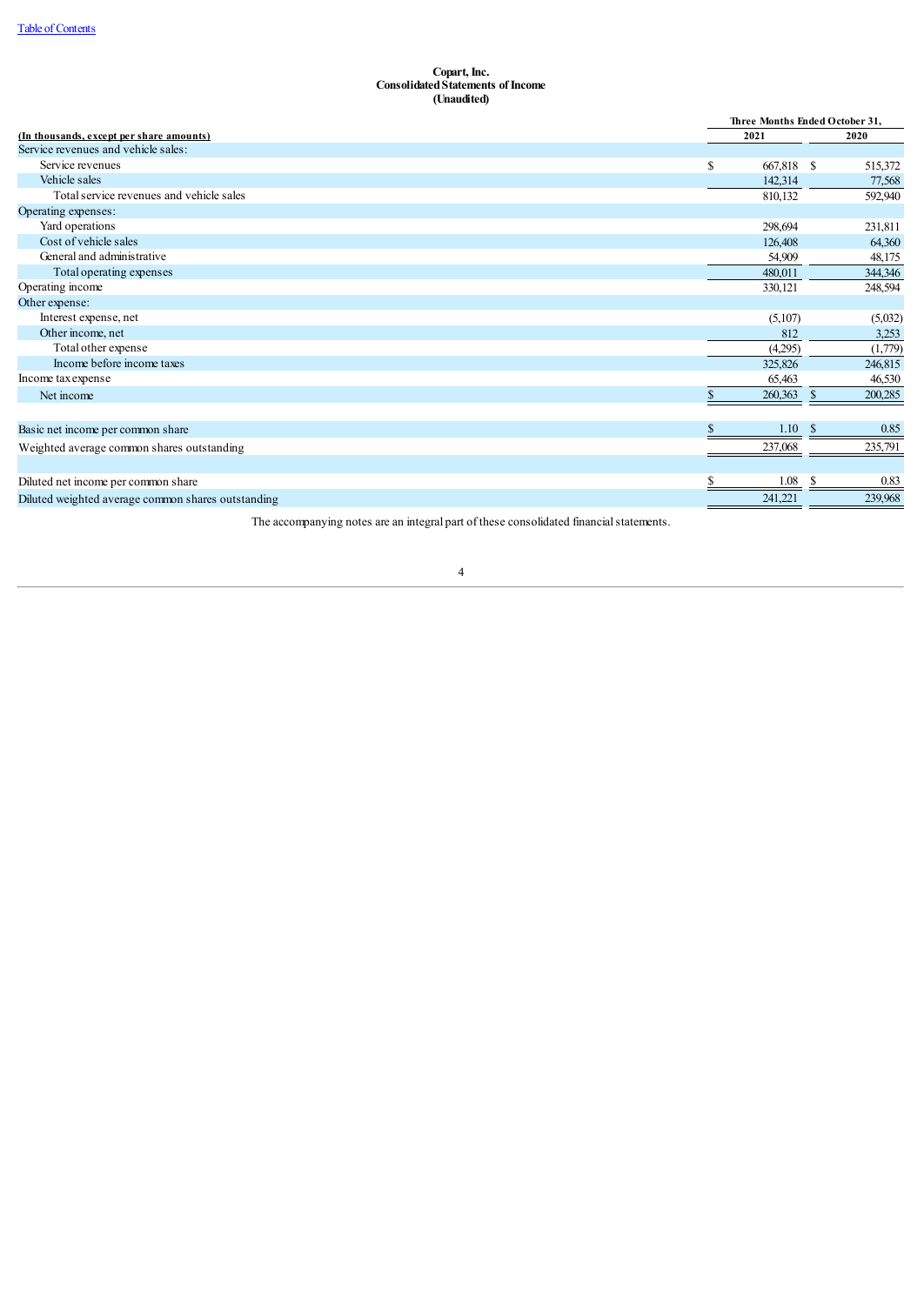### **Copart, Inc. ConsolidatedStatements of Comprehensive Income (Unaudited)**

|                                          |  |            | Three Months Ended October 31. |         |  |  |
|------------------------------------------|--|------------|--------------------------------|---------|--|--|
| (In thousands)                           |  | 2021       |                                | 2020    |  |  |
| Comprehensive income, net of tax:        |  |            |                                |         |  |  |
| Net income                               |  | 260,363 \$ |                                | 200,285 |  |  |
| Other comprehensive income:              |  |            |                                |         |  |  |
| Foreign currency translation adjustments |  | (10.518)   |                                | (7.406) |  |  |
| Comprehensive income                     |  | 249.845    |                                | 192,879 |  |  |

The accompanying notes are an integral part of these consolidated financial statements.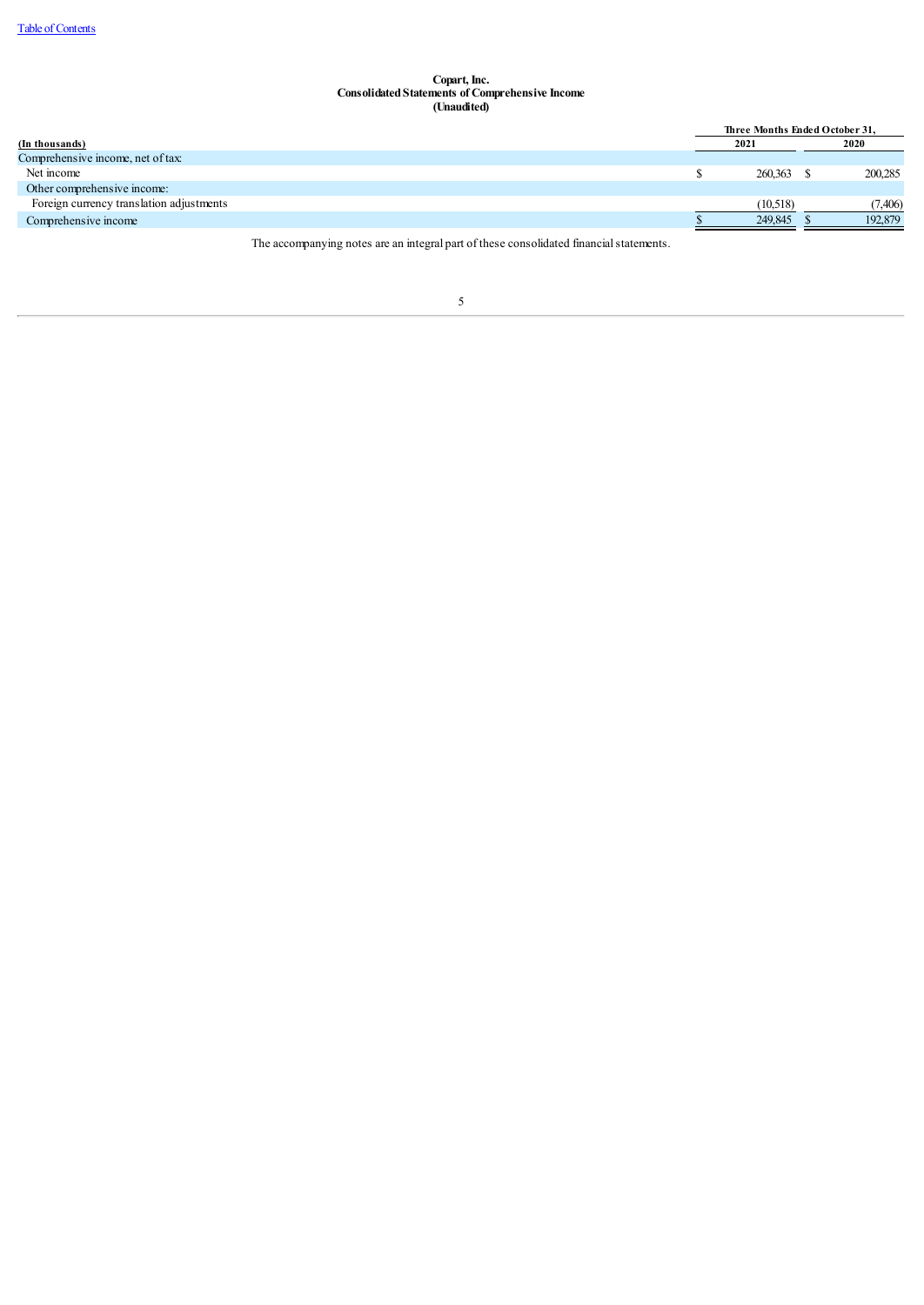### **Copart, Inc. ConsolidatedStatements of Stockholders' Equity (Unaudited)**

|                                                      | <b>Common Stock</b><br>Additional |  | Accumulated | Other               |                                |                      |                           |
|------------------------------------------------------|-----------------------------------|--|-------------|---------------------|--------------------------------|----------------------|---------------------------|
| (In thousands, except share amounts)                 | Outstanding<br>Shares             |  | Amount      | Paid-in<br>Capital  | Comprehensive<br>Income (Loss) | Retained<br>Earnings | Stockholders'<br>Equity   |
| Balances at July 31, 2021                            | 237,014,273                       |  | 24          | 761,834<br><b>S</b> | (100, 860)<br><sup>\$</sup>    | 2,868,203            | 3,529,201<br>$\mathbf{r}$ |
| Net income                                           |                                   |  |             |                     |                                | 260,363              | 260,363                   |
| Currency translation adjustment                      |                                   |  |             | --                  | (10, 518)                      |                      | (10,518)                  |
| Exercise of stock options, net of repurchased shares | 145,986                           |  |             | 5,572               |                                | (249)                | 5,323                     |
| Stock-based compensation                             | 21,091                            |  |             | 9,452               |                                |                      | 9,452                     |
| <b>Balances at October 31, 2021</b>                  | 237, 181, 350                     |  | 24          | 776,858             | (111, 378)                     | 3,128,317            | 3,793,821                 |
|                                                      |                                   |  |             |                     |                                |                      |                           |
|                                                      | <b>Common Stock</b>               |  |             | Additional          | Accumulated<br>Other           |                      |                           |
| (In thousands, except share amounts)                 | Outstanding<br>Shares             |  | Amount      | Paid-in<br>Capital  | Comprehensive<br>Income (Loss) | Retained<br>Earnings | Stockholders'<br>Equity   |
| <b>Balances at July 31, 2020</b>                     | 235, 315, 337                     |  | 24          | 672,727<br><b>S</b> | (121,088)                      | 1,937,853            | 2,489,516<br><sup>8</sup> |
| Net income                                           |                                   |  |             |                     |                                | 200,285              | 200,285                   |
| Currency translation adjustment                      |                                   |  |             |                     | (7, 406)                       |                      | (7,406)                   |
| Exercise of stock options, net of repurchased shares | 802,670                           |  |             | 20,014              |                                | (489)                | 19,525                    |
| Stock-based compensation                             |                                   |  |             | 8,913               |                                |                      | 8,913                     |

<span id="page-5-0"></span>The accompanying notes are an integral part of these consolidated financial statements.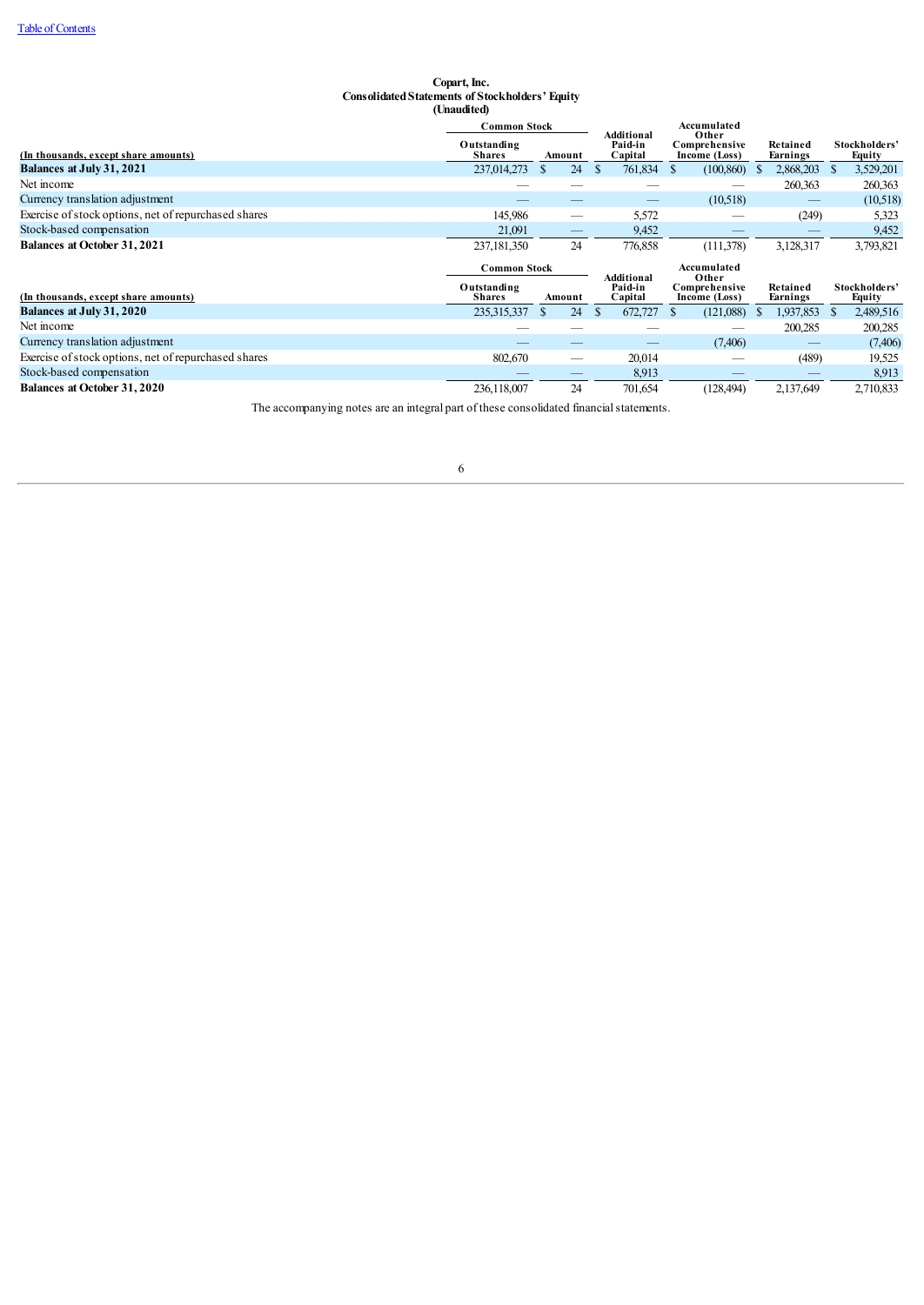### **Copart, Inc. ConsolidatedStatements of Cash Flows (Unaudited)**

|                                                                                   |             | Three Months Ended October 31, |               |            |  |
|-----------------------------------------------------------------------------------|-------------|--------------------------------|---------------|------------|--|
| (In thousands)                                                                    |             | 2021                           | 2020          |            |  |
| Cash flows from operating activities:                                             |             |                                |               |            |  |
| Net income                                                                        | S           | 260,363 \$                     |               | 200,285    |  |
| Adjustments to reconcile net income to net cash provided by operating activities: |             |                                |               |            |  |
| Depreciation and amortization, including debt cost                                |             | 32,049                         |               | 29,227     |  |
| Allowance for credit loss                                                         |             | 295                            |               | (157)      |  |
| Equity in losses (earnings) of unconsolidated affiliates                          |             | 168                            |               | (1,741)    |  |
| Stock-based compensation                                                          |             | 9,452                          |               | 8,913      |  |
| Gain on sale of property and equipment                                            |             | (440)                          |               | (1,230)    |  |
| Deferred income taxes                                                             |             | 8,319                          |               | 6,239      |  |
| Changes in operating assets and liabilities:                                      |             |                                |               |            |  |
| Accounts receivable                                                               |             | (82,676)                       |               | (57, 860)  |  |
| Vehicle pooling costs                                                             |             | (21,697)                       |               | (10,600)   |  |
| Inventories                                                                       |             | (3,463)                        |               | (8,259)    |  |
| Prepaid expenses and other current and non-current assets                         |             | 3,071                          |               | 15,236     |  |
| Operating lease right-of-use assets and lease liabilities                         |             | 382                            |               | 153        |  |
| Accounts payable and accrued liabilities                                          |             | 62,013                         |               | 42,880     |  |
| Deferred revenue                                                                  |             | (979)                          |               | 1,251      |  |
| Income taxes receivable                                                           |             | 19,479                         |               | 25,825     |  |
| Income taxes payable                                                              |             | 26.204                         |               | 8,371      |  |
| Net cash provided by operating activities                                         |             | 312,540                        |               | 258,533    |  |
| Cash flows from investing activities:                                             |             |                                |               |            |  |
| Purchases of property and equipment                                               |             | (64, 696)                      |               | (147,093)  |  |
| Proceeds from sale of property and equipment                                      |             | 813                            |               | 271        |  |
| Net cash used in investing activities                                             |             | (63, 883)                      |               | (146, 822) |  |
| Cash flows from financing activities:                                             |             |                                |               |            |  |
| Proceeds from the exercise of stock options                                       |             | 5,572                          |               | 20,014     |  |
| Payments for employee stock-based tax withholdings                                |             | (249)                          |               | (489)      |  |
| Payments of finance lease obligations                                             |             | (157)                          |               | (327)      |  |
| Net cash provided by financing activities                                         |             | 5.166                          |               | 19,198     |  |
| Effect of foreign currency translation                                            |             | (3,710)                        |               | (2,895)    |  |
| Net increase in cash, cash equivalents, and restricted cash                       |             | 250,113                        |               | 128,014    |  |
| Cash, cash equivalents, and restricted cash at beginning of period                |             | 1.048.260                      |               | 477,718    |  |
| Cash, cash equivalents, and restricted cash at end of period                      | $\mathbf S$ | 1,298,373                      | <sup>\$</sup> | 605,732    |  |
| Supplemental disclosure of cash flow information:                                 |             |                                |               |            |  |
| Interest paid                                                                     | S           | 5,080                          | \$            | 4,762      |  |
| Income taxes paid, net of refunds                                                 | \$.         | 10,089                         | $\mathsf{\$}$ | 6,157      |  |
|                                                                                   |             |                                |               |            |  |

<span id="page-6-0"></span>The accompanying notes are an integral part of these consolidated financial statements.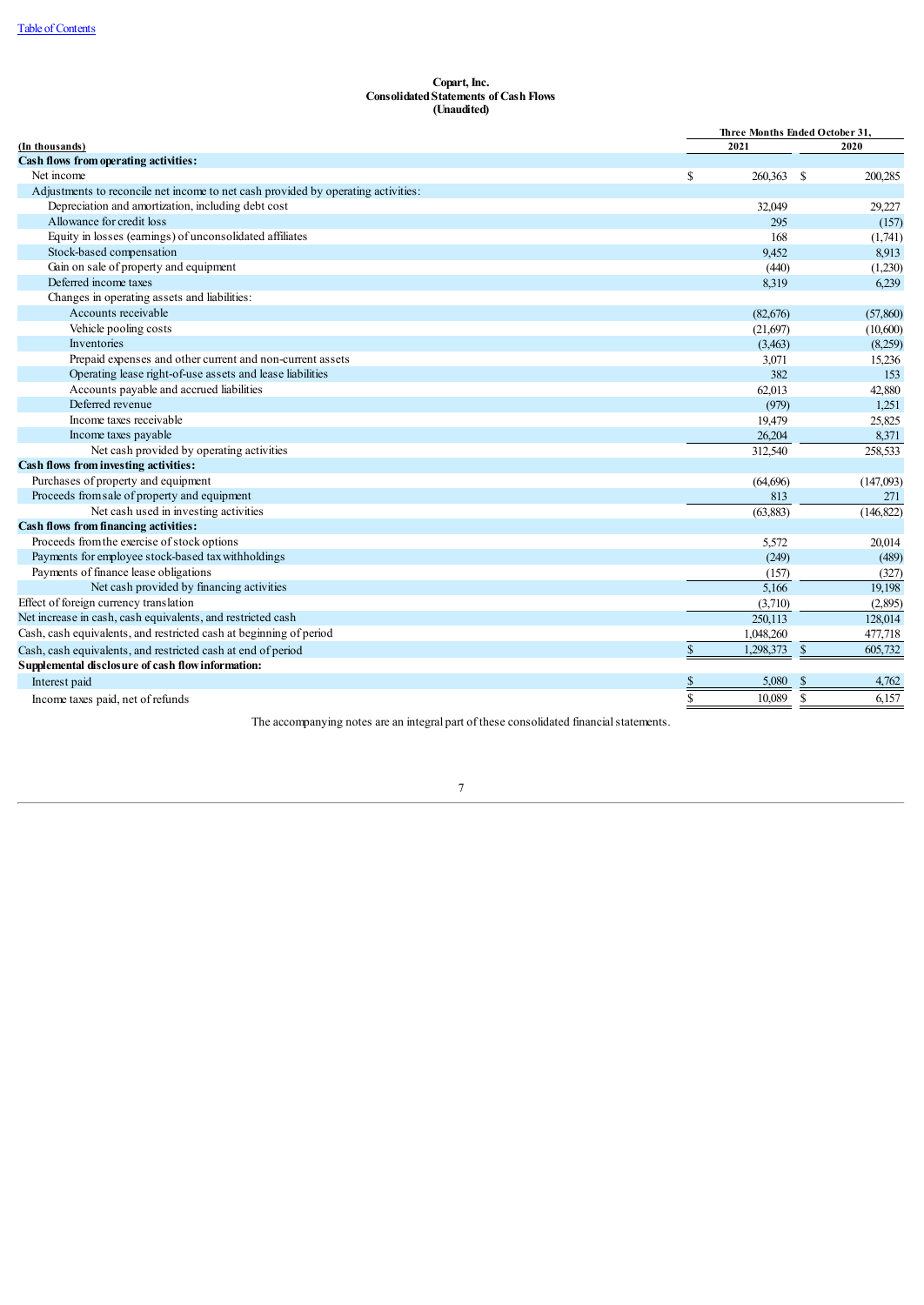### **Copart, Inc. Notes toConsolidatedFinancial Statements October 31, 2021 (Unaudited)**

### **NOTE1 – Summary of Significant Accounting Policies**

### *Basis of Presentation and Description ofBusiness*

Copart, Inc. ("the Company") provides vehicle sellers with a full range of services to process and sell vehicles over the internet through the Company's Virtual Bidding Third Generation ("VB3") internet auction-style sales technology. Vehicle sellers consist primarily of insurance companies, but also include banks, finance companies, charities, fleet operators, dealers, vehicle rental companies, and individuals. The Company sells principally to licensed vehicle dismantlers, rebuilders, repair licensees, used vehicle dealers, exporters, and directly to the general public. The majority of vehicles sold on behalf of insurance companies are either damaged vehicles deemed a total loss or not economically repairable by the insurance companies or are recovered stolen vehicles for which an insurance settlement with the vehicle owner has already been made. The Company offers vehicle sellers a full range of services that expedite each stage of the vehicle sales process, minimize administrative and processing costs and maximize the ultimate sales price through the online auction process. In the United States ("U.S."), Canada, Brazil, the Republic of Ireland, Finland, the United Arab Emirates ("U.A.E."), Oman, and Bahrain, the Company sells vehicles primarily as an agent and derives revenue primarily fromauction and auction related sales transaction fees charged for vehicle remarketing services as wellas fees for services subsequent to the auction, such as delivery and storage. In the United Kingdom("U.K."), Germany, and Spain, the Company operates both as an agent and on a principal basis, in some cases purchasing salvage vehicles outright and reselling the vehicles for its own account. In Germany and Spain, the Company also derives revenue from listing vehicles on behalf of insurance companies and insurance experts to determine the vehicle's residual value and/or to facilitate a sale for the insured.

### *Principles ofConsolidation*

In the opinion of management, the accompanying unaudited consolidated financial statements contain all adjustments of a normal recurring nature considered necessary for fair presentation of its financial position as of October 31, 2021 and July 31, 2021, its consolidated statements of income, comprehensive income and stockholders' equity for the three months ended October 31, 2021 and 2020, and its cash flows for the three months ended October 31, 2021 and 2020. Interimresults for the three months ended October 31, 2021 are not necessarily indicative of the results that may be expected for any future period, or for the entire year ending July 31, 2022. These consolidated financial statements have been prepared in accordance with the rules and regulations of the U.S. Securities and Exchange Commission ("SEC"). Certain information and footnote disclosures normally included in financial statements prepared in accordance with U.S. generally accepted accounting principles ("GAAP") have been condensed or omitted pursuant to such rules and regulations. The interim consolidated financial statements should be read in conjunction with the Company's Annual Report on Form10-K for the fiscal year ended July 31, 2021. Certain prior year amounts have been reclassified to conformto current year presentation.

The consolidated financial statements of the Company include the accounts of the parent company and its wholly-owned subsidiaries. Significant intercompany transactions and balances have been eliminated in consolidation.

### *Use ofEstimates*

The preparation of consolidated financial statements in conformity with U.S. GAAP requires management to make estimates and judgments that affect the reported amounts of assets and liabilities, disclosure of contingent assets and liabilities at the date of the financial statements, and the reported amounts of revenues and expenses during the reporting period. Estimates include, but are not limited to, vehicle pooling costs; income taxes; stock-based compensation; and contingencies. Actual results may differ fromthese estimates.

#### *Revenue Recognition*

The Company's primary performance obligation is the auctioning of consigned vehicles through an online auction process. Service revenue and vehicle sales revenue are recognized at the date the vehicles are sold at auction, excluding annual registration fees. Costs to prepare the vehicles for auction, including inbound transportation costs and titling fees, are deferred and recognized at the time of revenue recognition at auction.

The Company's disaggregation between service revenues and vehicle sales at the segment level reflects how the nature, timing, amount and uncertainty of its revenues and cash flows are impacted by economic factors. The Company reports sales taxes on relevant transactions on a net basis in the Company's consolidated results of operations, and therefore does not include sales taxes in revenues orcosts.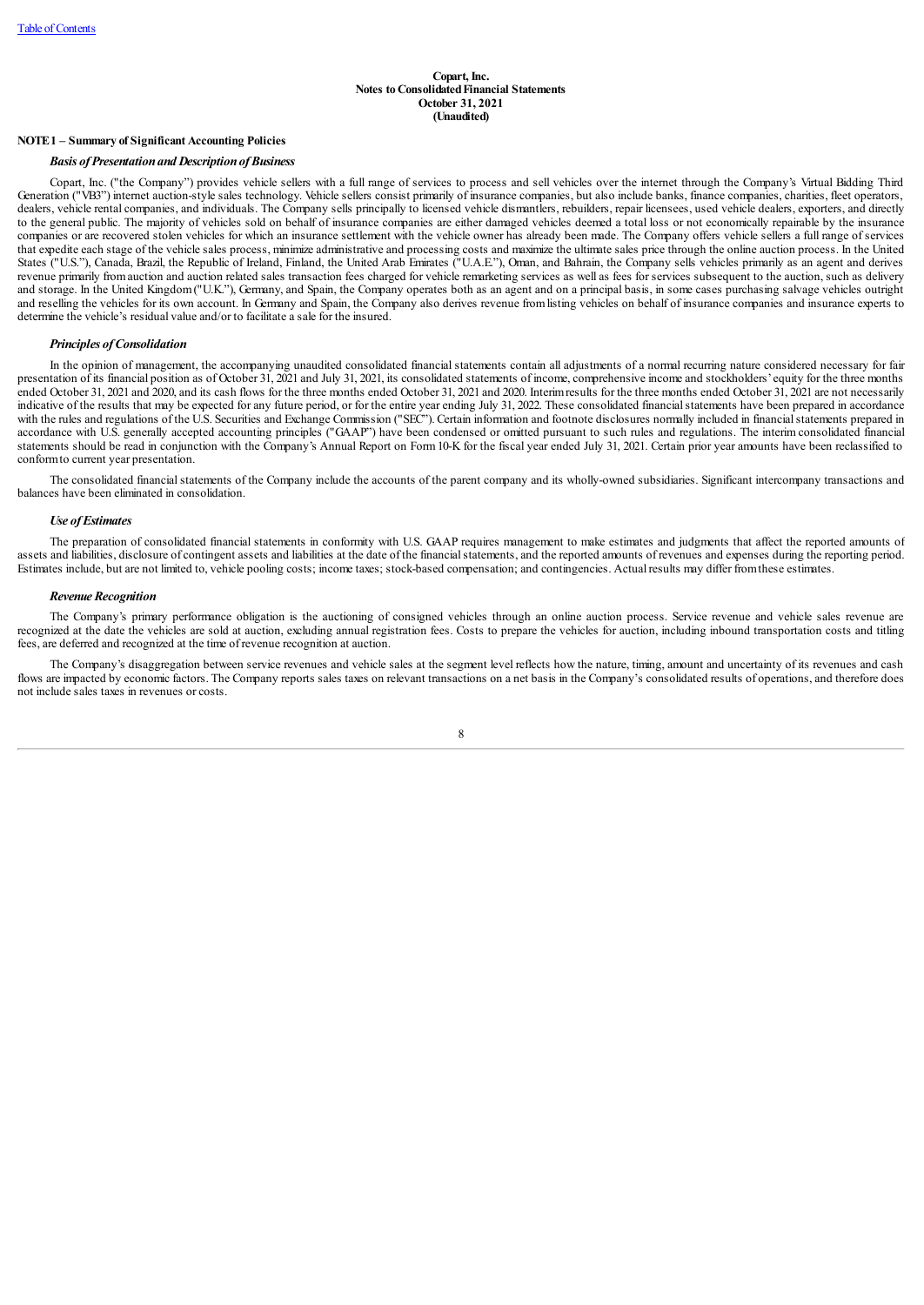### *Service revenues*

The Company's service revenue consists of auction and auction related sales transaction fees charged for vehicle remarketing services. Within this revenue category, the Company's primary performance obligation is the auctioning of consigned vehicles through an online auction process. These auction and auction related services may include a combination of vehicle purchasing fees, vehicle listing fees, and vehicle selling fees that can be based on a predetermined percentage of the vehicle sales price, tiered vehicle sales price driven fees, or at a fixed fee based on the sale of each vehicle regardless of the selling price of the vehicle; transportation fees for the cost of transporting the vehicle to or from the Company's facility; title processing and preparation fees; vehicle storage fees; bidding fees; and vehicle loading fees. These services are not distinct within the context of the contract. Accordingly, revenue for these services is recognized when the single performance obligation is satisfied at the completion of the auction process. The Company does not take ownership of these consigned vehicles, which are stored at the Company's facilities located throughout the U.S. and at its international locations. These fees are recognized as net revenue (not gross vehicle selling price) at the time of auction in the amount of such fees charged.

The Company has a separate performance obligation related to providing access to its online auction platformas the Company charges members an annual registration fee for the right to participate in its online auctions and access the Company's bidding platform. This fee is recognized ratably over the termof the arrangement, generally one year, as each day of access to the online auction platformrepresents the best depiction of the transfer of the service.

No provision for returns has been established, as all sales are final with no right of return or warranty, although the Company provides for credit loss expense in the case of nonperformance by its buyers orsellers.

|                        | Three Months Ended October 31. |         |  |  |
|------------------------|--------------------------------|---------|--|--|
| (In thousands)         | 2021                           | 2020    |  |  |
| Service revenues       |                                |         |  |  |
| <b>United States</b>   | 590,758                        | 450,235 |  |  |
| International          | 77,060                         | 65,137  |  |  |
| Total service revenues | 667,818                        | 515,372 |  |  |

#### *Vehicle sales*

Certain vehicles are purchased and remarketed on the Company's own behalf. The Company has a single performance obligation related to the sale of these vehicles, which is the completion of the online auction process. Vehicle sales revenue is recognized on the auction date.As the Company acts as a principal in vehicle sales transactions, the gross sales price at auction is recorded as revenue.

|                      |  |         | Three Months Ended October 31, |        |  |  |
|----------------------|--|---------|--------------------------------|--------|--|--|
| (In thousands)       |  | 2021    |                                | 2020   |  |  |
| Vehicle sales        |  |         |                                |        |  |  |
| <b>United States</b> |  | 87,703  |                                | 47,020 |  |  |
| International        |  | 54.611  |                                | 30,548 |  |  |
| Total vehicle sales  |  | 142,314 |                                | 77.568 |  |  |

### *Contract assets*

The Company capitalizes certain contract assets related to obtaining a contract, where the amortization period for the related asset is greater than one year. These assets are amortized over the expected life of the customer relationship. Contract assets are classified as current or long-termother assets, based on the timing of when the Company expects to recognize the related revenues and are amortized as an offset to the associated revenues on a straight-line basis. The Company assesses these costs for impairment at least quarterly and as "triggering" events occur that indicate it is more likely than not that an impairment exists. The contract asset costs where the amortization period for the related asset is one year or less are expensed as incurred and recorded within generaland administrative expenses in the accompanying consolidated statements of income.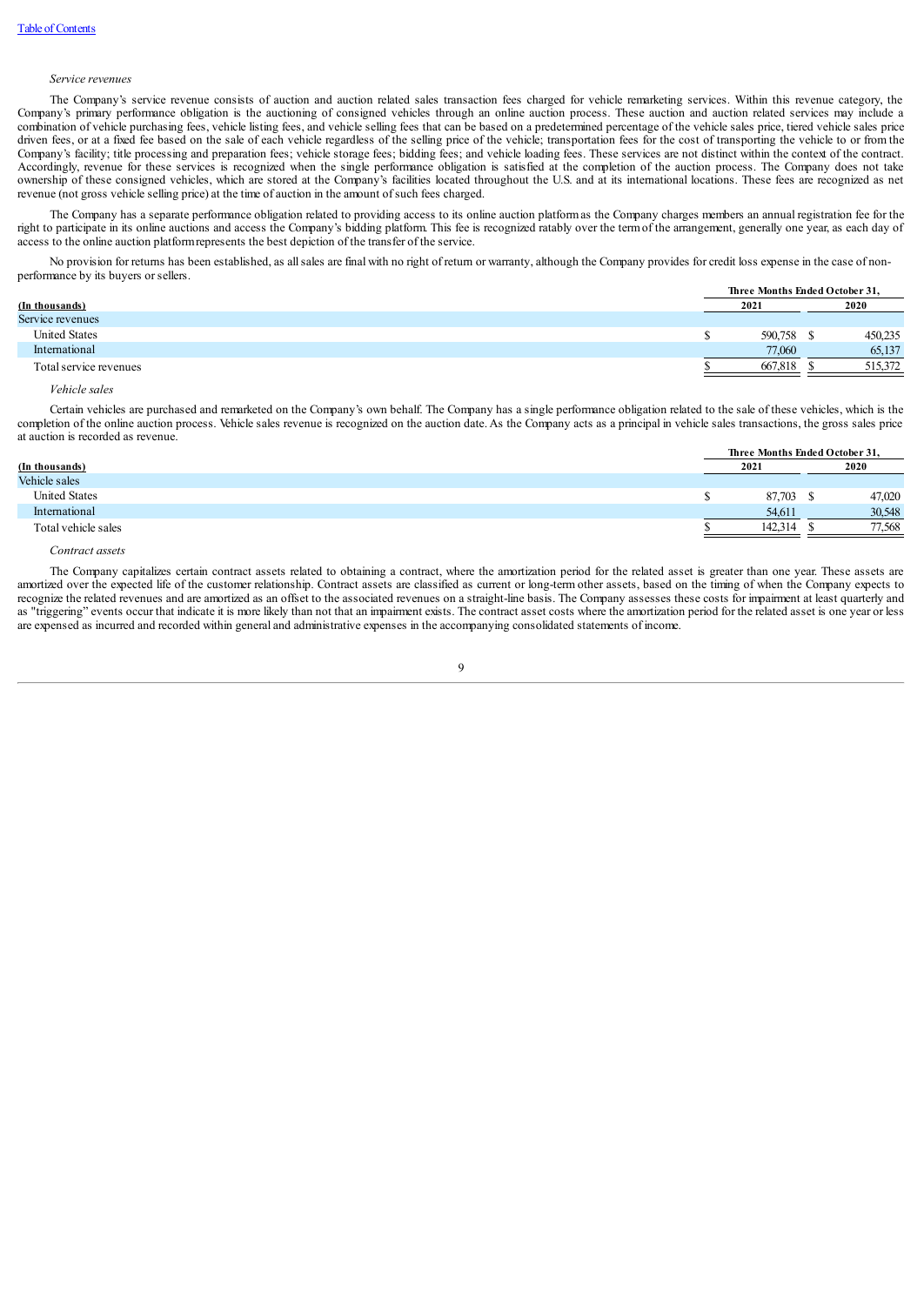The change in the carrying amount of contract assets was as follows (In thousands):

| Balance as of July 31, 2021                   | 7,485                    |
|-----------------------------------------------|--------------------------|
| Capitalized contract assets during the period | $\overline{\phantom{a}}$ |
| Costs amortized during the period             | (1,030)                  |
| Effect of foreign currency exchange rates     | (134)                    |
| Balance as of October 31, 2021                | 6,321                    |

### *Vehicle Pooling Costs*

The Company defers costs that relate directly to the fulfillment of its contracts associated with vehicles consigned to and received by the Company, but not sold as of the end of the period. The Company quantifies the deferred costs using a calculation that includes the number of vehicles at its facilities at the beginning and end of the period, the number of vehicles sold during the period,and an allocation ofcertain yard operation costs of the period. The primary expenses allocated and deferred are inbound transportation costs, titling fees, certain facility costs, labor, and vehicle processing. If the allocation factors change, then yard operation expenses could increase or decrease correspondingly in the future. These costs are expensed into yard operations expenses as vehicles are sold in subsequent periods on an average cost basis.

### *ForeignCurrency Translation*

The Company records foreign currency translation adjustments from the process of translating the functional currency of the financial statements of its foreign subsidiaries into the U.S. dollar reporting currency. The British pound, Canadian dollar, Brazilian real, European Union euro, U.A.E. dirham, Omani rial, and Bahraini dinar are the functional currencies of the Company's foreign subsidiaries as they are the primary currencies within the economic environment in which each subsidiary operates. The original equity investment in the respective subsidiaries is translated at historical rates. Assets and liabilities of the respective subsidiary's operations are translated into U.S. dollars at period-end exchange rates, and revenues and expenses are translated into U.S. dollars at average exchange rates in effect during each reporting period. Adjustments resulting fromthe translation of each subsidiary's financial statements are reported in other comprehensive income.

The cumulative effects of foreign currency exchange rate fluctuations were as follows (In thousands):

| Cumulative loss on foreign currency translation as of July 31, 2020    | (121,088)  |
|------------------------------------------------------------------------|------------|
| Gain on foreign currency translation                                   | 20,228     |
| Cumulative loss on foreign currency translation as of July 31, 2021    | (100, 860) |
| Loss on foreign currency translation                                   | (10.518)   |
| Cumulative loss on foreign currency translation as of October 31, 2021 | (111, 378) |

### *Fair Value ofFinancial Instruments*

The Company records its financial assets and liabilities at fair value in accordance with the framework for measuring fair value in U.S. GAAP. In accordance with Accounting Standards Codification ("ASC") 820, *Fair Value Measurements and Disclosures*, the Company considers fair value as an exit price, representing the amount that would be received to sell an asset or paid to transfer a liability in an orderly transaction between market participants under current market conditions. This framework establishes a fair value hierarchy that prioritizes the inputs used to measure fair value:

Level I Observable inputs that reflect unadjusted quoted prices for identicalassets or liabilities traded in active markets.

Level II Inputs other than quoted prices included within Level I that are observable for the asset or liability,either directly or indirectly.

Level III Inputs that are generally unobservable. These inputs may be used with internally developed methodologies that result in management's best estimate.

The amounts recorded for financial instruments in the Company's consolidated financial statements, which included cash, restricted cash, accounts receivable, accounts payable, accrued liabilities, and amounts outstanding under the Revolving Loan Facility approximated their fair values as of October 31, 2021 and July 31, 2021, due to the short-term nature of those instruments and are classified within Level II of the fair value hierarchy. Cash equivalents are classified within Level II of the fair value hierarchy because they are valued using quoted market prices of the underlying investments. See *Note 6 – Long-TermDebt* and *Note 7 – Fair Value Measurements*.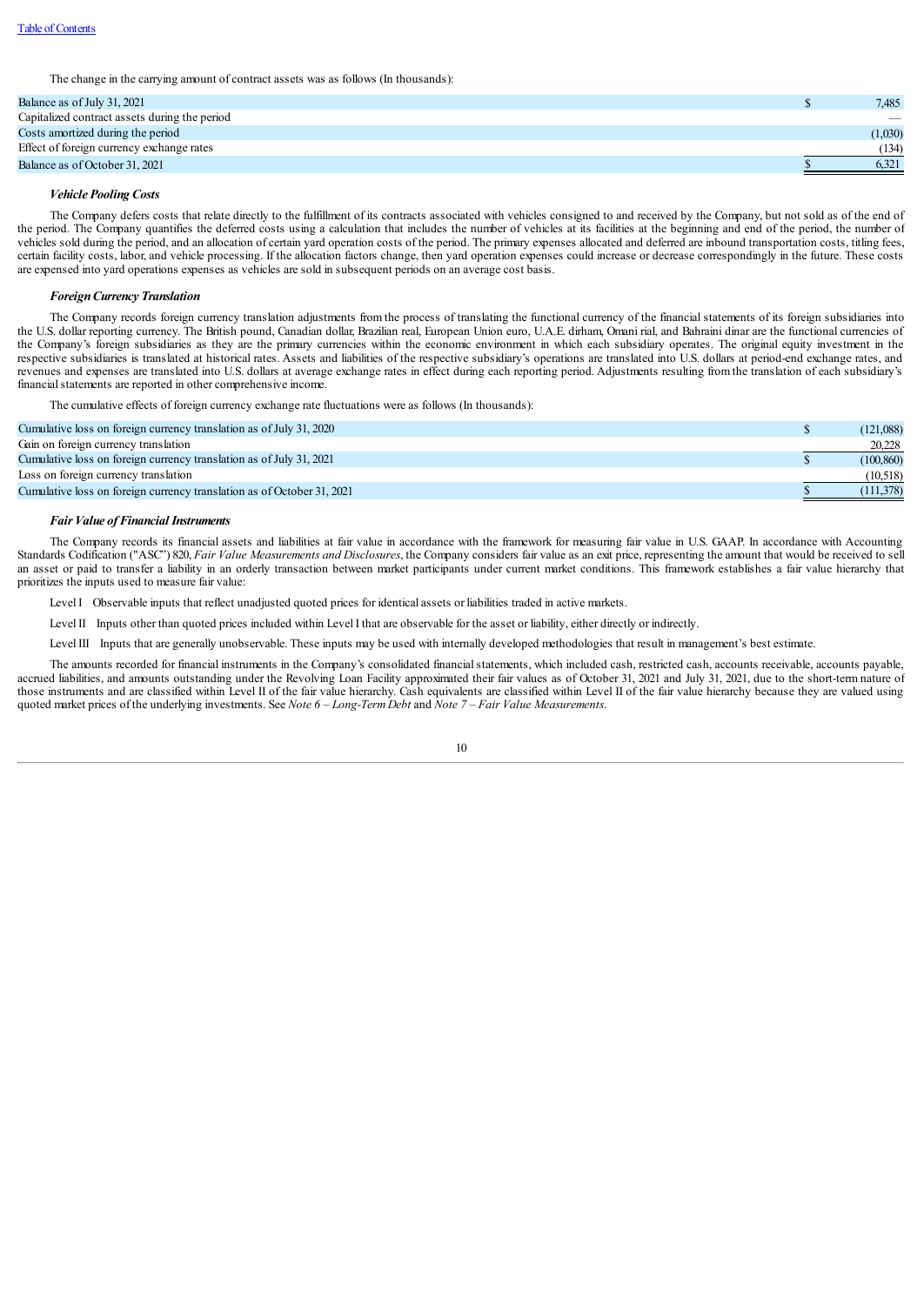### *Cash, CashEquivalents, and Restricted Cash*

The Company considers all highly liquid investments purchased with original maturities of three months or less at the time of purchase to be cash equivalents. Cash, cash equivalents, and restricted cash include cash held in checking, domestic certificates of deposit, U.S. Treasury Bills, and money market accounts. The Company periodically invests its excess cash in money market funds and U.S. Treasury Bills. The Company's cash, cash equivalents, and restricted cash are placed with high credit quality financial institutions.

### *Capitalized Software Costs*

The Company capitalizes systemdevelopment costs and website development costs related to the enterprise computing services during the application development stage. Costs related to preliminary project activities and post implementation activities are expensed as incurred. Internal-use software is amortized on a straight-line basis over its estimated useful life, generally three to seven years. The Company evaluates the useful lives of these assets on an annual basis and tests for impairment whenever events or changes in circumstances occur that impact the recoverability of these assets.

Total gross capitalized software as of October 31, 2021 and July 31, 2021 was \$68.8million and \$66.2 million, respectively.Accumulated amortization expense related to software as of October 31, 2021 and July 31, 2021 totaled \$46.0million and \$43.4million, respectively.

### **NOTE2 — Accounts Receivable, Net**

Accounts receivable, net consisted of:

| (In thousands)                  | October 31, 2021 |  | July 31, 2021 |
|---------------------------------|------------------|--|---------------|
| Advance charges receivable      | 446,368          |  | 385,002       |
| Trade accounts receivable       | 117.337          |  | 97,249        |
| Other receivables               | 4,596            |  | 4,013         |
|                                 | 568,301          |  | 486,264       |
| Less: Allowance for credit loss | (5,664)          |  | (5,636)       |
| Accounts receivable, net        | 562,637          |  | 480,628       |

Advance charges receivable represents amounts paid to third parties on behalf of insurance companies for which the Company will be reimbursed when the vehicle is sold. As advance charges are recovered within one year, the Company has not adjusted the amount of consideration received from the customer for a significant financing component. Trade accounts receivable includes fees and gross auction proceeds to be collected frominsurance companies and buyers.

### **NOTE3 — Property andEquipment, Net**

Property and equipment, net consisted of the following:

| (In thousands)                                  | October 31, 2021 |  | July 31, 2021 |
|-------------------------------------------------|------------------|--|---------------|
| Land                                            | 1,454,026 \$     |  | 1,428,262     |
| Buildings and improvements                      | 1,128,552        |  | 1,126,414     |
| Transportation and other equipment              | 342,868          |  | 326,622       |
| Office furniture and equipment                  | 81.735           |  | 79.928        |
| Software                                        | 68,813           |  | 66,170        |
|                                                 | 3,075,994        |  | 3,027,396     |
| Less: Accumulated depreciation and amortization | (757,293)        |  | (730, 772)    |
| Property and equipment, net                     | 2,318,701        |  | 2,296,624     |

Depreciation expense on property and equipment was \$29.9million and \$27.1million for the three months ended October 31, 2021 and 2020, respectively.

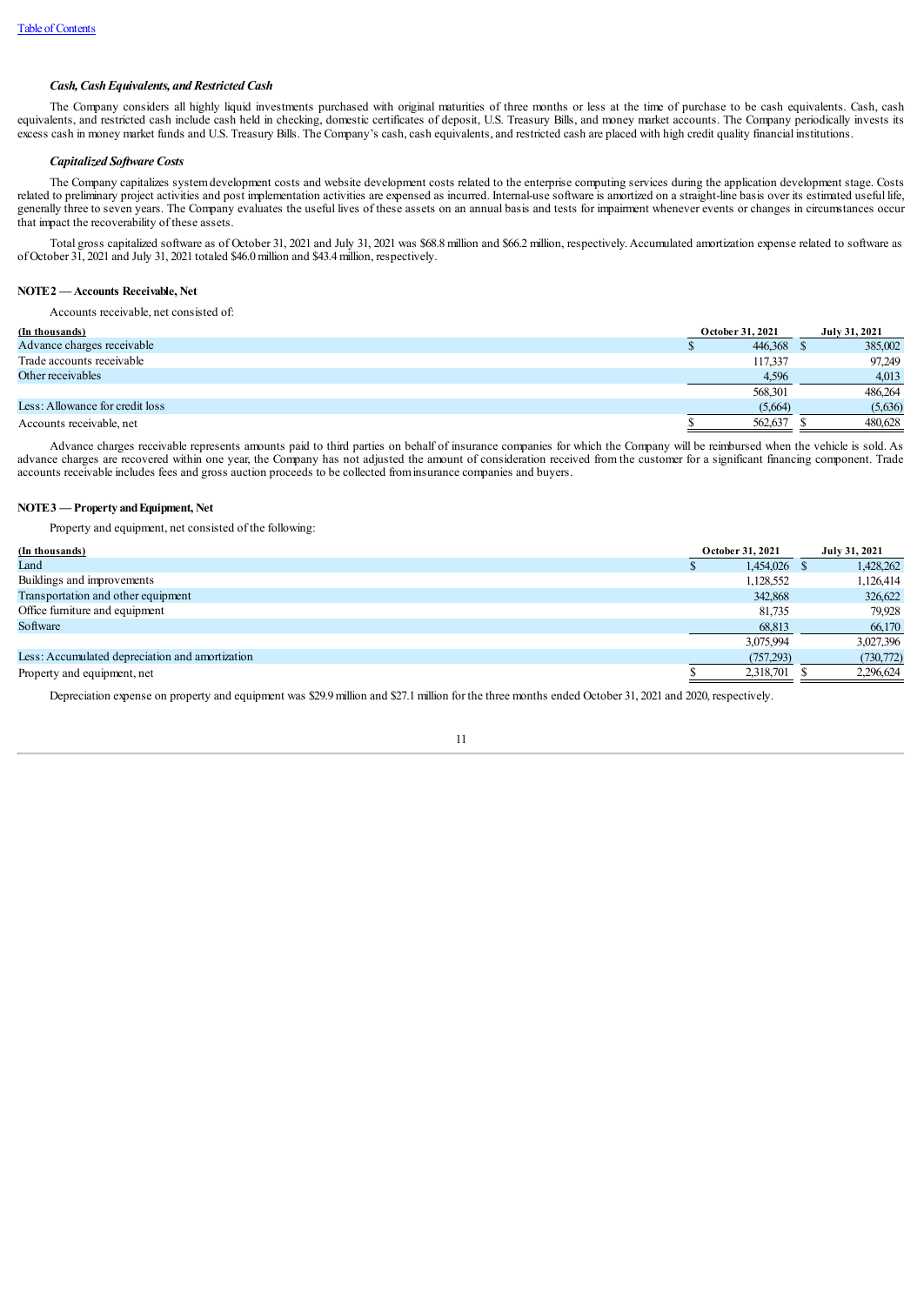### **NOTE4 – Leases**

The Company has both lessee and lessor arrangements. The Company determines whether a contract is or contains a lease at the inception of the contract or at any subsequent modification. A contract will be deemed to be or contain a lease if the contract conveys the right to control and direct the use of identified property, plant, or equipment for a period of time in exchange for consideration. The Company generally must also have the right to obtain substantially all of the economic benefits from the use of the property, plant, and equipment. Depending on the terms, leases are classified as either operating or finance leases if the Company is the lessee, or as operating, sales-type, or direct financing leases if the Company is the lessor. Certain of the Company's lessee and lessor leases have renewal options to extend the leases foradditional periods at the Company's discretion.

### *Leases- Lessee*

The Company leases certain facilities and certain equipment under non-cancelable finance and operating leases, which are recorded as right-of-use assets and lease liabilities. Certain leases provide the Company with either a right of first refusal to acquire or an option to purchase a facility at fair value. Certain leases also contain escalation clauses and renewal option clauses calling for increased rents. Where a lease contains an escalation clause or a concession, such as a rent holiday or tenant improvement allowance, the Company includes these items in the determination of the right-of-use asset and the lease liabilities. The effects of these escalation clauses orconcessions have been reflected in lease expense on a straightline basis over the expected lease termand any variable lease payments subsequent to establishing the lease liability are expensed as incurred. The lease termcommences on the date when the Company has the right to control the use of the leased property, which is typically before lease payments are due under the terms of the lease. Certain of the Company's leases have renewal periods up to 40 years, exercisable at the Company's option, and generally require the Company to pay property taxes, insurance and maintenance costs, in addition to the lease payments. At lease inception, the Company includes all renewals or option periods that are reasonably certain to exercise when determining the expected lease term, as failure to renewthe lease would impose an economic penalty.

Operating lease assets and liabilities are recognized at the lease commencement date based on the present value of lease payments over the expected lease term. To determine the present value of lease payments not yet paid, the Company estimates incremental borrowing rates based on the information available at lease commencement date, as rates are not implicitly stated in the Company's leases.

Components of lease expense were as follows:

|                                       | Three Months Ended October 31, |       |  |
|---------------------------------------|--------------------------------|-------|--|
| (In thousands)                        | 2021                           | 2020  |  |
| Operating lease expense               | 7,067                          | 7,257 |  |
| Finance lease expense:                |                                |       |  |
| Amortization of right-of-use assets   | 153                            | 167   |  |
| Interest on finance lease liabilities |                                | 21    |  |
| Short-term lease expense              | 1,768                          | 1.245 |  |
| Variable lease expense                | 224                            | 539   |  |
| Total lease expense                   | 9,214                          | 9,229 |  |

Supplemental cash flow information related to leases as of October 31, 2021 were as follows:

|                                                                              | Three Months Ended October 31, |        |  |  |
|------------------------------------------------------------------------------|--------------------------------|--------|--|--|
| (In thousands)                                                               | 2021                           | 2020   |  |  |
| Cash paid for amounts included in the measurement of lease liabilities       |                                |        |  |  |
| Operating cash flows related to operating leases                             | 6,697 \$                       | 7.856  |  |  |
| Operating cash flows related to finance leases                               |                                | 21     |  |  |
| Financing cash flows related to finance leases                               | 157                            | 327    |  |  |
| Right-of-use assets obtained in exchange for new operating lease liabilities | 10.823                         | 5.672  |  |  |
| Right-of-use assets obtained in exchange for new finance lease liabilities   |                                | 15,761 |  |  |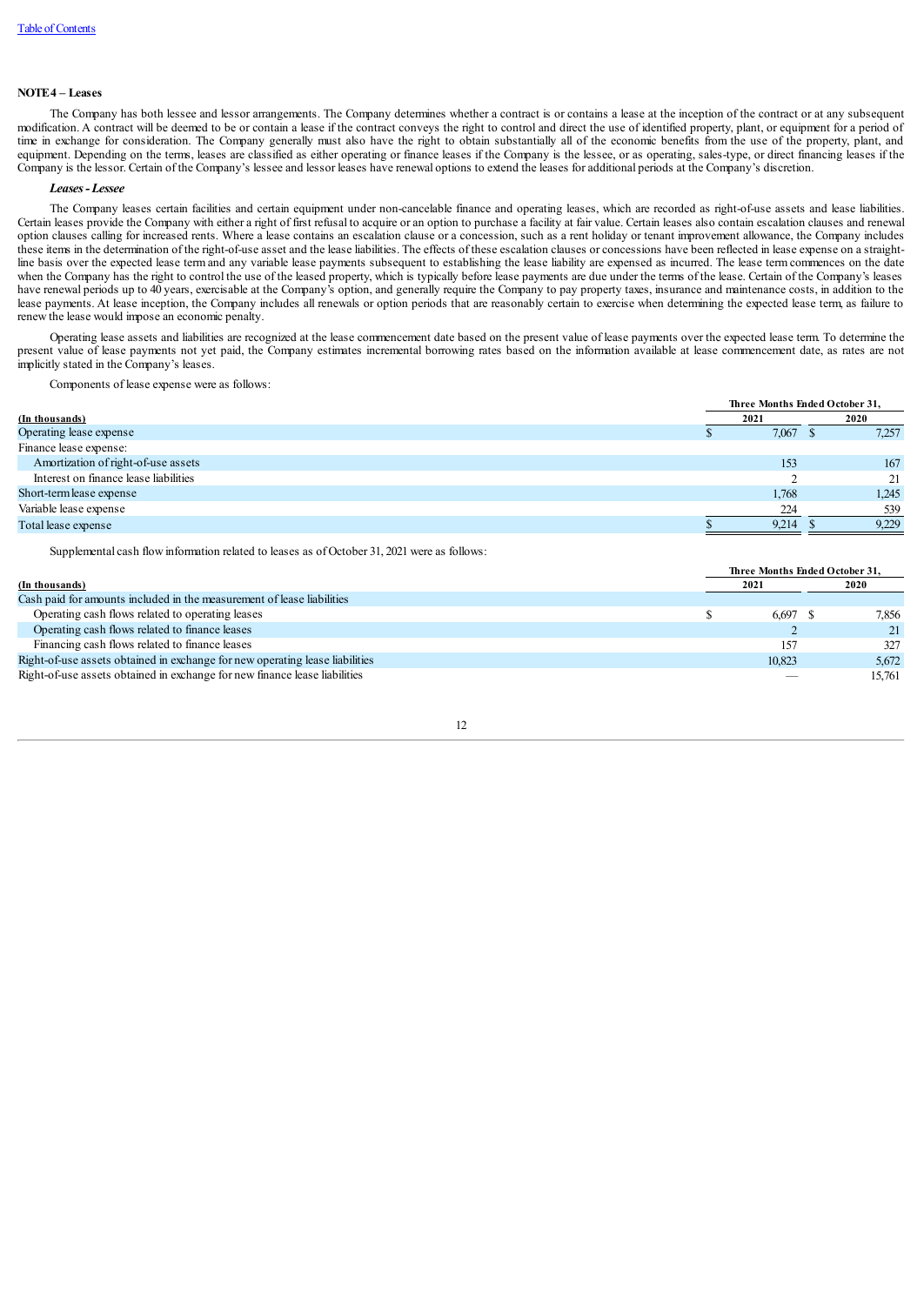### *Leases- Lessor*

The Company's lessor arrangements include certain facilities and various land locations, of which each qualifies as an operating lease. Certain leases also contain escalation clauses and renewal option clauses calling for increased rents. Where a lease contains an escalation clause ora concession, such as a rent holiday or tenant improvement allowance, the Company includes these items in the determination of the straight-line rental income. The effects of these escalation clauses or concessions have been reflected in lease payments receivable on a straight-line basis over the expected lease termand any variable lease income subsequent to establishing the receivable will be recognized as earned.

The cost of the leased space as of October 31, 2021 and July 31, 2021 was \$57.2 million and \$55.5 million, respectively. The accumulated depreciation associated with the leased assets as of October 31, 2021 and July 31, 2021 was \$2.3 million and \$1.9 million, respectively. Both the leased assets and accumulated depreciation are included in Property and equipment, net on the consolidated balance sheet. Rental income from these operating leases was \$3.5 million and \$3.6 million for the three months ended October 31, 2021 and 2020, respectively and is included within Service revenues on the consolidated statements of income.

### **NOTE5** – **Goodwill** and **Intangible** Assets

The following table sets forth amortizable intangible assets by major asset class:

| (In thousands)                              | October 31, 2021 |  | July 31, 2021 |
|---------------------------------------------|------------------|--|---------------|
| Amortized intangibles:                      |                  |  |               |
| Supply contracts and customer relationships | 55,438           |  | 55,598        |
| Trade names                                 | 18.935           |  | 18,944        |
| Licenses and databases                      | 719              |  | 736           |
| Accumulated amortization                    | (31, 178)        |  | (29, 405)     |
| Net intangibles                             | 43.914           |  | 45.873        |

Aggregate amortization expense on amortizable intangible assets was \$1.8million and \$1.8million for the three months ended October 31, 2021 and 2020, respectively.

The change in the carrying amount of goodwill was as follows:

| (In thousands)                            |         |
|-------------------------------------------|---------|
| Balance as of July 31, 2021               | 355,717 |
| Effect of foreign currency exchange rates | (1,655) |
| Balance as of October 31, 2021            | 354,062 |

### **NOTE6 – Long-TermDebt**

### *Credit Agreement*

On July 21, 2020, the Company entered into a First Amended and Restated Credit Agreement with Wells Fargo Bank, NationalAssociation, Truist Bank (as successor by merger to Suntrust Bank), BMO Harris Bank N.A., Santander Bank, N.A., and Bank of America, N.A., as administrative agent (as amended from time to time, the "Credit Amendment"), bringing the aggregate principalamount of the revolving credit commitments under the Credit Agreement (the "Revolving Loan Facility"), to \$1,050.0million.

The interest rate as of October 31, 2021 on the Company's Revolving Loan Facility was the Eurodollar Rate of 0.75% plus an applicable margin of 1.50%.Amounts borrowed under the Revolving Loan Facility may be repaid and reborrowed until the maturity date of July 21, 2023. The Company had no outstanding borrowings under the Revolving Loan Facility as of October 31, 2021 or July 31, 2021. The Credit Agreement contains customary affirmative and negative covenants and the Company was in compliance with all covenants related to the Credit Agreement as of October 31, 2021.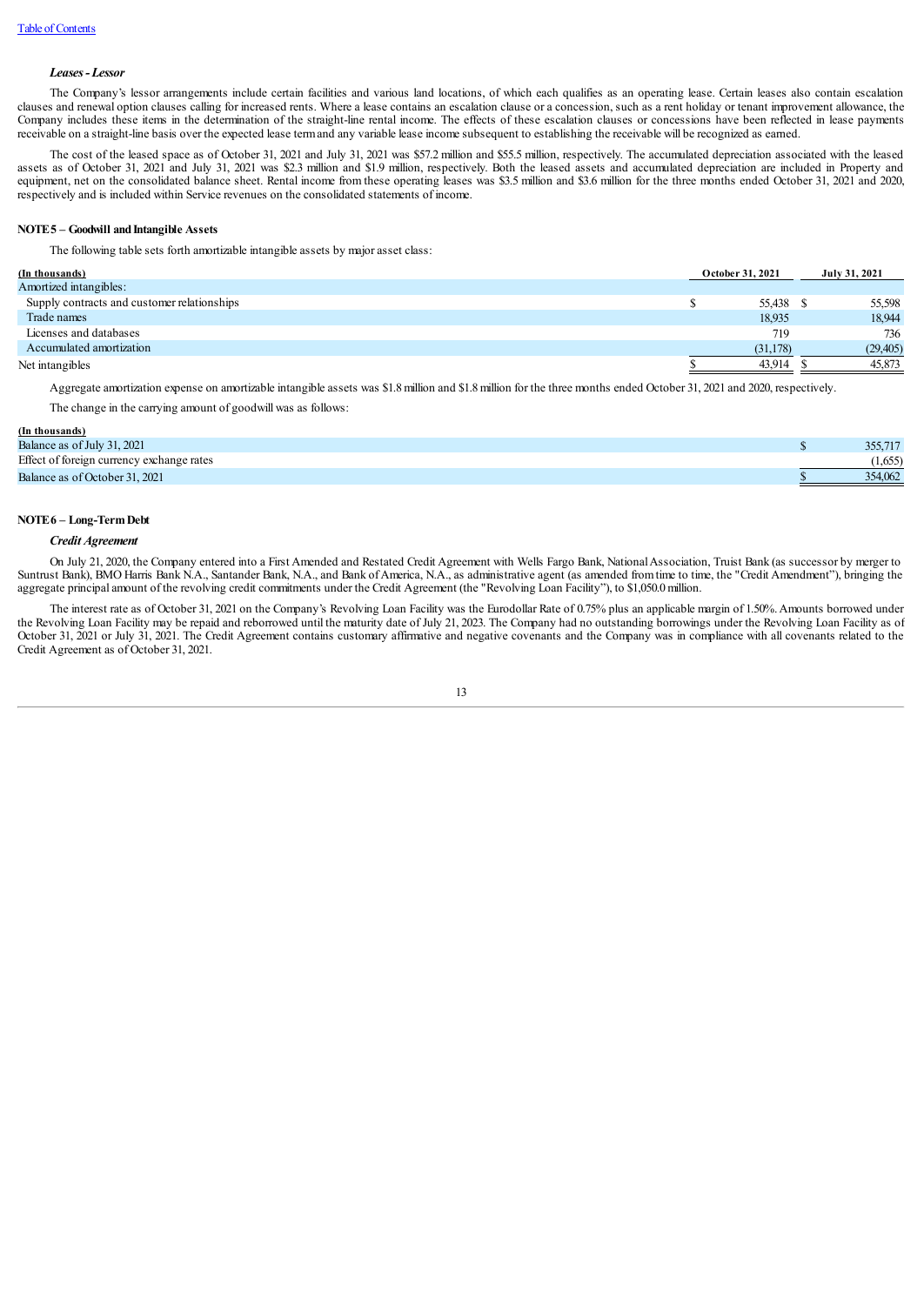### *Note Purchase Agreement*

On December 3, 2014, the Company entered into a Note Purchase Agreement and sold to certain purchasers (collectively, the "Purchasers") \$400.0 million in aggregate principal amount of senior secured notes (the "Senior Notes") consisting of (i) \$100.0 million aggregate principal amount of 4.07% Senior Notes, Series A, due December 3, 2024; (ii) \$100.0 million aggregate principalamount of 4.19% Senior Notes, Series B, due December 3, 2026; (iii) \$100.0 million aggregate principalamount of 4.25% Senior Notes, Series C, due December 3, 2027; and (iv) \$100.0 million aggregate principal amount of 4.35% Senior Notes, Series D, due December 3, 2029. Interest is due and payable quarterly, in arrears, on each of the Senior Notes. The Company may prepay the Senior Notes, in whole or in part, at any time, subject to certain conditions, including minimum amounts and payment of a make-whole amount equal to the discounted value of the remaining scheduled interest payments under the Senior Notes. The Note Purchase Agreement contains customary affirmative and negative covenants and the Company was in compliance with allcovenants related to the Note Purchase Agreement as of October 31, 2021.

### **NOTE7 – Fair Value Measurements**

The following table summarizes the carrying values and fair values of the Company's financial instruments that were not carried at fair value in the consolidated balance sheets:

|                                                      | October 31, 2021 |                                |  | July 31, 2021           |  |                                       |  |                         |
|------------------------------------------------------|------------------|--------------------------------|--|-------------------------|--|---------------------------------------|--|-------------------------|
| (In thousands)                                       |                  | <b>Carrying Value</b><br>Total |  | <b>Fair Value Total</b> |  | <b>Carrying Value</b><br><b>Total</b> |  | <b>Fair Value Total</b> |
| <b>Assets</b>                                        |                  |                                |  |                         |  |                                       |  |                         |
| Cash equivalents                                     |                  | 1.019.239                      |  | 1.019.249               |  | 754,300                               |  | 754,304                 |
| <b>Total Assets</b>                                  |                  | 1,019,239                      |  | 1,019,249               |  | 754,300                               |  | 754,304                 |
| <b>Liabilities</b>                                   |                  |                                |  |                         |  |                                       |  |                         |
| Long-term fixed rate debt, including current portion |                  | 399,742 \$                     |  | 422,386                 |  | 399,733                               |  | 432,027                 |
| <b>Total Liabilities</b>                             |                  | 399,742                        |  | 422,386                 |  | 399,733                               |  | 432,027                 |

During the three months ended October 31, 2021, no transfers were made between any levels within the fair value hierarchy. The fair value of the Senior Notes is based on the discounted value of each interest and principal payment calculated utilizing market interest rates of similar types of borrowing arrangements and was classified within Level II of the fair value hierarchy. See *Note 1 – Summary of Significant Accounting Policies,*and *Note 6 – Long-TermDebt*.

### **NOTE8 – NetIncome Per Share**

The table belowreconciles basic weighted average shares outstanding to diluted weighted average shares outstanding:

|                                                                          | Three Months Ended October 31. |         |  |  |
|--------------------------------------------------------------------------|--------------------------------|---------|--|--|
| (In thousands)                                                           | 2021                           | 2020    |  |  |
| Weighted average common shares outstanding                               | 237,068                        | 235,791 |  |  |
| Effect of dilutive securities                                            | 4.153                          |         |  |  |
| Weighted average common and dilutive potential common shares outstanding | 241.221                        | 239,968 |  |  |
|                                                                          |                                |         |  |  |

There were no material adjustments to net income required in calculating diluted net income per share. Excluded fromthe dilutive earnings per share calculation were 55,250 and 1,350,000 options to purchase the Company's common stock for the three months ended October 31, 2021 and 2020, respectively, because their inclusion would have been anti-dilutive.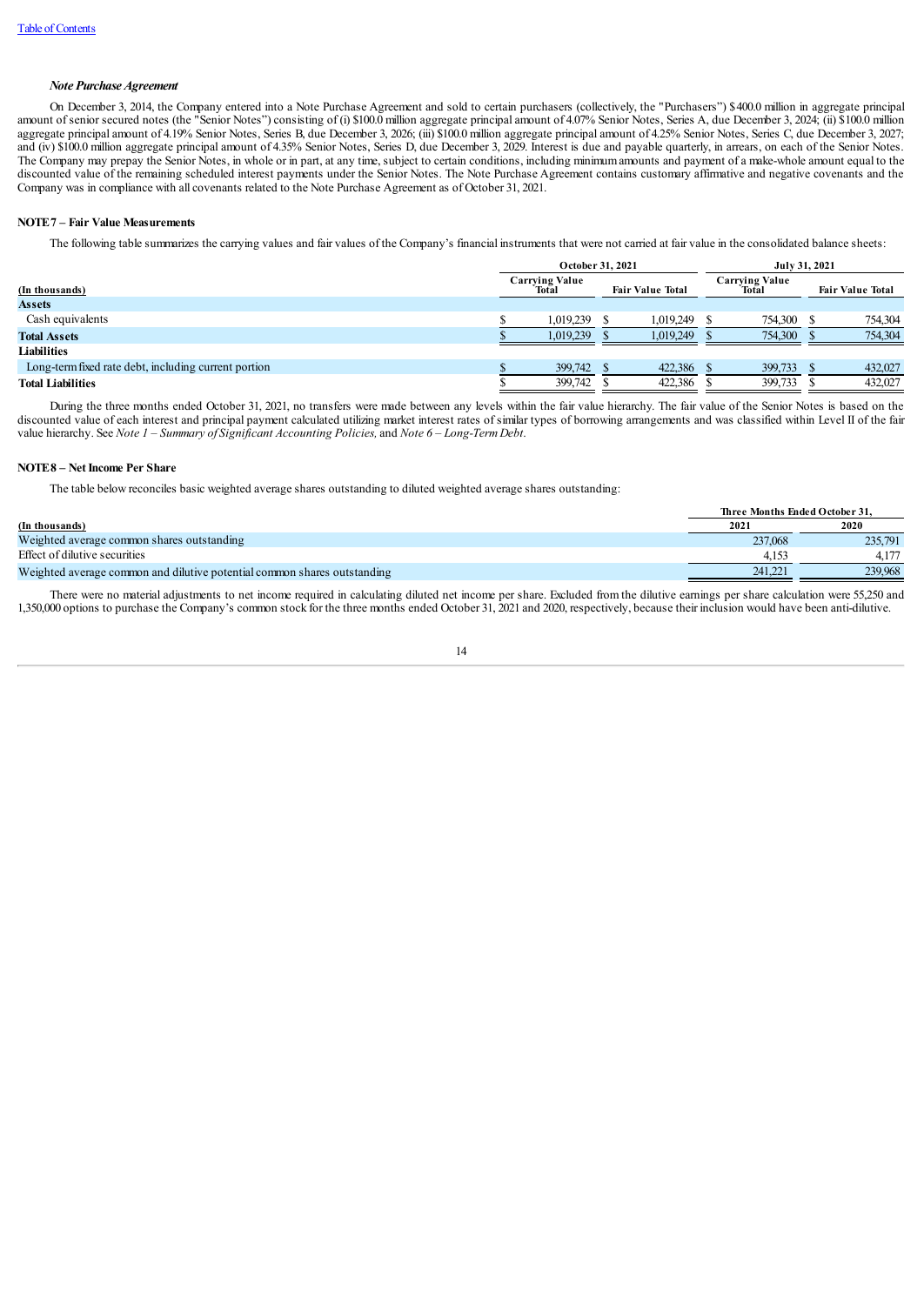### **NOTE9 – Stock-basedCompensation**

The Company recognizes compensation expense for stock option awards, without a market condition, on a straight-line basis over the requisite service period of the award. The following is a summary ofactivity for the Company's stock options for the three months ended October 31, 2021:

| (In thousands, except per share and term data) | <b>Shares</b> |  | Weighted Average<br>Weighted Average Remaining<br>Contractual Term (In years)<br><b>Exercise Price</b> |      | Aggregate Intrinsic<br>Value |
|------------------------------------------------|---------------|--|--------------------------------------------------------------------------------------------------------|------|------------------------------|
| Outstanding as of July 31, 2021                | 7.557         |  | 56.19                                                                                                  | 6.53 | 686.269                      |
| Grants of options                              | 25            |  | 143.23                                                                                                 |      |                              |
| Exercises                                      | (146)         |  | 38.17                                                                                                  |      |                              |
| Forfeitures or expirations                     |               |  |                                                                                                        |      |                              |
| Outstanding as of October 31, 2021             | 7,436         |  | 56.84                                                                                                  | 6.29 | 732.121                      |
| Exercisable as of October 31, 2021             | 4,507         |  | 41.08                                                                                                  | 5.08 | 514,746                      |

The aggregate intrinsic value is calculated as the difference between the exercise price of the underlying awards and the quoted price of the Company's common stock. The number of options that were in-the-money was 7,436,171 at October 31, 2021.

In June 2020, the Compensation Committee of the Company's Board of Directors approved the grant to A. Jayson Adair, the Company's Chief Executive Officer, of nonqualified stock options to purchase 1,000,000 shares of the Company's common stock at an exercise price of \$85.04 per share, which equaled the closing price of the Company's common stock on June 12, 2020, the effective date of grant. The option will become exercisable over five years, subject to continued service by Mr. Adair, with 20% vesting on June 12, 2021, and the balance vesting monthly over the subsequent four years. Separate and apart fromthe time-based vesting schedule, the options are also subject to market based vesting, such that no options will be exercisable unless and until the average closing price in trading of Copart, Inc.,common stock on the NASDAQGlobal Select Market is greater than orequal to \$106.30 per share (which is an amount equivalent to 125% of the exercise price of the options) for a period of 20 consecutive trading days. The market based vesting condition was satisfied in the first quarter of fiscal 2021. The time-based vesting conditions of the option held by Mr. Adair will become fully vested, assuming continued service by Mr. Adair on June 12, 2025. The fair value of each option at the date of grant using the Monte Carlo simulation model was \$25.47, with an expected life of 7.64 years, a risk-free interest rate of 0.71%, estimated volatility of 25.2%, and no expected dividends. The total estimated compensation expense to be recognized by the Company over the five year estimated service period for these options is \$25.5 million and will be recognized using the accelerated attribution method over each vesting tranche of the award. The Company recognized \$1.8 million in compensation expense for this grant in the three months ended October 31, 2021.

Subsequently, on November 17, 2021, the Compensation Committee amended the stock option award to Mr. Adair to implement a new market-based vesting condition with respect to 500,000 of the unvested stock options. Following the amendment, and subject to the existing time-based vesting schedule, no portion of these 500,000 stock options will be exercisable unless the price in trading of Copart, Inc. common stock on the NASDAQ Global Select Market is greater than or equal to \$106.30 per share (which is an amount equivalent to 125% of the exercise price of the options), determined both (i) at the time of any exercise, and (ii) based on the closing price on each of the twenty consecutive trading days preceding the date of any exercise.

The table belowsets forth the stock-based compensation recognized by the Company forstock options, restricted stock,and restricted unit awards:

|                                | Three Months Ended October 31. |      |       |  |
|--------------------------------|--------------------------------|------|-------|--|
| (In thousands)                 | 2021                           | 2020 |       |  |
| General and administrative     | 8.471                          |      | 7,382 |  |
| Yard operations                | 981                            |      | 1,531 |  |
| Total stock-based compensation | 9.452                          |      | 8.913 |  |

The Company's restricted stock awards ("RSA") and restricted stock unit awards ("RSU") have generally been issued with vesting periods ranging from two years to five years and vest solely on service conditions. Accordingly, the Company recognizes compensation expense for RSA and RSU awards on a straight-line basis over the requisite service period of the award.

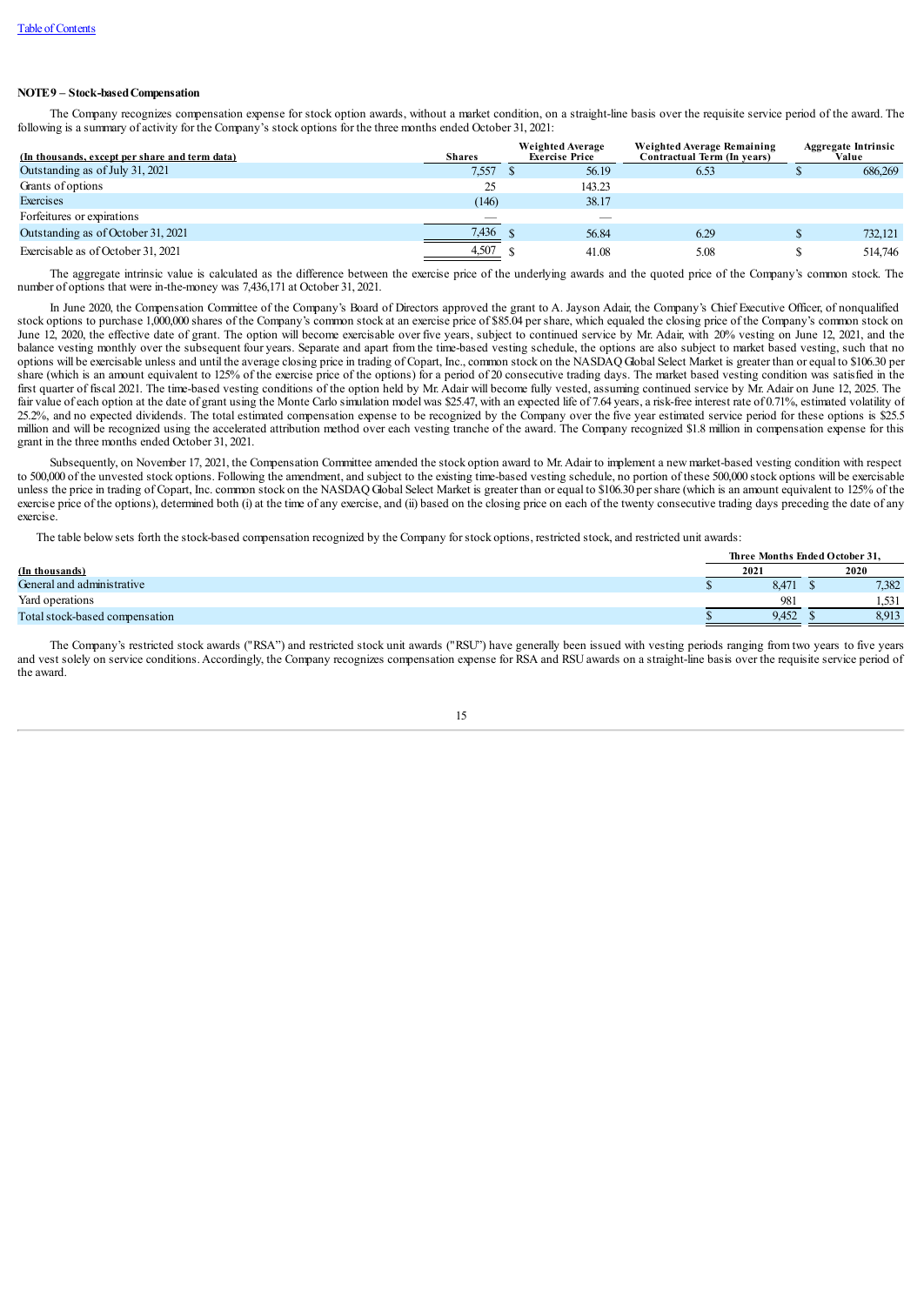The following is a summary of activity for the Company's RSA's and RSU's for the three months ended October 31, 2021:

| (In thousands, except per share data) | <b>Restricted Shares</b> | <b>Weighted Average</b><br><b>Grant Date Fair</b><br>Value |
|---------------------------------------|--------------------------|------------------------------------------------------------|
| Outstanding as of July 31, 2021       | 102                      | 90.46                                                      |
| Grants                                | 39                       | 143.88                                                     |
| Vested                                | (5)                      | 70.68                                                      |
| Forfeitures or expirations            | (3)                      | 109.77                                                     |
| Outstanding as of October 31, 2021    | 133                      | 106.74                                                     |

### **NOTE10 – Stock Repurchases**

On September 22, 2011, the Company's Board of Directors approved an 80 million share increase in the stock repurchase program, bringing the total current authorization to 196 million shares. The repurchases may be effected through solicited or unsolicited transactions in the open market or in privately negotiated transactions. No time limit has been placed on the duration of the stock repurchase program. Subject to applicable securities laws, such repurchases will be made at such times and in such amounts as the Company deems appropriate and may be discontinued at any time. The Company did not repurchase any shares of its common stock under the program during the three months ended October 31, 2021 or 2020. As of October 31, 2021, the total number ofshares repurchased under the programwas 114,549,198,and 81,450,802 shares were available for repurchase under the program.

#### **NOTE11 – Recent Accounting Pronouncements**

### *Adopted*

In December 2019, the FASBissued ASU2019-12, *Simplifying the Accounting for Income Taxes*.ASU 2019-12 eliminates certain exceptions related to the approach for intraperiod tax allocation, the methodology for calculating income taxes in an interimperiod and the recognition of deferred tax liabilities for outside basis differences. It also clarifies and simplifies other aspects of the accounting for income taxes. This guidance is effective for fiscal years beginning after December 15, 2020, and interim periods within those fiscal years. The Company's adoption of ASU2019-12 did not have a material impact on the Company's consolidated results of operations and financial position.

#### <span id="page-15-0"></span>**NOTE12 – Legal Proceedings**

The Company is subject to threats of litigation and is involved in actual litigation and damage claims arising in the ordinary course of business, such as actions related to injuries, property damage, contract disputes, and handling or disposal of vehicles. There are no material pending legal proceedings to which the Company is a party, or with respect to which any of the Company's property is subject.

The Company provides for costs relating to matters when a loss is probable and the amount can be reasonably estimated. The effect of the outcome of any such matters on the Company's future consolidated results of operations and cash flows cannot be predicted because any such effect depends on future results of operations and the amount and timing of the resolution of any such matters. The Company believes that any ultimate liability regarding existing litigation and claims would not have a material effect on its consolidated results of operations, financial position, orcash flows. However, the amount of the liabilities associated with claims, ifany,cannot be determined with certainty. The Company maintains insurance which may or may not provide coverage for claims made against the Company. There is no assurance that there will be insurance coverage available when and if needed. Additionally, the insurance that the Company carries requires that the Company pay forcosts and/orclaims exposure up to the amount of the insurance deductibles.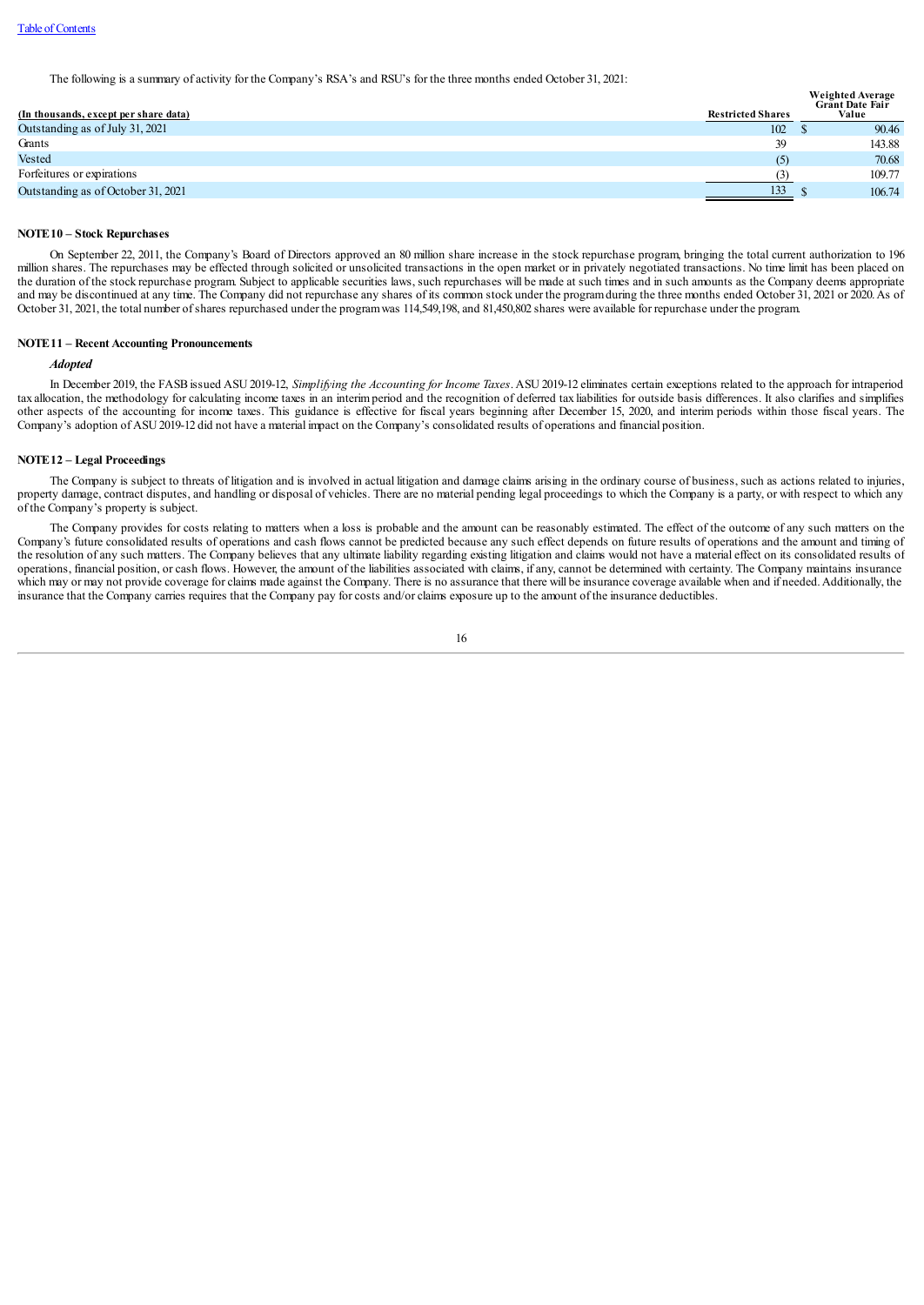### **NOTE13 – Segments andOther Geographic Reporting**

The Company's U.S. and International regions are considered two separate operating segments and are disclosed as two reportable segments. The segments represent geographic areas and reflect howthe chief operating decision makerallocates resources and measures results, including total revenues and operating income.

The following table presents financial information by segment:

<span id="page-16-0"></span>

|                                             |              |                      | Three Months Ended October 31, 2021 |         |                  |              |              |                      |              | Three Months Ended October 31, 2020 |      |           |                |
|---------------------------------------------|--------------|----------------------|-------------------------------------|---------|------------------|--------------|--------------|----------------------|--------------|-------------------------------------|------|-----------|----------------|
| (In thousands)                              |              | <b>United States</b> | International                       |         |                  | <b>Total</b> |              | <b>United States</b> |              | International                       |      |           | Tota           |
| Service revenues                            | \$           | 590,758              | $\mathcal{S}$                       | 77,060  | \$               | 667,818      | \$.          | 450,235              |              | \$<br>65,137                        |      | \$        | 5.             |
| Vehicle sales                               |              | 87,703               |                                     | 54,611  |                  | 142,314      |              |                      | 47,020       | 30,548                              |      |           |                |
| Total service revenues and<br>vehicle sales |              | 678,461              |                                     | 131,671 |                  | 810,132      |              | 497,255              |              | 95,685                              |      |           | 5 <sup>0</sup> |
| Yard operations                             |              | 256,621              |                                     | 42,073  |                  | 298,694      |              | 194,419              |              | 37,392                              |      |           | $\gamma'$      |
| Cost of vehicle sales                       |              | 80,342               |                                     | 46,066  |                  | 126,408      |              |                      | 41,506       | 22,854                              |      |           |                |
| General and administrative                  |              | 46,548               |                                     | 8,361   |                  | 54,909       |              |                      | 39,738       | 8,437                               |      |           |                |
| Operating income                            |              | 294,949              |                                     | 35,172  |                  | 330,121      |              | 221,591              |              | 27,003                              |      |           |                |
| Depreciation and amortization               | $\mathbb{S}$ | 27,725               | \$                                  | 4,035   | $\mathbb{S}$     | 31,760       | $\mathbb{S}$ |                      | 26,162       | \$<br>2,787                         |      | \$        |                |
| Capital expenditures and<br>acquisitions    |              | 54,272               |                                     | 10,424  |                  | 64,696       |              | 122,459              |              | 24,634                              |      |           | 14             |
|                                             |              |                      |                                     |         | October 31, 2021 |              |              |                      |              | July 31, 2021                       |      |           |                |
| (In thousands)                              |              |                      | United States                       |         | International    |              | <b>Total</b> | <b>United States</b> |              | International                       |      | Total     |                |
| Total assets                                |              |                      | 4,223,448                           | \$      | 695,404 \$       |              | 4,918,852    | -S                   | 3,900,712 \$ | 661,431                             | - \$ | 4,562,143 |                |
| Goodwill                                    |              |                      | 270,269                             |         | 83,793           |              | 354,062      |                      | 270,305      | 85,412                              |      |           | 355,717        |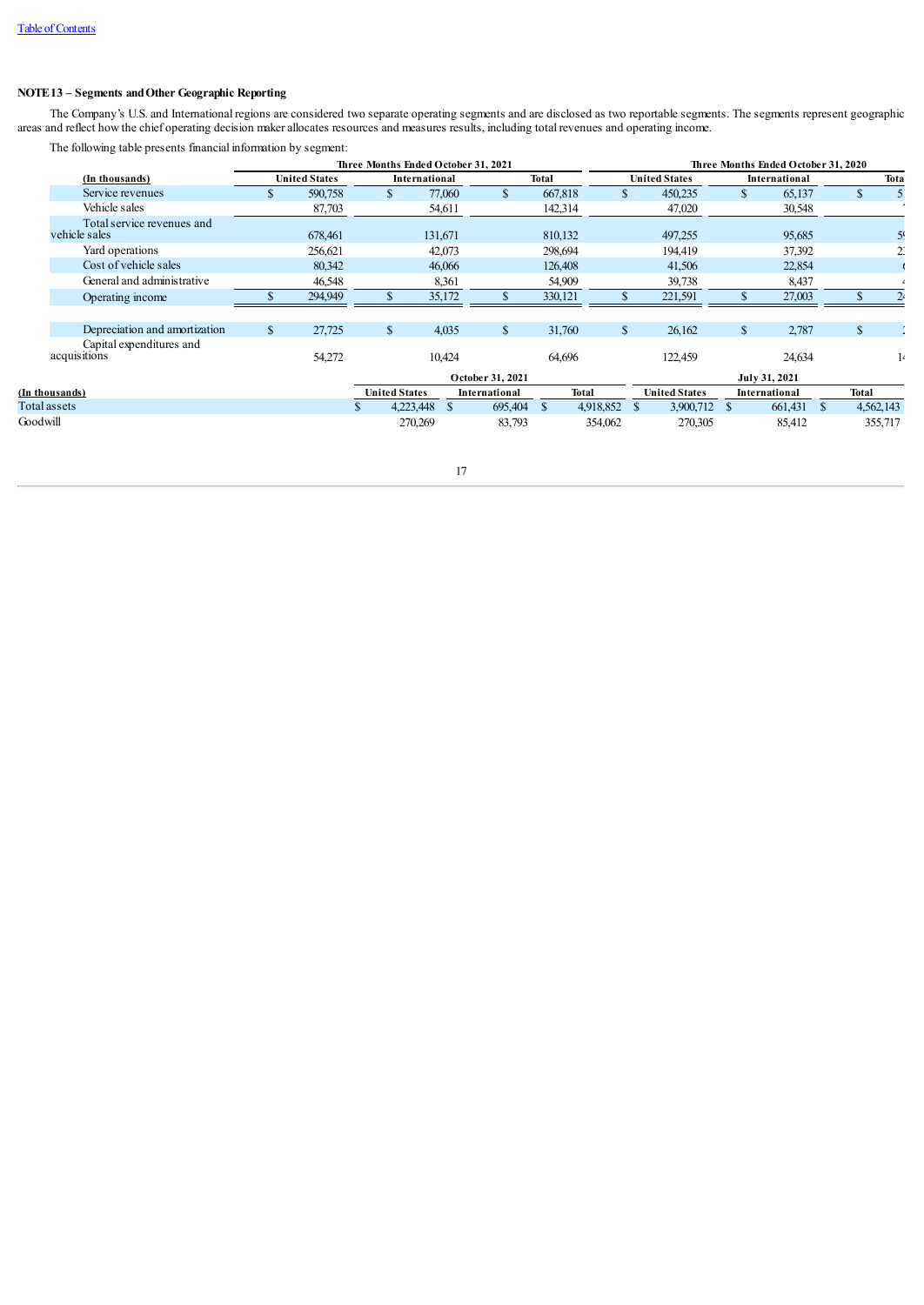### **ITEM2. MANAGEMENT'S DISCUSSIONANDANALYSIS OFFINANCIALCONDITIONANDRESULTS OFOPERATIONS**

This Quarterly Report on Form 10-Q, including the information incorporated by reference herein, contains forward-looking statements within the meaning of Section 27A of the Securities Act of 1933, as amended (the Securities Act), and Section 21E of the Securities Exchange Act of 1934, as amended (the Exchange Act), including forward-looking statements concerning the potential impact of the COVID-19 pandemic on our business, operations, and operating results. All statements other than statements of historical facts are statements that could be deemed forward-looking statements. In some cases, you can identify forward-looking statements by terms such as "may," "will," "should," "expect," "plan," "intend," "forecast," "anticipate," "believe," "estimate," "predict," "potential," "continue" or the negative of these terms or other comparable terminology. The forward-looking statements contained in this Form 10-Q involve known and unknown risks, uncertainties and situations that may cause our or our industry's actual results, level of activity, performance or achievements to be materially different from any future results, levels of activity, performance or achievements expressed or implied by these statements. These forward-Looking statements are made in reliance upon the safe harbor provision of the Private Securities Litigation Reform Act of 1995. These factors include those listed in Part II, Item 1A. under the caption entitled "Risk Factors" in this Form 10-O and those discussed elsewhere in this Form 10-O. Unless the context otherwise requires, references in this Form 10-O to "Copart," the "Company," "we," "us," or "our" refer to Copart, Inc. We encourage investors to review these factors carefully together with the other matters referred to herein, as well as in the other documents we file with the Securities and Exchange Commission (the SEC). We may from time to time make additional written and oral forward-looking statements, including statements contained in our filings with the SEC. We do not undertake to update any forward-looking statement that may be made from time to time by or on *behalf of us.*

Although we believe that, based on information currently available to us and our management, the expectations reflected in the forward-looking statements are reasonable, we cannot guarantee future results, levels of activity, performance or achievements. You should not place undue reliance on these forward-looking statements.

### <span id="page-17-0"></span>**Overview**

We are a leading provider of online auctions and vehicle remarketing services with operations in the United States ("U.S."), Canada, the United Kingdom ("U.K."), Brazil, the Republic of Ireland, Germany, Finland, the United Arab Emirates ("U.A.E."), Oman, Bahrain, and Spain.

Our goals are to generate sustainable profits for our stockholders, while also providing environmental and social benefits for the world around us. With respect to our environmental stewardship, we believe our business is a critical enabler for the global re-use and recycling of vehicles, parts, and raw materials. We are not responsible for the carbon emissions resulting fromnewvehicle manufacturing, governmental fuelemissions standards or vehicle use by consumers. Each vehicle that enters our business operations already exists, with whatever fuel technology and efficiency it was designed and built to have, and the substantial carbon emissions associated with the vehicle's manufacture have already occurred. However, upon our receipt of an existing vehicle, we help decrease its total environmental impact by extending its useful life and thereby avoiding the carbon emissions associated with the alternative of new vehicle and auto parts manufacturing. For example, many of the cars we process and remarket are subsequently restored to drivable condition, reducing the new vehicle manufacturing burden the world would otherwise face. Many of our cars are purchased by dismantlers, who recycle and refurbish parts for vehicle repairs, again reducing new and aftermarket parts manufacturing. And finally, some of our vehicles are returned to their raw material inputs through scrapping, reducing the need for further new resource extraction. In each of these cases, our business reduces the carbon and other environmental footprint of the global transportation industry. Beyond our environmental stewardship, we also support the world's communities in two important ways. First, we believe that we contribute to economic development and well-being by enabling more affordable access to mobility around the world. For example, many of the automobiles sold through our auction platform are purchased for use in developing countries where affordable transportation is a critical enabler of education, health care, and well-being more generally. Secondly, because of the special role we play in responding to catastrophic weather events, we believe we contribute to disaster recovery and resilience in the communities we serve. For example, we mobilized our people, entered into emergency leases, and engaged with a multitude of service providers to timely retrieve, store,and remarket tens of thousands of flood-damaged vehicles in the Houston, Texas metropolitan area in the wake of Hurricane Harvey in the summer of 2017.

We provide vehicle sellers with a full range of services to process and sell vehicles primarily over the internet through our Virtual Bidding Third Generation internet auction-style sales technology, which we refer to as VB3. Vehicle sellers consist primarily of insurance companies, but also include banks, finance companies, charities, fleet operators, dealers, vehicle rental companies, and individuals. We sell the vehicles principally to licensed vehicle dismantlers, rebuilders, repair licensees, used vehicle dealers, exporters, and to the general public. The majority of the vehicles sold on behalf of insurance companies are either damaged vehicles deemed a total loss; not economically repairable by the insurance companies; or are recovered stolen vehicles for which an insurance settlement with the vehicle owner has already been made. We offer vehicle sellers a full range of services that help expedite each stage of the vehicle sales process, minimize administrative and processing costs,and maximize the ultimate sales price through the online auction process.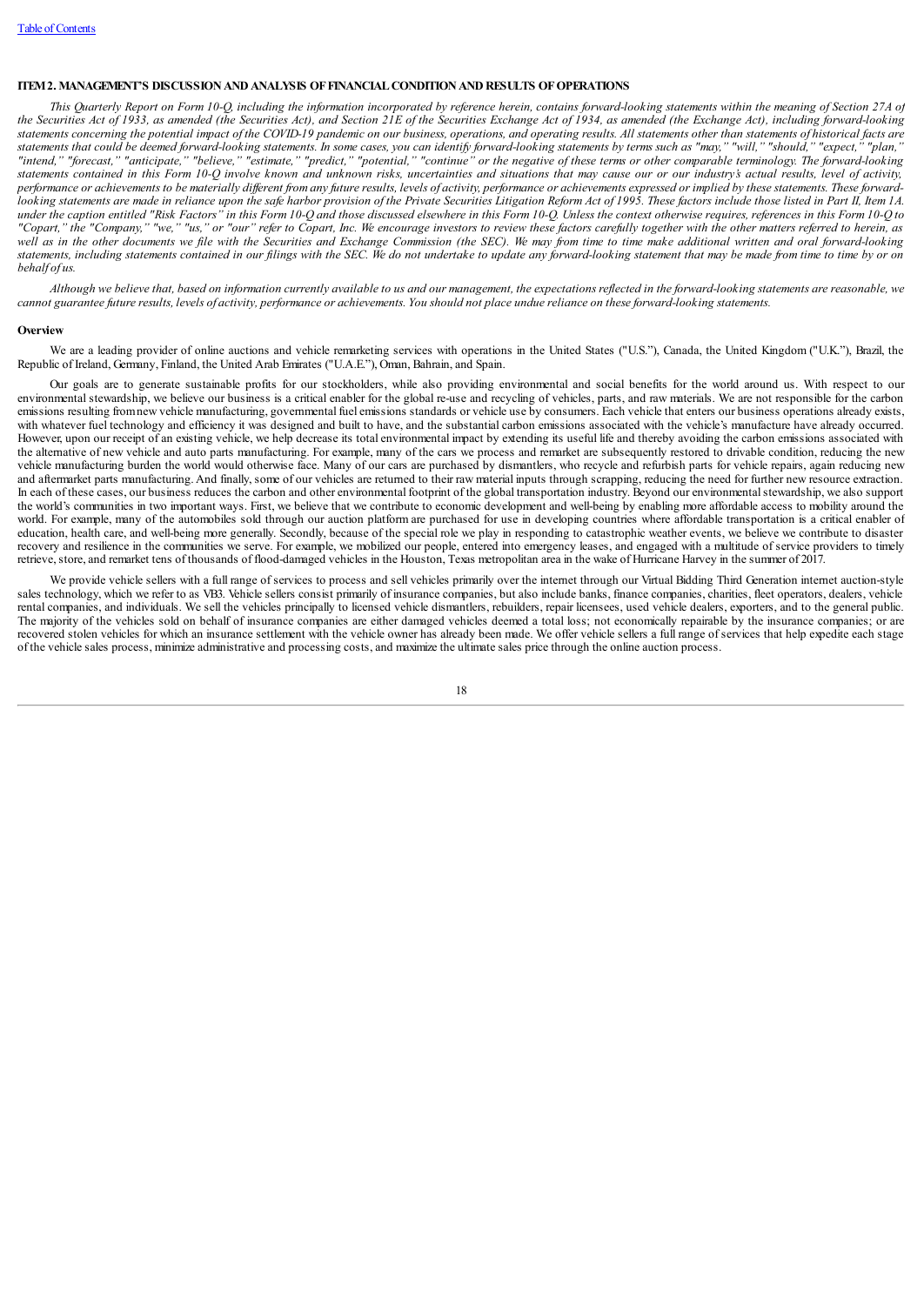In the U.S., Canada, Brazil, the Republic of Ireland, Finland, the U.A.E., Oman, and Bahrain, we sell vehicles primarily as an agent and derive revenue primarily from auction and auction related sales transaction fees charged for vehicle remarketing services as well as fees for services subsequent to the auction, such as delivery and storage. In the U.K., Germany, and Spain we operate both as an agent and on a principal basis, in some cases purchasing salvage vehicles outright and reselling the vehicles for our own account. In Germany and Spain, we also derive revenue from listing vehicles on behalf of insurance companies and insurance experts to determine the vehicle's residual value and/or to facilitate a sale for the insured.

We monitor and analyze a number of key financial performance indicators in order to manage our business and evaluate our financial and operating performance. Such indicators include:

*Service and Vehicle Sales Revenue:* Ourservice revenue consists ofauction and auction related sales transaction fees charged for vehicle remarketing services. These auction and auction related services may include a combination of vehicle purchasing fees, vehicle listing fees, and vehicle selling fees that can be based on a predetermined percentage of the vehicle sales price, tiered vehicle sales price driven fees, or at a fixed fee based on the sale of each vehicle regardless of the selling price of the vehicle; transportation fees for the cost of transporting the vehicle to or from our facility; title processing and preparation fees; vehicle storage fees; bidding fees; and vehicle loading fees. These fees are recognized as net revenue (not gross vehicle selling price) at the time of auction in the amount of such fees charged. Purchased vehicle revenue includes the gross sales price of the vehicles which we have purchased or are otherwise considered to own. We have certain contracts with insurance companies, primarily in the U.K., in which we act as a principal, purchasing vehicles and reselling themfor our own account. We also purchase vehicles in the open market, primarily fromindividuals,and resell themfor our own account.

Our revenue is impacted by several factors, including total loss frequency and the average vehicle auction selling price, as a significant amount of our service revenue is associated in some manner with the ultimate selling price of the vehicle. Vehicle auction selling prices are driven primarily by: (i) market demand for rebuildable, driveable vehicles; (ii) used car pricing, which we also believe has an impact on total loss frequency; (iii) end market demand for recycled and refurbished parts as reflected in demand from dismantlers; (iv) the mix of cars sold; (v) changes in the U.S. dollar exchange rate to foreign currencies, which we believe has an impact on auction participation by international buyers; and (vi) changes in commodity prices, particularly the per ton price for crushed car bodies, as we believe this has an impact on the ultimate selling price of vehicles sold for scrap and vehicles sold for dismantling. We cannot specifically quantify the financial impact that commodity pricing, used car pricing, and product sales mixhas on the selling price of vehicles, our service revenues, or financial results. Total loss frequency is the percentage of cars involved in accidents that insurance companies salvage rather than repair and is driven by the relationship between repair costs, used car values, and auction returns. Over the last several years, we believe there has been an increase in overall growth in the salvage market driven by an increase in total loss frequency. The increase in total loss frequency may have been driven by the change in used car values and repair costs, which we believe are generally trending upward. Changes in used car prices and repair costs, may impact total loss frequency and affect our growth rate. Used car values are determined by many factors, including used car supply, which is tied directly to new car sales, and the average age of cars on the road. The average age of cars on the road continued to increase, growing from 9.6 years in 2002 to 12.1 years in 2021. Repair costs are generally based on damage severity, vehicle complexity, repair parts availability, repair parts costs, laborcosts, and repair shop lead times. The factors that can influence repair costs, used car pricing,and auction returns are many and varied and we cannot predict theirmovements. Accordingly, we cannot predict future trends in total loss frequency.

Beginning in March 2020, our business and operations began to experience the impact of the worldwide COVID-19 pandemic. In materially all of our jurisdictions, we have been deemed by local authorities an essential business because our operations ensure the removal of vehicles from repair shops, impound vards, and streets and highways, enabling the critical function of road infrastructure. As a result, we have continued to operate our facilities as well as our online-only auctions, while following appropriate health and safety protocols to ensure safe working conditions for ouremployees as wellas for oursellers, buyers,and other business partners with whomwe come in contact.

From a financial perspective, our operating results were adversely affected by lower processed vehicle volume, but these adverse effects were more than offset by corresponding increases in vehicle average sales prices. Although we initially saw substantial declines in vehicle assignments following the onset of the COVID-19 pandemic, which we attribute principally to reduced accident volume as miles driven dramatically declined in response to shelter-in-place orders across the globe, we have generally seen vehicle assignment volumes steadily recovering; however additional subsequent shelter-in-place orders have occasionally stalled or regressed the assignment volume commensurate with the severity and duration of such orders. We cannot predict how the pandemic will continue to develop, whether and to what extent new shelter-in-place orders will be issued, or to what extent the pandemic may have longer termunanticipated impacts on ourmarkets, including, forexample, the risk of long-termreductions in miles driven.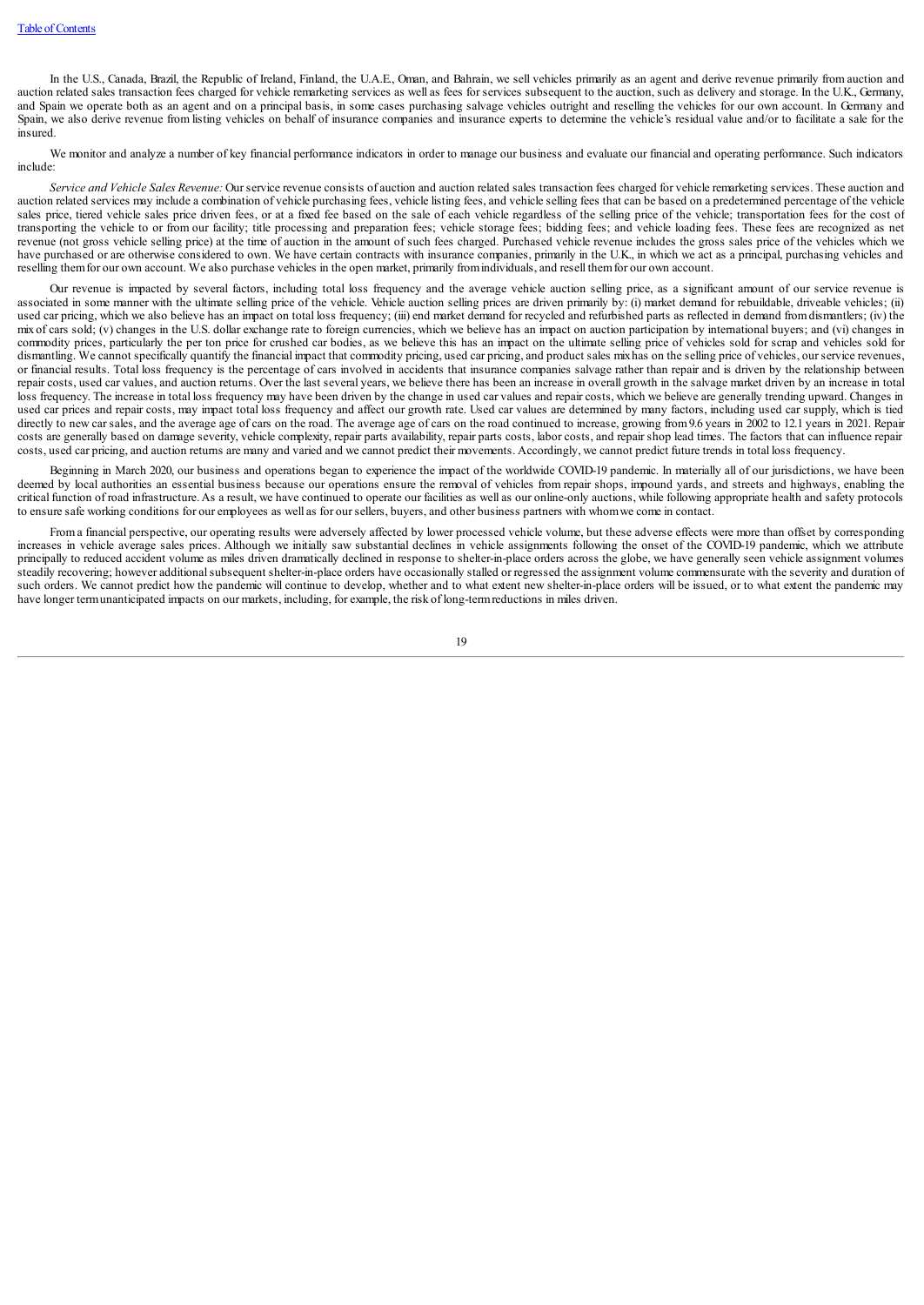Although we have been deemed an "essential business" in the jurisdictions in which we operate and have largely been able to continue our yard operations, we have been required to make adjustments in our business processes that may reduce efficiency or increase operating expenses, particularly if the pandemic continues overa long period of time. We adjusted, but did not make material modifications to, our operating expenses to be able to continue providing employment for our employees, service to our sellers, and process incoming vehicles for sale in future quarters. The pandemic may have an adverse effect on our future revenues, with the magnitude and timing of these effects dependent upon the extent and duration of suspended economic activity across our markets. We believe that the longer-term impact on our business will depend on potential adverse operational impacts from outbreaks of COVID-19 at any of our locations; additional outbreaks of COVID-19 in one or more of our geographic markets; a reduction in miles driven due to one or more factors relating to the COVID-19 pandemic; the relationship of supply and demand for newly manufactured vehicles, on the one hand, and used salvage vehicles, on the other hand, due to reduced manufacturing capacity and broader supply chain disruptions during the COVID-19 pandemic and the effects of these supply and demand relationships on the average sales prices obtained at auction for the vehicles assigned to us for remarketing; any further government actions in response to COVID-19 outbreaks that restrict business activity or travel; disruptions of governmental administrative operations due to COVID-19 outbreaks that adversely impact our core business activities, such as vehicle title processing; and deteriorating economic conditions generally, and the potential availability, among other things, of vaccines or treatments, none of which we can predict. For a further discussion of risks to our business and operating results arising from the pandemic, please see the section of this Quarterly Report on Form 10-Q captioned "*Risk Factors*."

*Operating Costs and Expenses:* Yard operations expenses consist primarily of operating personnel (which includes yard management, clerical, and yard employees); rent; vehicle transportation; insurance; property related taxes; fuel; equipment maintenance and repair; marketing costs directly related to the auction process; and costs of vehicles sold under the purchase contracts. General and administrative expenses consist primarily of executive management; accounting; data processing; sales personnel; professional services; marketing expenses; and system maintenance and enhancements.

*Other (Expense) Income:* Other (expense) income consists primarily of interest expense on long-termdebt, see Notes to Unaudited Consolidated Financial Statements, *Note 6 – Long-Term Debt;* foreign exchange rate gains and losses; gains and losses from the disposal of assets, which will fluctuate based on the nature of these activities each period; and earnings fromunconsolidated affiliates.

*Liquidity and Cash Flows:* Our primary source of working capital is cash operating results and debt financing. The primary source of our liquidity is ourcash and cash equivalents and Revolving Loan Facility. The primary factors affecting cash operating results are: (i) seasonality; (ii) market wins and losses; (iii) supplier mix; (iv) accident frequency; (v) total loss frequency; (vi) volume from our existing suppliers; (vii) commodity pricing; (viii) used car pricing; (ix) foreign currency exchange rates; (x) product mix; (xi) contract mix to the extent applicable; (xii) our capital expenditures; and (xiii) other macroeconomic factors such as COVID-19. These factors are further discussed in the Results of Operations and Risk Factors sections of this Quarterly Report on Form10-Q.

Potential internal sources of additional working capital and liquidity are the sale of assets or the issuance of shares through option exercises and shares issued under our Employee Stock Purchase Plan. A potential external source of additional working capital and liquidity is the issuance of additional debt or equity. However, we cannot predict if these sources will be available in the future or on commercially acceptable terms.

#### **Acquisitions andNewOperations**

As part of our overall expansion strategy of offering integrated services to vehicle sellers, we anticipate acquiring and developing facilities in new regions, as well as the regions currently served by our facilities. We believe that these acquisitions and openings will strengthen our coverage, as we have facilities located in the U.S., Canada, the U.K., Brazil, the Republic of Ireland, Germany, Finland, the U.A.E., Oman, Bahrain, and Spain with the intention of providing global coverage for our sellers.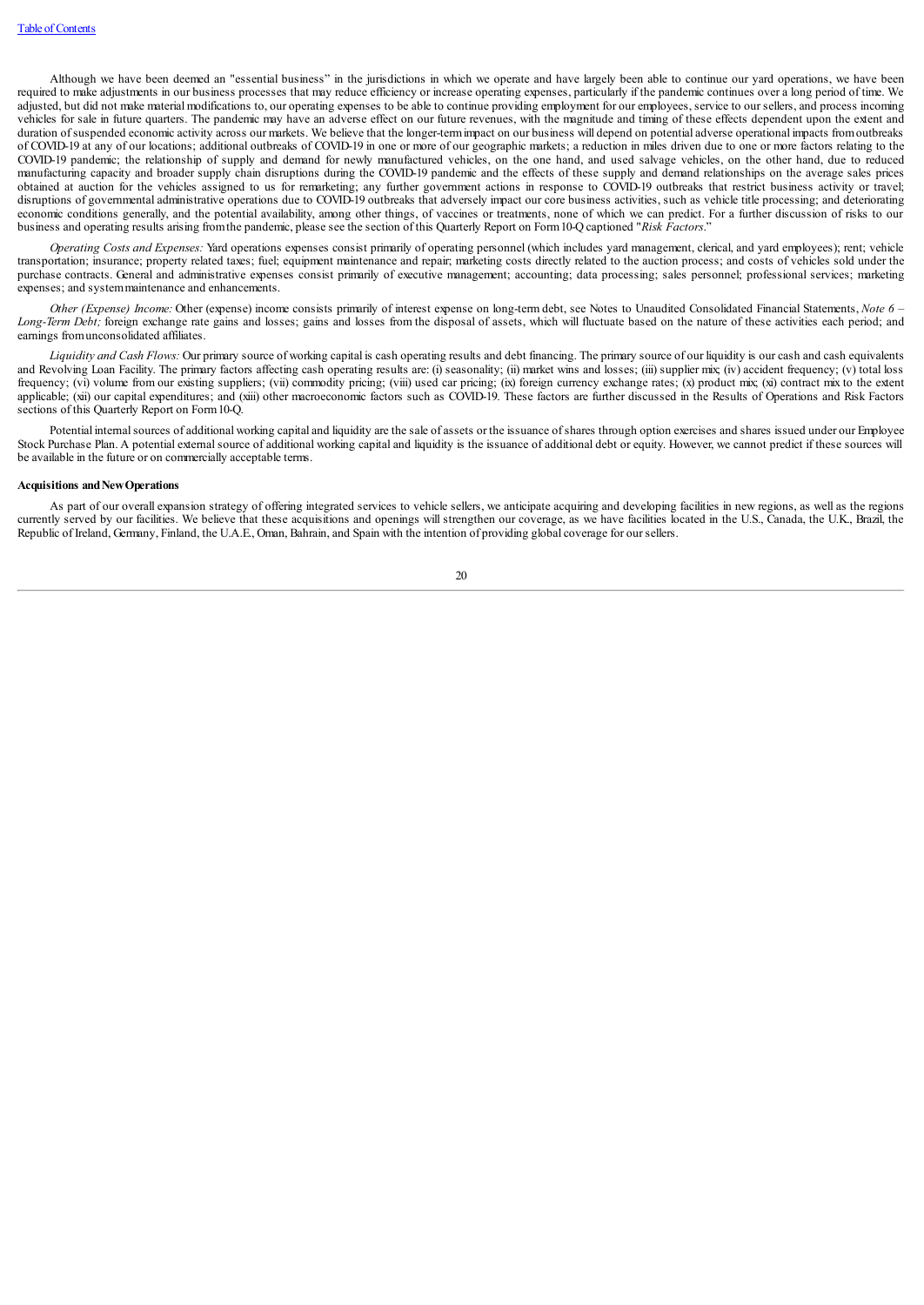The following tables set forth operational facilities that we have opened and are nowoperational fromAugust 1, 2020 through October 31, 2021:

| <b>United States Locations</b>                        |                         | Date             |
|-------------------------------------------------------|-------------------------|------------------|
| Redding, California                                   |                         | August 2020      |
| Dothan, Alabama                                       |                         | August 2020      |
| Jacksonville, Florida                                 |                         | August 2020      |
| Milwaukee, Wisconsin                                  |                         | September 2020   |
| Houston, Texas                                        |                         | December 2020    |
| Knightdale, North Carolina                            |                         | March 2021       |
| Gastonia, North Carolina                              |                         | May 2021         |
| Bismarck, North Dakota                                |                         | June 2021        |
| Fairburn, Georgia                                     |                         | <b>July 2021</b> |
| Dyer, Indiana                                         |                         | <b>July 2021</b> |
| Mobile South, Alabama                                 |                         | August 2021      |
| <b>International Locations</b>                        | Geographic Service Area | Date             |
| Bruchmühlbach-Miesau, Rhineland-Palatinate (Mannheim) | Germany                 | February 2021    |
| Mallorca, Balearic Islands                            | Spain                   | April 2021       |

Halifax, Novia Scotia Canada September 2021 The period-to-period comparability of our consolidated operating results and financial position is affected by business acquisitions, new openings, weather and product introductions during such periods.

In addition to growth through business acquisitions, we seek to increase revenues and profitability by, among other things, (i) acquiring and developing additional vehicle storage facilities in key markets, including foreign markets; (ii) pursuing global, national, and regional vehicle seller agreements; (iii) increasing our service offerings; and (iv) expanding the application of VB3 into new markets. In addition, we implement our pricing structure and auction procedures, and attempt to introduce cost efficiencies at each of our acquired facilities by implementing our operational procedures, integrating ourmanagement information systems,and redeploying personnel, when necessary.

### <span id="page-20-0"></span>**Results** of Operations

The following table shows certain data from our consolidated statements of income expressed as a percentage of total service revenues and vehicle sales for the three months ended October 31, 2021 and 2020:

|                                          | Three Months Ended October 31, |        |
|------------------------------------------|--------------------------------|--------|
| (In percentages)                         | 2021                           | 2020   |
| Service revenues and vehicle sales:      |                                |        |
| Service revenues                         | 82 %                           | $87\%$ |
| Vehicle sales                            | 18%                            | 13 %   |
| Total service revenues and vehicle sales | $100\%$                        | 100 %  |
|                                          |                                |        |
| Operating expenses:                      |                                |        |
| Yard operations                          | $37\%$                         | 39 %   |
| Cost of vehicle sales                    | $16\%$                         | $11\%$ |
| General and administrative               | $7\%$                          | 8%     |
| Total operating expenses                 | $60\%$                         | 58 %   |
| Operating income                         | $40\%$                         | 42 %   |
| Other expense                            | (1)%                           | $-$ %  |
| Income before income taxes               | $39\%$                         | 42 %   |
| Income taxes                             | 8%                             | $8\%$  |
| Net income                               | $31\%$                         | 34 %   |
|                                          |                                |        |

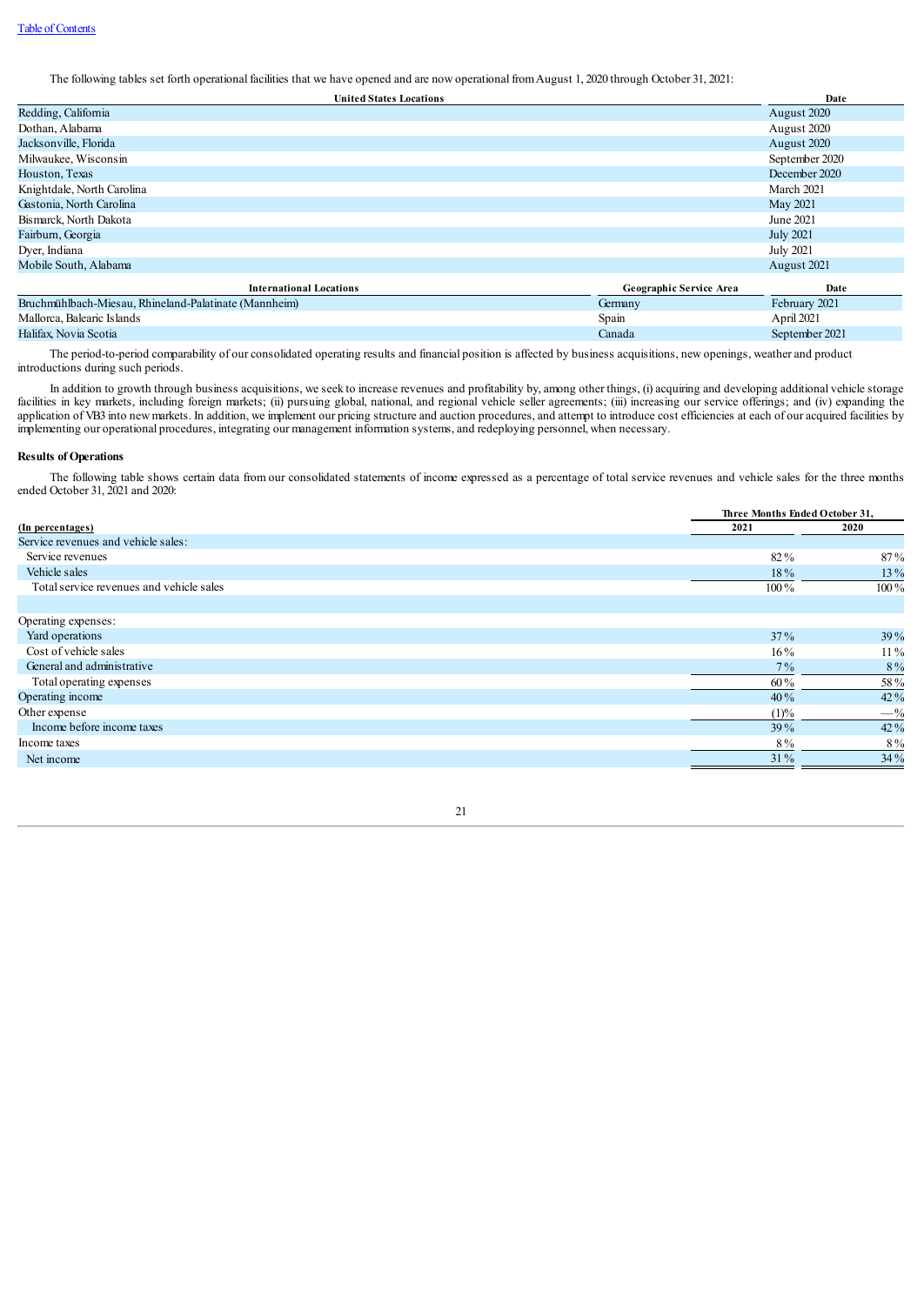### **Comparison of the Three Months EndedOctober 31, 2021 and2020**

The following table presents a comparison of service revenues for the three months ended October 31, 2021 and 2020:

|                        | Three Months Ended October 31. |  |         |  |         |            |
|------------------------|--------------------------------|--|---------|--|---------|------------|
| (In thousands)         | 2021                           |  | 2020    |  | Change  | $% Change$ |
| Service revenues       |                                |  |         |  |         |            |
| <b>United States</b>   | 590,758                        |  | 450.235 |  | 140.523 | $31.2 \%$  |
| International          | 77,060                         |  | 65,137  |  | 11.923  | 18.3 $%$   |
| Total service revenues | 667,818                        |  | 515.372 |  | 152,446 | 29.6 %     |

Service Revenues. The increase in service revenues during the three months ended October 31, 2021 of \$152.4 million, or 29.6%, as compared to the same period last year resulted from (i) an increase in the U.S. of \$140.5 million and (ii) an increase in International of \$11.9 million. The growth in the U.S. was driven primarily by (i) an increase in revenue per car, (ii) an increase in volume resulting from higher miles driven due to the reopening of the United States economy and restriction within the global supply chain for automobiles. Excluding the beneficial impact of \$3.2 million due to changes in foreign currency exchange rates, primarily from the change in the British pound, Brazilian real and Canadian dollar to U.S. dollar exchange rates, the growth in International was driven primarily by an increase in volume from higher miles driven due to the reopening of the International economies and restrictions within the global supply chain for automobiles.

The following table presents a comparison of vehicle sales for the three months ended October 31, 2021 and 2020:

|                      | Three Months Ended October 31. |  |        |  |        |          |
|----------------------|--------------------------------|--|--------|--|--------|----------|
| (In thousands)       | 2021                           |  | 2020   |  | Change | % Change |
| Vehicle sales        |                                |  |        |  |        |          |
| <b>United States</b> | 87.703                         |  | 47,020 |  | 40,683 | 86.5 %   |
| International        | 54.611                         |  | 30,548 |  | 24,063 | 78.8 %   |
| Total vehicle sales  | 142.314                        |  | 77.568 |  | 64.746 | 83.5 %   |

Vehicle Sales. The increase in vehicle sales for the three months ended October 31, 2021 of \$64.7 million, or 83.5%, as compared to the same period last year, resulted from (i) an increase in the U.S. of \$40.7 million and (ii) an increase in International of \$24.1 million. The increase in the U.S. was primarily the result of higher average auction selling prices, which we believe was due to a change in the mix of vehicles sold; increased demand; and reduced supply. Excluding a beneficial impact of \$0.7 million due to changes in foreign currency exchange rates, primarily fromthe change in the British pound, Brazilian realand Canadian dollar to U.S. dollarexchange rates, the increase in Internationalwas primarily the result of higheraverage auction selling prices, an increase in volume resulting from higher miles driven due to the reopening of the International economies and restrictions within the global supply chain for automobiles.

The following table presents a comparison of yard operations expenses for the three months ended October 31, 2021 and 2020:

|                                                                   | Three Months Ended October 31. |             |  |              |  |        |            |
|-------------------------------------------------------------------|--------------------------------|-------------|--|--------------|--|--------|------------|
| (In thousands)                                                    |                                | 2021        |  | 2020         |  | Change | $%$ Change |
| Yard operations expenses                                          |                                |             |  |              |  |        |            |
| <b>United States</b>                                              | \$                             | 256,621 \$  |  | 194,419 \$   |  | 62,202 | 32.0 $%$   |
| International                                                     |                                | 42,073      |  | 37,392       |  | 4,681  | 12.5 $%$   |
| Total yard operations expenses                                    |                                | 298,694     |  | 231,811      |  | 66,883 | 28.9 %     |
|                                                                   |                                |             |  |              |  |        |            |
| Yard operations expenses, excluding depreciation and amortization |                                |             |  |              |  |        |            |
| <b>United States</b>                                              | \$                             | 234,019 \$  |  | $173,711$ \$ |  | 60,308 | 34.7 %     |
| International                                                     |                                | 38,233      |  | 34,806       |  | 3,427  | $9.8\%$    |
|                                                                   |                                |             |  |              |  |        |            |
| Yard depreciation and amortization                                |                                |             |  |              |  |        |            |
| <b>United States</b>                                              | \$                             | $22,602$ \$ |  | 20,708 \$    |  | 1,894  | $9.1\%$    |
| International                                                     |                                | 3,840       |  | 2,586        |  | 1,254  | 48.5 $\%$  |
|                                                                   |                                |             |  |              |  |        |            |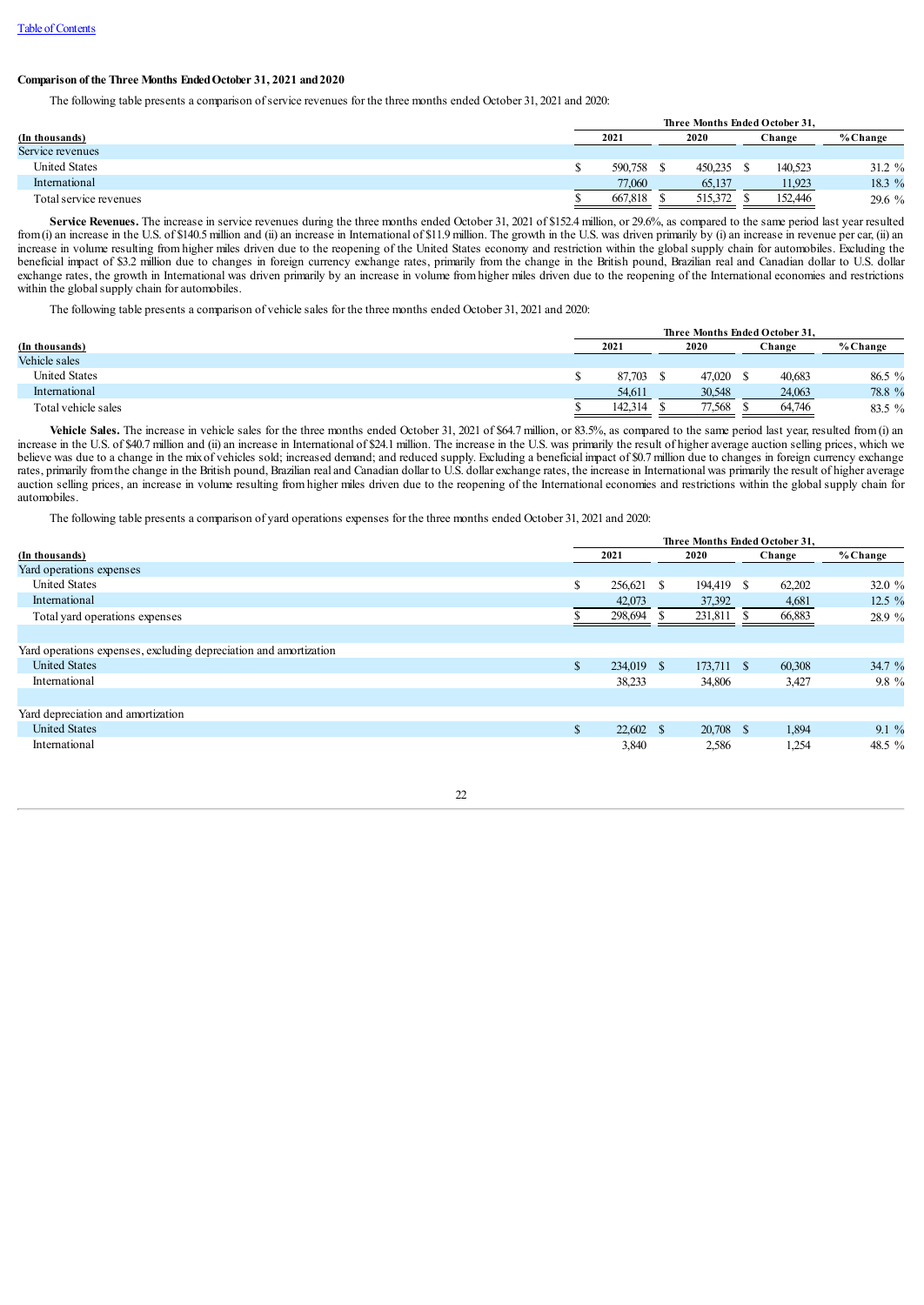Yard Operations Expenses. The increase in yard operations expense for the three months ended October 31, 2021 of \$66.9 million, or 28.9%, as compared to the same period last year resulted from (i) an increase in the U.S. of \$62.2 million, and (ii) an increase in International of \$4.7 million. Excluding depreciation and amortization, the increase in the U.S. compared to the same period last year relates to an increase in volume as a result of the reopening of the United States economy combined with an increase in the cost to process each car. The increase in cost to process each car was driven by increased non-CAT related subhaulcosts combined with an increase in premiums for CAT related subhaul, labor costs incurred from overtime,and increased travel, lodging,and equipment lease cost associated with Hurricane Ida. The increase in Internationalwas primarily driven by the increase in volume following the reopening of International economies, combined with a detrimental increase in foreign currency exchange rates of \$1.3 million primarily from the British pound and Brazilian Real to U.S. Dollarexchange rate partially offset by a decrease in the cost to process each car Included in yard operations expenses were depreciation and amortization expenses. The increase in yard operations depreciation and amortization expenses during the three months ended October 31, 2021 as compared to the same period last year resulted primarily fromdepreciating new and expanded facilities placed into service in the U.S.and International locations.

The following table presents a comparison of cost of vehicle sales for the three months ended October 31, 2021 and 2020:

|                             | Three Months Ended October 31. |  |        |  |        |            |
|-----------------------------|--------------------------------|--|--------|--|--------|------------|
| (In thousands)              | 2021                           |  | 2020   |  | Change | $%$ Change |
| Cost of vehicle sales       |                                |  |        |  |        |            |
| <b>United States</b>        | 80.342                         |  | 41.506 |  | 38,836 | $93.6\%$   |
| International               | 46,066                         |  | 22,854 |  | 23,212 | $101.6\%$  |
| Total cost of vehicle sales | 126.408                        |  | 64.360 |  | 62,048 | $96.4\%$   |

Cost of Vehicle Sales. The increase in cost of vehicle sales for the three months ended October 31, 2021 of \$62.0 million, or 96.4%, as compared to the same period last year resulted from (i) an increase in the U.S. of \$38.8 million and (ii) an increase in International of \$23.2 million. The increase in the U.S. was primarily the result of increased volume and higher average purchase prices, which we believe was due to a change in the mixof vehicles sold, increased demand; and reduced supply. Excluding the detrimental impact of \$0.4million due to changes in foreign currency exchange rates, primarily from the change in the British pound to U.S. dollar exchange rates, the increase in International was primarily the result of higher average purchase prices, which we believe was due to a change in the mixof vehicles sold, increased demand; and reduced supply.

The following table presents a comparison of generaland administrative expenses for the three months ended October 31, 2021 and 2020:

|                                                                              | Three Months Ended October 31. |             |  |          |    |        |           |
|------------------------------------------------------------------------------|--------------------------------|-------------|--|----------|----|--------|-----------|
| (In thousands)                                                               |                                | 2021        |  | 2020     |    | Change | % Change  |
| General and administrative expenses                                          |                                |             |  |          |    |        |           |
| <b>United States</b>                                                         | ъ                              | 46,548 \$   |  | 39,738   | -S | 6,810  | 17.1%     |
| International                                                                |                                | 8,361       |  | 8,437    |    | (76)   | $(0.9)\%$ |
| Total general and administrative expenses                                    |                                | 54,909      |  | 48,175   |    | 6,734  | 14.0 $%$  |
|                                                                              |                                |             |  |          |    |        |           |
| General and administrative expenses, excluding depreciation and amortization |                                |             |  |          |    |        |           |
| <b>United States</b>                                                         | S.                             | $41,423$ \$ |  | 34,284   | -S | 7,139  | 20.8 %    |
| International                                                                |                                | 8,163       |  | 8,236    |    | (73)   | $(0.9)\%$ |
|                                                                              |                                |             |  |          |    |        |           |
| General and administrative depreciation and amortization                     |                                |             |  |          |    |        |           |
| <b>United States</b>                                                         | \$                             | $5,125$ \$  |  | 5,454 \$ |    | (329)  | $(6.0)\%$ |
| International                                                                |                                | 198         |  | 201      |    | (3)    | $(1.5)\%$ |

General and Administrative Expenses. The increase in general and administrative expenses for the three months ended October 31, 2021 of \$6.7 million, or 14.0%, as compared to the same period last year resulted from (i) a decrease in International of \$0.1 million and (ii) an increase in the U.S. of \$6.8 million. Excluding depreciation and amortization, the decrease in International of \$0.1 million resulted primarily from lower current period costs including decreased travel costs. The increase in the U.S. of \$7.1 million resulted primarily from increases in stock compensation and increased legal costs. Depreciation and amortization expenses for the three months ended October 31, 2021 as compared to the same period last year were relatively flat in both the U.S.and International locations.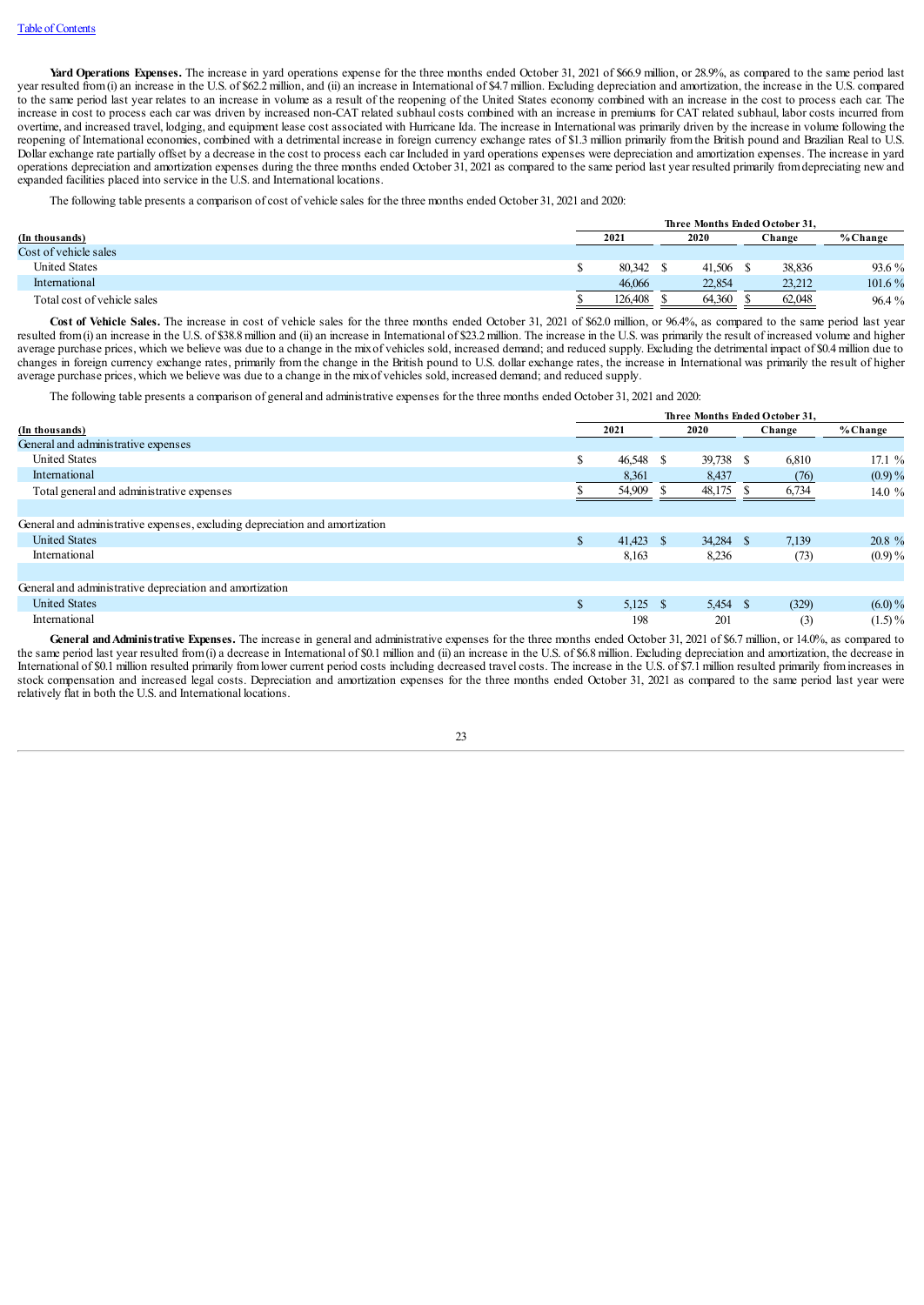The following table summarizes total otherexpense and income taxes for the three months ended October 31, 2021 and 2020:

|                     | Three Months Ended October 31. |         |  |         |  |               |             |  |  |
|---------------------|--------------------------------|---------|--|---------|--|---------------|-------------|--|--|
| (In thousands)      |                                | 2021    |  | 2020    |  | <b>Change</b> | % Change    |  |  |
| Total other expense |                                | (4.295) |  | (1,779) |  | (2,516)       | $(141.4)\%$ |  |  |
| Income taxes        |                                | 65,463  |  | 46,530  |  | 18,933        | $40.7\%$    |  |  |

Other Expense. The increase in total other expense for the three months ended October 31, 2021 of \$2.5 million as compared to the same period last year was primarily due to lower earnings of unconsolidated affiliates, and losses on disposal of certain non-operating assets in the current year, partially offset by higher currency gains in the current year.

<span id="page-23-0"></span>**Income Taxes.** Oureffective income taxrates were 20.1%,and 18.9% for the three months ended October 31, 2021 and 2020, respectively. The effective taxrate for the three months ended October 31, 2021 was impacted by the recognition of excess tax benefits from stock-based compensation. The recognition of excess tax benefits from stock-based compensation was \$3.0 million and \$11.8 million for the three months ended October 31, 2021 and 2020, respectively.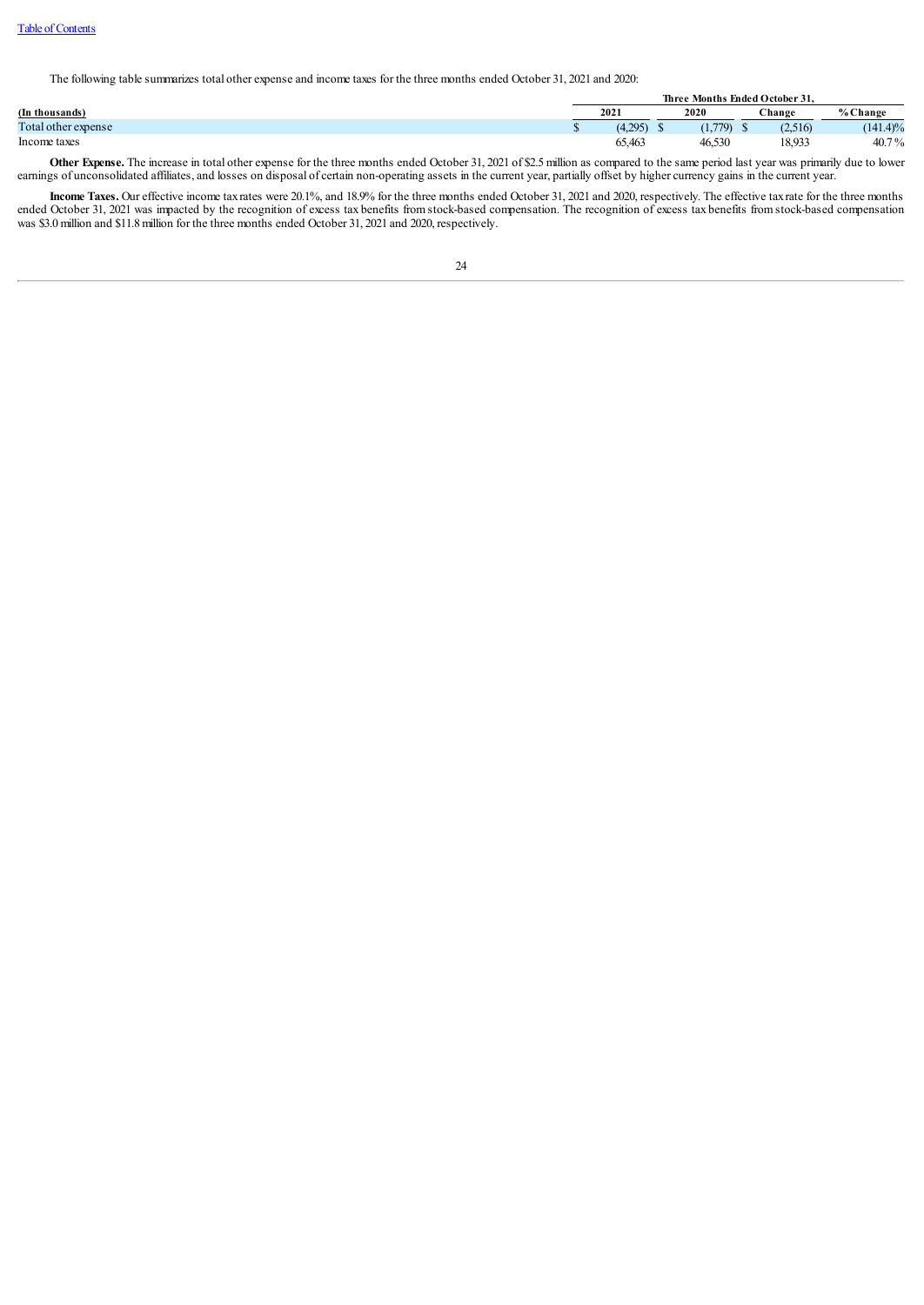### **Liquidity andCapital Resources**

The following table presents a comparison of key components of our liquidity and capital resources at October 31, 2021 and July 31, 2021 and for the three months ended October 31, 2021 and 2020, respectively,excluding additional funds available to us through our Revolving Loan Facility:

| (In thousands)                              |                                | October 31, 2021 |  | July 31, 2021  |  | Change   | % Change   |
|---------------------------------------------|--------------------------------|------------------|--|----------------|--|----------|------------|
| Cash, cash equivalents, and restricted cash |                                | 1,298,373        |  | 1,048,260      |  | 250,113  | 23.9 %     |
| Working capital                             |                                | 1,547,869        |  | 1.281.580      |  | 266,289  | 20.8 %     |
|                                             | Three Months Ended October 31. |                  |  |                |  |          |            |
| (In thousands)                              |                                | 2021             |  | 2020           |  | Change   | % Change   |
| Operating cash flows                        |                                | 312,540 \$       |  | 258,533        |  | 54,007   | $20.9\%$   |
| Investing cash flows                        |                                | (63, 883)        |  | (146, 822)     |  | 82,939   | 56.5 %     |
| Financing cash flows                        |                                | 5,166            |  | 19.198         |  | (14,032) | $(73.1)\%$ |
|                                             |                                |                  |  |                |  |          |            |
| Capital expenditures and acquisitions       |                                | (64,696)         |  | $(147,093)$ \$ |  | 82.397   | 56.0 $\%$  |

### Cash, cash equivalents, and restricted cash and working capital increased \$250.1 million and \$266.3 million at October 31, 2021, respectively, as compared to July 31, 2021. Cash, cash equivalents, and restricted cash increased primarily due to cash generated from operations and proceeds from stock option exercises not fully offset by capital expenditures. Working capital increased primarily from cash generated from operations and timing of cash receipts and payments, partially offset by capital expenditures, certain income tax benefits related to stock option exercises, and timing of cash payments. Cash equivalents consisted of bank deposits, domestic certificates of deposit, U.S. Treasury Bills, and funds invested in money market accounts, which bear interest at variable rates.

Historically, we have financed our growth through cash generated fromoperations, public offerings of common stock, equity issued in conjunction with certain acquisitions and debt financing. Our primary source of cash generated by operations is from the collection of service fees and reimbursable advances from the proceeds of vehicle sales. We expect to continue to use cash flows fromoperations to finance our working capital needs and to develop and growour business. In addition to ourstock repurchase program, we are considering a variety of alternative potential uses for our remaining cash balances and our cash flows from operations. These alternative potential uses include additional stock repurchases, repayments of long-termdebt, the payment of dividends, and acquisitions. For further detail, see Notes to Unaudited Consolidated Financial Statements, *Note 6 – Long-Term Debt* and *Note 10 – Stock Repurchases*and under the subheadings "*Credit Agreement*" and "*Note Purchase Agreement*" below.

Our business is seasonal as inclement weather during the winter months increases the frequency of accidents and consequently, the number of cars involved in accidents which the insurance companies salvage rather than repair. During the winter months, most of our facilities process 5% to 20% more vehicles than at other times of the year. Severe weather events, including but not limited to tornadoes, hurricanes, and hailstorms, can also impact our volumes. These increased volumes require the increased use of our cash to pay out advances and handling costs of the additional business.

We believe that our currently available cash and cash equivalents and cash generated from operations will be sufficient to satisfy our operating and working capital requirements for the foreseeable future. We expect to acquire or develop additional locations and expand some of our current facilities in the foreseeable future. We may be required to raise additional cash through drawdowns on our Revolving Loan Facility or issuance of additional equity to fund this expansion. Although the timing and magnitude of growth through expansion and acquisitions are not predictable, the opening of new greenfield yards is contingent upon our ability to locate property that (i) is in an area in which we have a need for more capacity; (ii) has adequate size given the capacity needs; (iii) has the appropriate shape and topography for our operations; (iv) is reasonably close to a major road or highway; and (v) most importantly, has the appropriate zoning for our business. Costs to develop a new yard can range from\$3.0 to \$50.0 million, depending on size, location and developmental infrastructure requirements.

As of October 31, 2021, \$191.2 million of the \$1.3 billion of cash, cash equivalents, and restricted cash was held by our foreign subsidiaries. If these funds are needed for our operations in the U.S., the repatriation of these funds could still be subject to the foreign withholding tax following the U.S. TaxReform. However, our intent is to permanently reinvest these funds outside of the U.S. and our current plans do not require repatriation to fund our U.S. operations.

Net cash provided by operating activities increased for the three months ended October 31, 2021 as compared to the same period in 2020 due to improved cash operating results primarily from an increase in service revenues and vehicle sales, and changes in operating assets and liabilities. The change in operating assets and liabilities was primarily the result of a decrease in funds received in accounts receivable of \$24.8. million; partially offset by decreases in funds used to pay accounts payable of \$18.0 million and increase in funds to pay for vehicle pooling costs of \$11 million.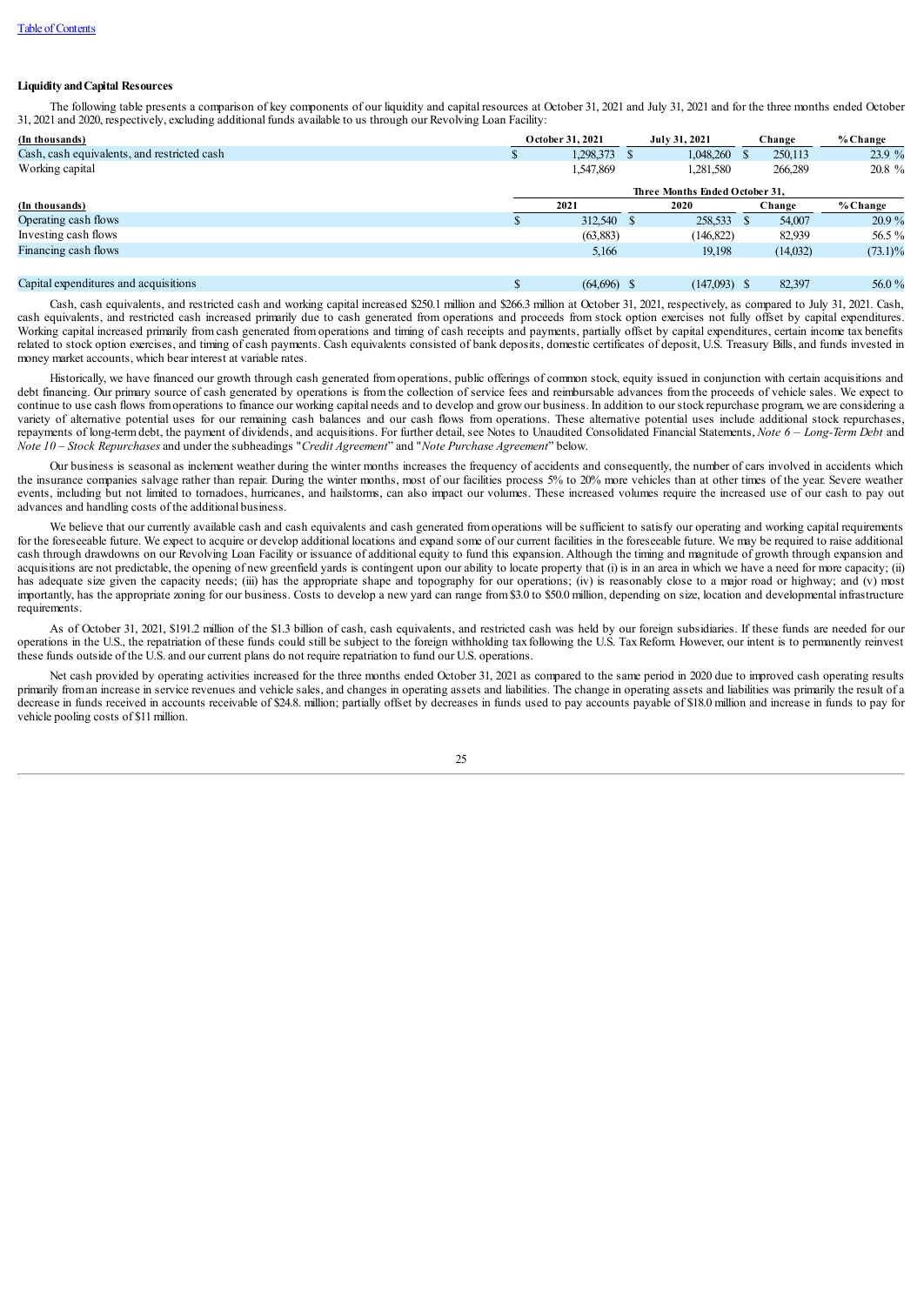Net cash used in investing activities decreased for the three months ended October 31, 2021 as compared to the same period in 2020 due primarily to decreased capital expenditures. Our capitalexpenditures are primarily related to lease buyouts of certain facilities, acquiring land, opening and improving facilities, capitalized software development costs for new software for internal use and major software enhancements, and acquiring yard equipment. We continue to develop, expand and invest in new and existing facilities.

Net cash provided by (used in) financing activities increased for the three months ended October 31, 2021 as compared to the same period in 2020 due primarily to lower payments foremployee stock based taxwithholdings,as discussed in further detail under the subheading "*Stock Repurchases*",and a decrease in proceeds fromthe exercise ofstock options.

#### *Credit Agreement*

On July 21, 2020, we entered into a First Amended and Restated Credit Agreement with Wells Fargo Bank, National Association, Truist Bank (as successor by merger to Suntrust Bank), BMO Harris Bank N.A., Santander Bank, N.A., and Bank of America, N.A., as administrative agent (as amended from time to time, the "Credit Amendment"), bringing the aggregate principalamount of the revolving credit commitments under the Credit Agreement (the "Revolving Loan Facility") to \$1,050.0million.

The carrying amount of the Credit Agreement is comprised of borrowings under which interest accrues under a fluctuating interest rate structure. Accordingly, the carrying value approximated fair value at October 31, 2021, and was classified within Level II of the fair value hierarchy.

The interest rate as of October 31, 2021 on our Revolving Loan Facility was the Eurodollar Rate of 0.75% plus an applicable margin of 1.50%. Amounts borrowed under the Revolving Loan Facility may be repaid and reborrowed until the maturity date of July 21, 2023. We had no outstanding borrowings under the Revolving Loan Facility as of October 31, 2021 or July 31, 2021. The Credit Agreement contains customary affirmative and negative covenants and we were in compliance with allcovenants related to the Credit Agreement as of October 31, 2021.

#### *Note Purchase Agreement*

On December 3, 2014, we entered into a Note Purchase Agreement and sold to certain purchasers (collectively, the "Purchasers") \$400.0 million in aggregate principal amount of senior secured notes (the "Senior Notes") consisting of (i) \$100.0 million aggregate principal amount of 4.07% Senior Notes, Series A, due December 3, 2024; (ii) \$100.0 million aggregate principal amount of 4.19% Senior Notes, Series B, due December 3, 2026; (iii) \$100.0 million aggregate principal amount of 4.25% Senior Notes, Series C, due December 3, 2027; and (iv) \$100.0 million aggregate principal amount of 4.35% Senior Notes, Series D, due December 3, 2029. Interest is due and payable quarterly, in arrears, on each of the Senior Notes. We may prepay the Senior Notes, in whole or in part, at any time, subject to certain conditions, including minimum amounts and payment of a make-whole amount equal to the discounted value of the remaining scheduled interest payments under the Senior Notes. The Note Purchase Agreement contains customary affirmative and negative covenants and we were in compliance with all covenants related to the Note Purchase Agreement as of October 31, 2021.

### *Stock Repurchases*

On September 22, 2011, our Board of Directors approved an 80million share increase in the stock repurchase program, bringing the totalcurrent authorization to 196million shares. The repurchases may be effected through solicited or unsolicited transactions in the open market or in privately negotiated transactions. No time limit has been placed on the duration of the stock repurchase program. Subject to applicable securities laws, such repurchases will be made at such times and in such amounts as we deem appropriate and may be discontinued at any time. We did not repurchase any shares of our common stock under the program during the three months ended October 31, 2021 or 2020. As of October 31, 2021, the total number of shares repurchased under the program was 114,549,198, and 81,450,802 shares were available for repurchase under the program.

#### <span id="page-25-0"></span>**Critical Accounting Policies andEstimates**

The preparation of consolidated financial statements requires us to make estimates and judgments that affect the reported amounts of assets, liabilities, revenues and expenses, and the related disclosure of contingent assets and liabilities. On an ongoing basis, we evaluate our estimates, including costs related to vehicle pooling costs; income taxes; stock-based compensation; and contingencies. We base our estimates on historical experience and on various other assumptions that we believe are reasonable under the circumstances, the results of which form the basis for making judgments about the carrying value of assets and liabilities that are not readily apparent from other sources. Actual results may differ from these estimates under different assumptions orconditions.

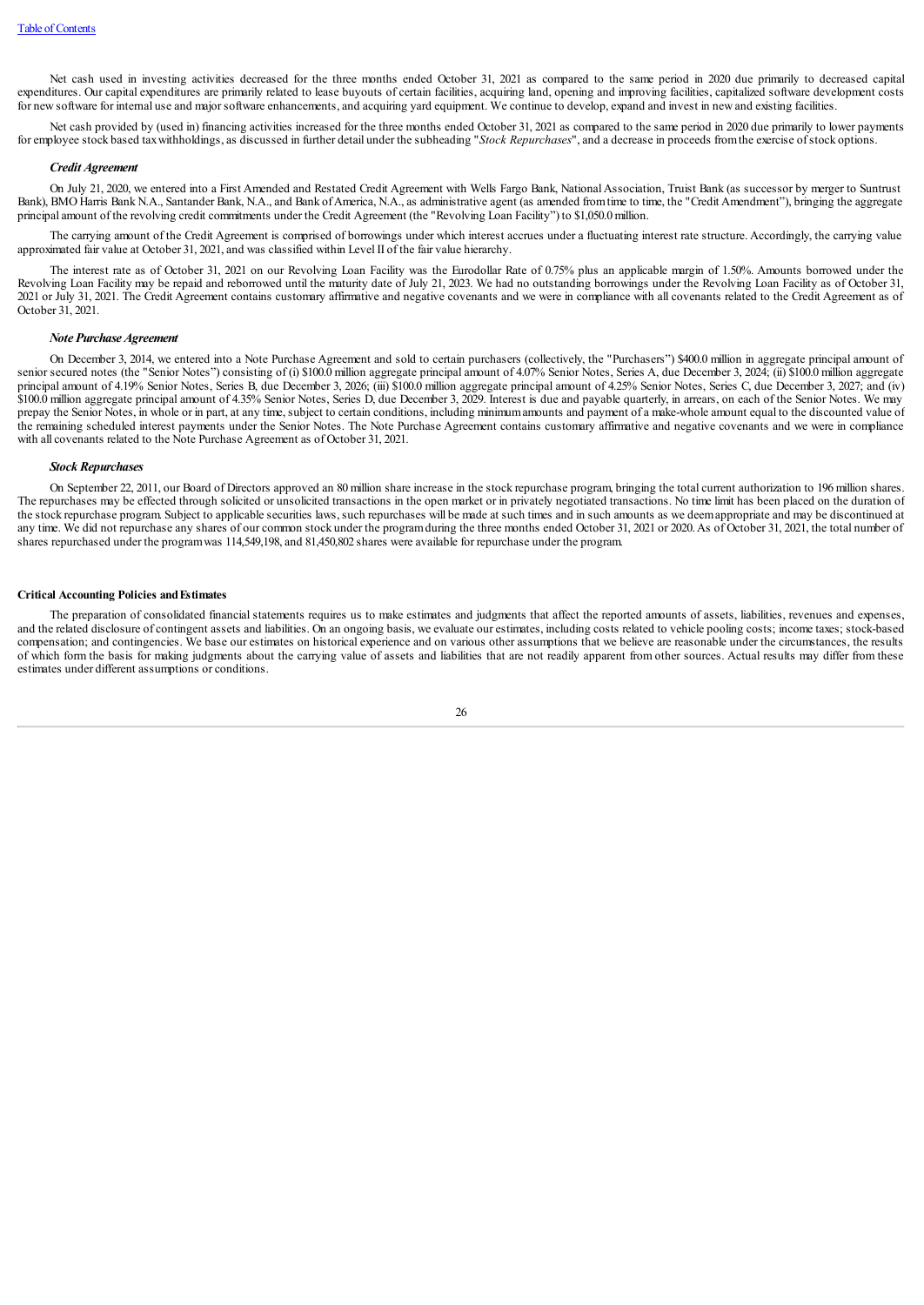Management has discussed the selection of criticalaccounting policies and estimates with the Audit Committee of the Board of Directors and the Audit Committee has reviewed our disclosure relating to critical accounting policies and estimates in this Quarterly Report on Form 10-Q. There have been no material changes to the critical accounting policies and estimates from what was disclosed in our Annual Report on Form 10-K for the fiscal year ended July 31, 2021 filed with the SEC on September 27, 2021. Our significant accounting policies are described in the Notes to Unaudited Consolidated Financial Statements, *Note 1 – Summary of Significant Accounting Policies* in this Quarterly Report on Form10-Q.

### <span id="page-26-0"></span>**Recently IssuedAccounting Standards**

For a description of the new accounting standards that affect us, refer to the Notes to Unaudited Consolidated Financial Statements, *Note 11 – Recent Accounting Pronouncements*.

### <span id="page-26-1"></span>**Contractual Obligations andCommitments**

There have been no material changes during the three months ended October 31, 2021 to our contractual obligations disclosed in our "Management's Discussion and Analysis of Financial Condition and Results of Operations" included in our Annual Report on Form 10-K for the fiscal year ended July 31, 2021, filed with the SEC on September 27, 2021.

### **Off-Balance Sheet Arrangements**

As of October 31, 2021, we had no off-balance sheet arrangements other than a letter of credit and our funding commitments pursuant to surety bonds, none of which have or are reasonably likely to have a current or future effect on our financial condition, changes in financial condition, revenues or expenses, results of operations, liquidity, capital expenditures or capital resources that is material to investors. .

### <span id="page-26-2"></span>**ITEM3. QUANTITATIVEANDQUALITATIVEDISCLOSURES ABOUTMARKETRISK**

<span id="page-26-3"></span>There have been no material changes to the information required under this Item from what was disclosed in our Annual Report on Form 10-K for the fiscal year ended July 31, 2021, filed with the SEC on September 27, 2021.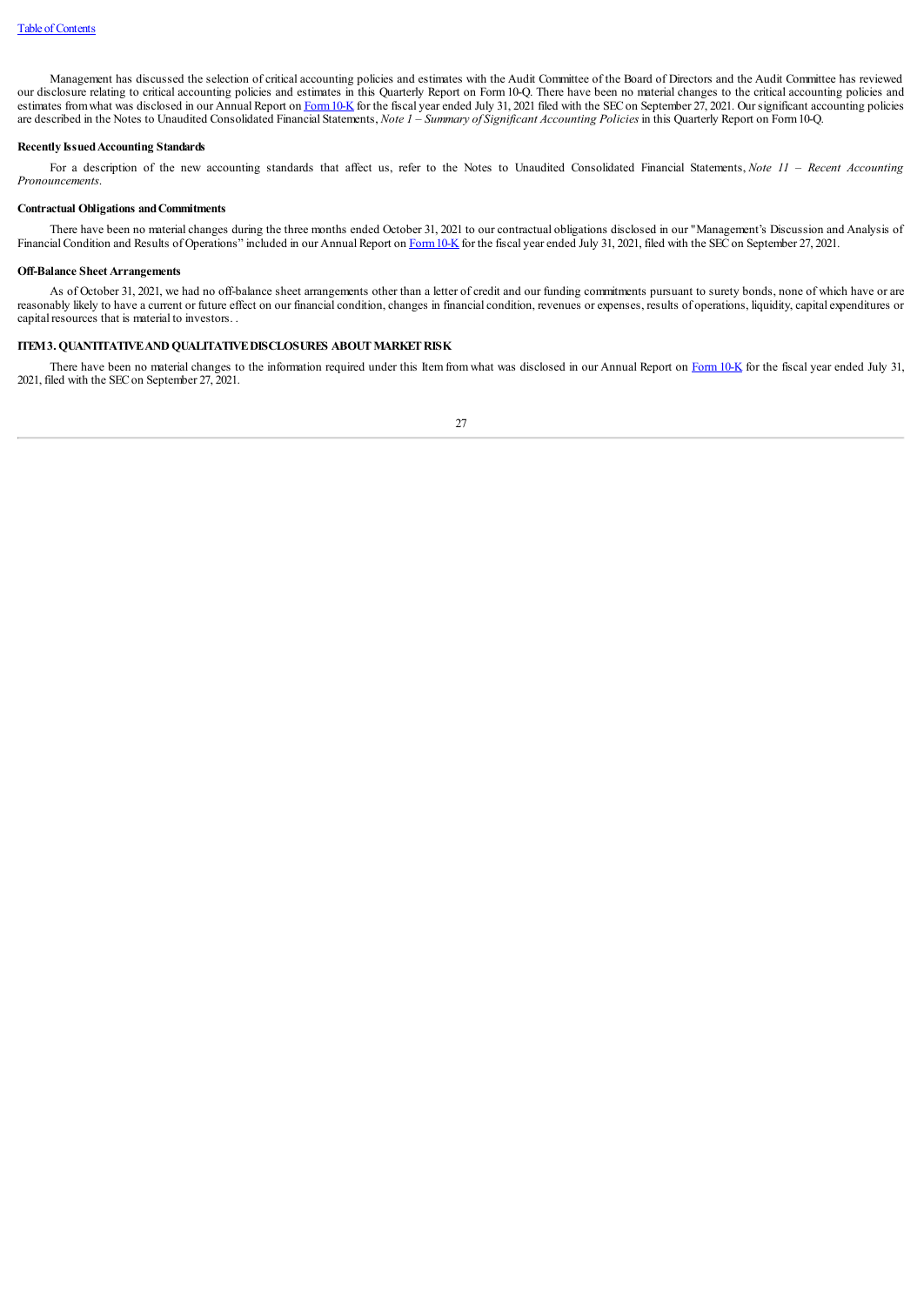### **ITEM4. CONTROLS AND PROCEDURES**

### (a) Evaluation of Disclosure Controls and Procedures

<span id="page-27-0"></span>We conducted an evaluation of the effectiveness of the design and operation of our disclosure controls and procedures (as defined in Rules 13a-15(e) and 15d-15(e) under the Exchange Act), or Disclosure Controls, as of the end of the period covered by this Quarterly Report on Form 10-Q. This evaluation, or Controls Evaluation, was performed under the supervision and with the participation of management, including our Chief Executive Officer ("CEO") and our Chief Financial Officer ("CFO"). Disclosure Controls are controls and procedures designed to provide reasonable assurance that information required to be disclosed in our reports filed under the Exchange Act, such as this Quarterly Report, is recorded, processed, summarized, and reported within the time periods specified in the SEC's rules and forms. Disclosure Controls include, without limitation, controls and procedures designed to provide reasonable assurance that information required to be disclosed in our reports filed under the Exchange Act is accumulated and communicated to our management, including our CEO and CFO, or persons performing similar functions, as appropriate, to allow timely decisions regarding required disclosure.

Based upon the Controls Evaluation, our CEO and CFO have concluded that, as of the end of the period covered by this Quarterly Report on Form10-Q, our Disclosure Controls were effective to provide reasonable assurance that information required to be disclosed in our Exchange Act reports is accumulated and communicated to management, including the CEO and CFO, to allow timely decisions regarding required disclosure, and that such information is recorded, processed, summarized, and reported within the time periods specified by the Securities and Exchange Commission.

#### (b) Changes in Internal Controls

<span id="page-27-1"></span>There have not been any changes in our internal control over financial reporting during the most recent fiscal quarter that have materially affected or are reasonably likely to materially affect our internal control over financial reporting.

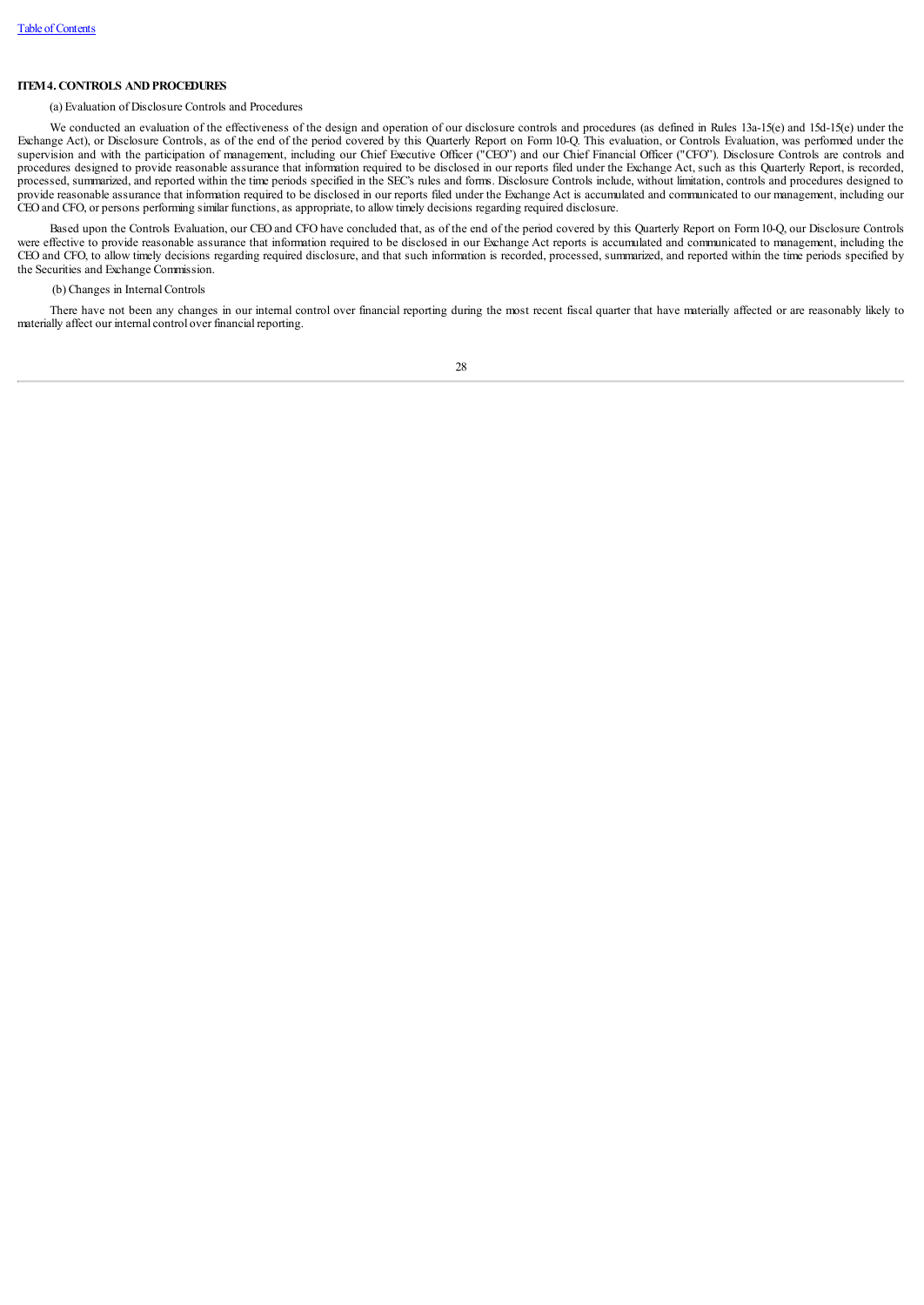### **PART II — OTHER INFORMATION**

### <span id="page-28-0"></span>**ITEM1. LEGALPROCEEDINGS**

Fora discussion of Legal Proceedings that affect us, refer to the Notes to Unaudited Consolidated Financial Statements, *Note 13 – Legal [Proceedings](#page-15-0)* included in Part I, [Item1](#page-15-0) of this report.

### <span id="page-28-1"></span>**ITEM1A. RISKFACTORS**

Set forth below and elsewhere in this Quarterly Report on Form 10-Q and in other documents we file with the SEC are descriptions of the risks and uncertainties that could cause our actual results to differ materially fromthe results contemplated by the forward-looking statements contained in this report. The descriptions below include any material changes to and supersede the description of the risk factors affecting our business previously disclosed in "Part I, Item 1A, Risk Factors" of our Annual Report on Form 10-K for the fiscal year ended July 31, 2021.

### **Risks RelatedtoOur Business andIndustry**

The worldwide COVID-19 pandemic may have an adverse impact on our near-term revenues principally as a result of lower auction inventories. The geographic extent, length, and economic impact of the pandemic is unknown, but it has the potential to adversely affect our business and operating results.

After the initial onset of the COVID-19 pandemic in March 2020, we saw substantial declines in vehicle assignments, which we attribute principally to reduced accident volume as miles driven dramatically declined in response to shelter-in-place orders across the globe. Although we have not been materially and adversely impacted by the COVID-19 pandemic to date, we cannot predict how the pandemic will continue to develop, whether and to what extent new shelter-in-place orders will be issued, or to what extent the pandemic may have longer termunanticipated impacts on ourmarkets, including, forexample, the risk of long-termreductions in miles driven.

Although we have been deemed an "essential business" in the jurisdictions in which we operate and have largely been able to continue our yard operations, we have been required to make adjustments in our business processes that may reduce efficiency or increase operating expenses, particularly if the pandemic continues over a long period of time. Certain of the jurisdictions in which we operate, such as the U.K., have had more restrictive governmental actions than others, and subsequent shelter-in-place orders have occasionally stalled or regressed our assignment volumes commensurate with the severity and duration of such orders. To date, we have not made modifications that materially affect our operating expenses, and while we regularly monitor them, we may not be able to respond with sufficient speed to align revenues and operating expenses when necessary, which could result in a drop in our stock price as a result of our operating or net income for one or more fiscal periods being less than market expectations. Additional, non-exclusive examples of pandemicrelated factors that could adversely affect our future business or operating results include the potential adverse operational impacts from outbreaks of COVID-19 at any of our locations; additional outbreaks of COVID-19 in one or more of our geographic markets; a reduction in miles driven due to one or more factors relating to the COVID-19 pandemic; the relationship of supply and demand for newly manufactured vehicles, on the one hand, and used and salvage vehicles, on the other had, due to reduced manufacturing capacity and broader supply chain disruptions during COVID-19 pandemic and the effects of these supply and demand relationships on the average sales process obtained at auction for the vehicles assigned to us for remarketing; further government actions in response to COVID-19 outbreaks that restrict business activity or travel; disruptions of governmental administrative operations due to COVID-19 outbreaks that adversely impact ourcore business activities, such as vehicle title processing; and deteriorating economic conditions generally.

We depend on a limited number of major vehicle sellers for a substantial portion of our revenues. The loss of one or more of these major sellers could adversely affect our consolidated results of operations and financial position, and an inability to increase our sources of vehicle supply could adversely affect our growth rates.

Although no single customer accounted for more than 10% of our consolidated revenues during the three months ended October 31, 2021, a limited number of vehicle sellers historically have collectively accounted for a substantial portion of our revenues. Vehicle sellers have terminated agreements with us in the past in particular markets, which has affected revenues in those markets. There can be no assurance that our existing agreements will not be canceled. Furthermore, there can be no assurance that we will be able to enter into future agreements with vehicle sellers or that we will be able to retain our existing supply of salvage vehicles. A reduction in vehicles from a significant vehicle seller or any material changes in the terms of an arrangement with a significant vehicle seller could have a material adverse effect on our consolidated results of operations and financial position. In addition, a failure to increase oursources of vehicle supply could adversely affect ourearnings and revenue growth rates.

Our expansion into markets outside the U.S., including expansions in Europe, Brazil, and the Middle East expose us to risks arising from operating in international markets. Any failure to successfully integrate businesses acquired or operational capabilities established outside the U.S. could have an adverse effect on our consolidated results of operations, **financial position, or cash flows.**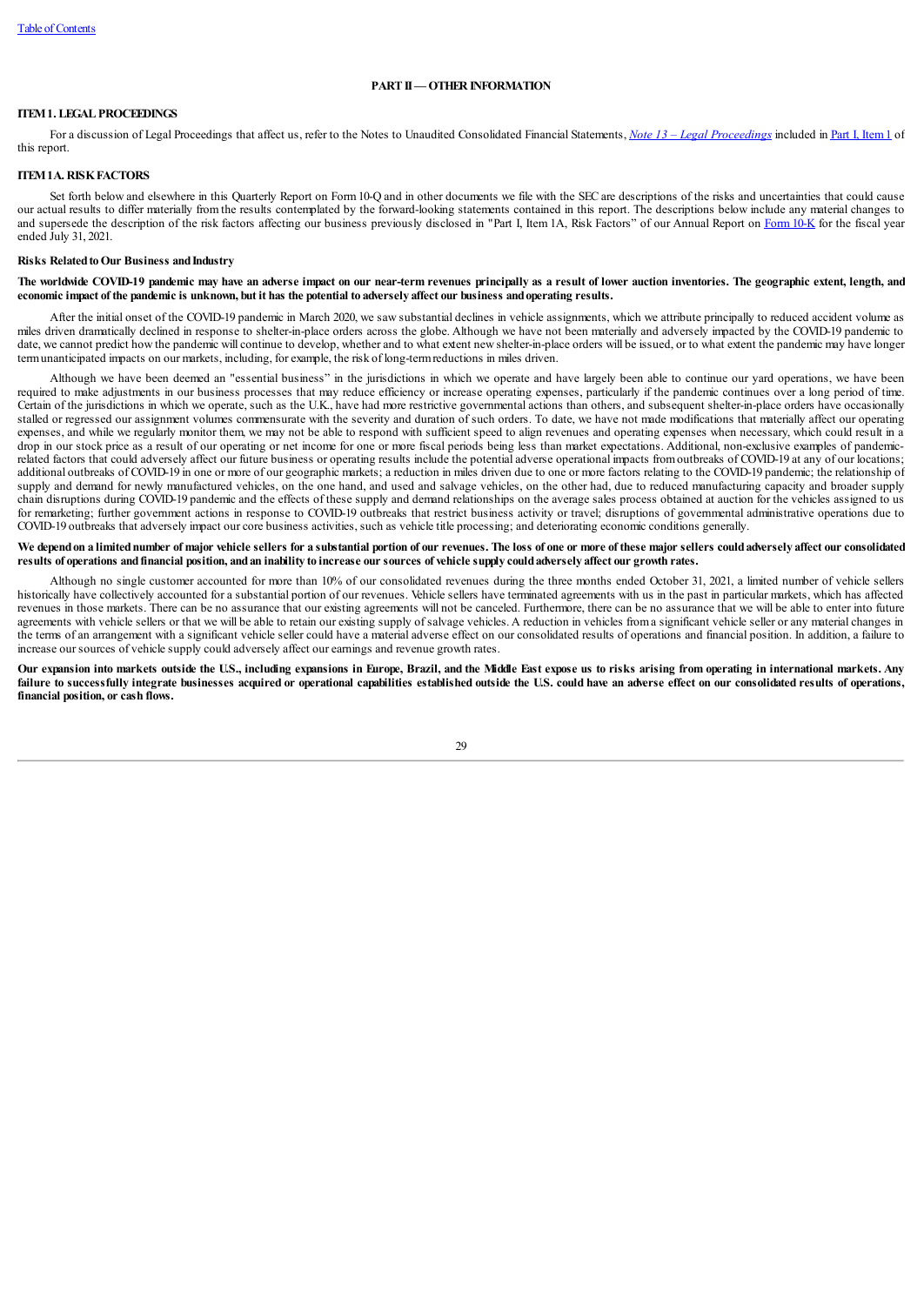We first expanded our operations outside the U.S. in fiscal 2003 with an acquisition in Canada. Subsequently, in fiscal 2007 and fiscal 2008 we made significant acquisitions in the U.K., followed by acquisitions in the U.A.E., Brazil, Germany, and Spain in fiscal 2013, expansions into Bahrain and Oman in fiscal 2015, expansion into the Republic of Ireland and India in fiscal 2016, and an acquisition in Finland in fiscal 2018. In addition, we continue to evaluate acquisitions and other opportunities outside of the U.S. Acquisitions or other strategies to expand our operations outside of the U.S. pose substantial risks and uncertainties that could have an adverse effect on our future operating results. In particular, we may not be successful in realizing anticipated synergies from these acquisitions, or we may experience unanticipated costs or expenses integrating the acquired operations into our existing business.<br>We have and may continue to incur international markets. Among other things, we plan to ultimately deploy our proprietary auction technologies at all of our foreign operations and we cannot predict whether this deployment will be successful or will result in increases in the revenues or operating efficiencies of any acquired companies relative to their historic operating performance. Integration of our respective operations, including information technology and financial and administrative functions, may not proceed as anticipated and could result in unanticipated costs or expenses such as capital expenditures that could have an adverse effect on our future operating results. We cannot provide any assurance that we will achieve our business and financial objectives in connection with these acquisitions or our strategic decision to expand our operations internationally. For example, although we continue to operate a technology and operations center in India for administrative support, we decided to suspend our salvage operations in India in fiscal 2018, until the Indian market develops in a manner better suited to our business model, which did not have a materialeffect on ourconsolidated results of operations and financial position, until the Indian market develops in a manner better suited to our business model.

As we continue to expand our business internationally, we will need to develop policies and procedures to manage our business on a global scale. Operationally, acquired businesses typically depend on key seller relationships, and our failure to maintain those relationships would have an adverse effect on our consolidated results of operations and could have an adverse effect on our future operating results. Moreover, success in opening and operating facilities in new markets can be dependent upon establishing new relationships with buyers and sellers, and our failure to establish those relationships could have an adverse effect on our consolidated results of operations and future operating results.

In addition, we anticipate our international operations will continue to subject us to a variety of risks associated with operating on an international basis, including:

- the difficulty of managing and staffing foreign offices;
- the increased travel, infrastructure, and legal compliance costs associated with multiple international locations;
- the need to localize our product offerings, particularly the need to implement our online auction platformin foreign countries;
- the need to comply with complexforeign and U.S. laws and regulations that apply to our international operations;
- tariffs, trade barriers, trade disputes, and other regulatory or contractual limitations on our ability to operate in certain foreign markets;
- exposure to foreign currency exchange rate risk, which may have an adverse impact on our revenues and revenue growth rates;
- adapting to different business cultures, languages, and market structures, particularly where we seek to implement our auction model in markets where insurers have historically not played a substantial role in the disposition of salvage vehicles;
- repatriation of funds currently held in foreign jurisdictions to the U.S. may result in highereffective taxrates;
- military actions;
- public health issues, including but not limited to the COVID-19 pandemic;
- environmental issues;
- natural and man-made disasters; and
- political issues.

As we continue to expand our business globally, our success will depend, in large part, on our ability to anticipate and effectively manage these and other risks associated with our international operations. Our failure to manage any of these risks successfully could harmour international operations and have an adverse effect on our operating results.

#### **Our business is exposedto risks associatedwith online commerce security andcreditcardfraud.**

Consumer concerns over the security of transactions conducted on the internet or the privacy of users may inhibit the growth of the internet and online commerce. To securely transmit confidential information such as customer credit card numbers, we rely on encryption and authentication technology. Unanticipated events or developments could result in a compromise or breach of the systems we use to protect customer transaction data. Furthermore, ourservers may also be vulnerable to viruses transmitted via the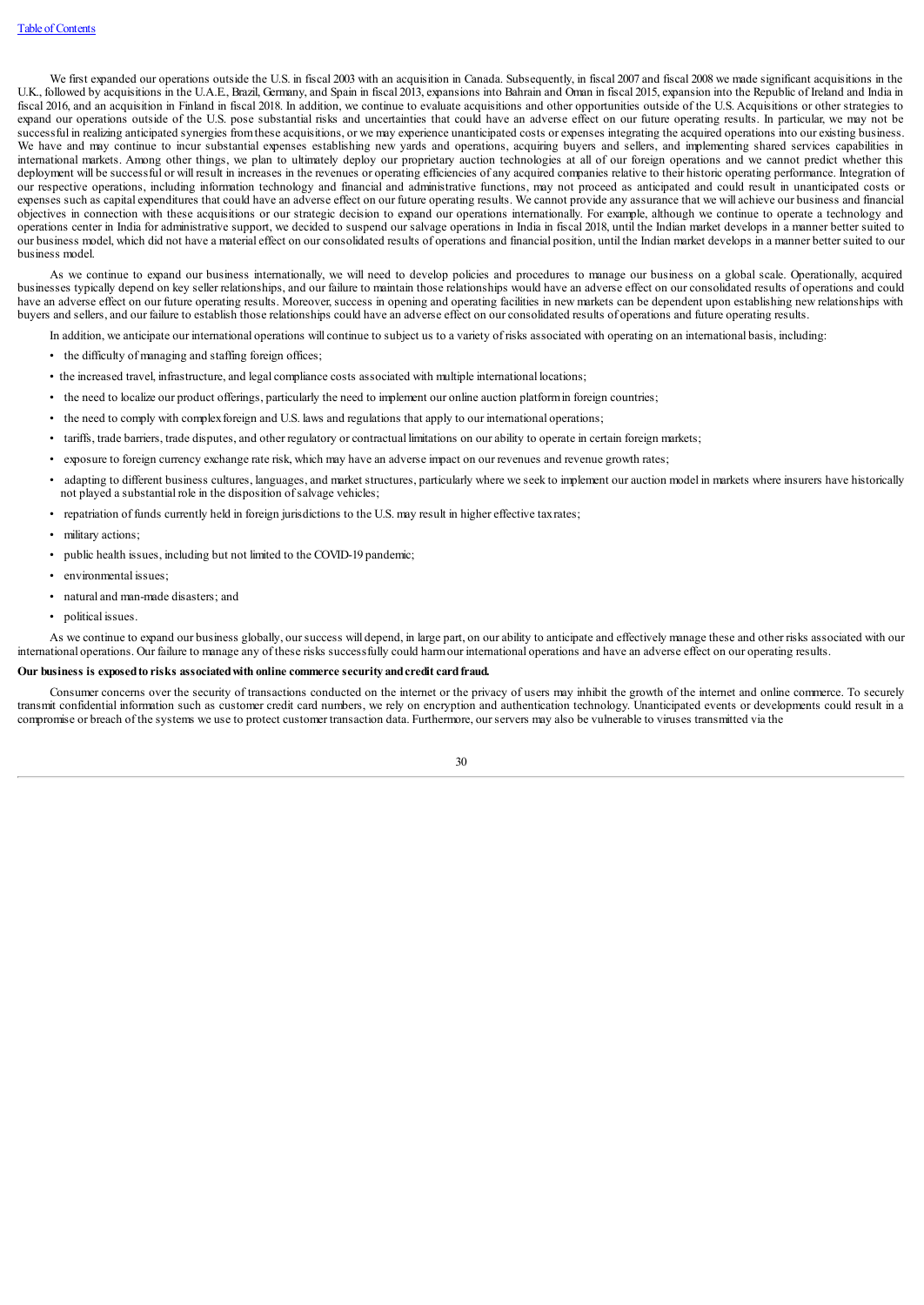internet and other points of access. While we proactively check for intrusions into our infrastructure, a new or undetected virus could cause a service disruption.

We maintain an information security program and our processing systems incorporate multiple levels of protection in order to address or otherwise mitigate these risks. Despite these mitigation efforts, there can be no assurance that we will be immune to these risks and not suffer losses in the future. Under current credit card practices, we may be held liable for fraudulent credit card transactions and other payment disputes with customers. As such, we have implemented certain anti-fraud measures, including credit card verification procedures. However, a failure to adequately prevent fraudulent credit card transactions could adversely affect our consolidated financial position and results of operations.

Our security measures may also be breached due to employee error, malfeasance, insufficiency, or defective design. Additionally, outside parties may attempt to fraudulently induce employees, users, or customers to disclose sensitive information in order to gain access to our data or our users' or customers' data. Any such breach or unauthorized access could result in significant legaland financialexposure, damage to our reputation, and a loss ofconfidence in the security of our products and services that could have an adverse effect on ourconsolidated financial position and results of operations.

### Implementation of our online auction model in new markets may not result in the same synergies and benefits that we achieved when we implemented the model in the U.S., Canada, and **the U.K.**

We believe that the implementation of our proprietary auction technologies across our operations over the last decade had a favorable impact on our results of operations by increasing the size and geographic scope of our buyer base, increasing the average selling price for vehicles sold through our sales, and lowering expenses associated with vehicle sales.

We implemented our online system across all of our U.S., Canada, and U.K. salvage yards between in fiscal 2004 and 2008, and experienced increases in revenues and average selling prices, as well as improved operating efficiencies in those markets. In considering new markets, we consider the potential synergies from the implementation of our model based in large part on ourexperience in the U.S., Canada,and the U.K. However, we cannot predict whether these synergies willalso be realized in newmarkets.

### Failure to maintain sufficient capacity to accept additional vehicles at one or more of our storage facilities could adversely affect our relationships with insurance companies or other **sellers of vehicles.**

Capacity at our storage facilities varies fromperiod to period and fromregion to region. For example, following adverse weather conditions in a particular area, our yards in that area may filland limit ourability to accept additionalsalvage vehicles while we process existing inventories. Forexample, Hurricanes Katrina, Rita, Sandy,and Harvey had, in certain quarters, an adverse effect on our operating results, in part because of yard capacity constraints in the impacted areas of the U.S. We regularly evaluate our capacity in all our markets and where appropriate, seek to increase capacity through the acquisition of additional land and yards. We may not be able to reach agreements to purchase independent storage facilities in markets where we have limited excess capacity, and zoning restrictions or difficulties obtaining use permits may limit our ability to expand our capacity through acquisitions of new land. Failure to have sufficient capacity at one or more of our yards could adversely affect our relationships with insurance companies or other sellers of vehicles, which could have an adverse effect on our consolidated results of operations and financial position.

### Because the growth of our business has been due in large part to acquisitions and development of new facilities, the rate of growth of our business and revenues may decline if we are **not able to successfully complete acquisitions anddevelopnewfacilities.**

We seek to increase our sales and profitability through the acquisition of additional facilities and the development of new facilities. For example, in fiscal 2019, we opened one new operational facility in Brazil, seven new operational facilities in Germany,eleven new operational facilities in the U.S.,and acquired an operational facility in Greenville, Kentucky. In fiscal 2020, we opened two new operational facilities in Germany, one new operational facility in Brazil, and three new operational facilities in the U.S. In fiscal 2021, we opened one new operational facility in Germany, one new operational facility in Spain, ten new operational facilities in the U.S., and acquired an operational facility in Des Moines, Iowa.Acquisitions are difficult to identify and complete fora number of reasons, including competition among prospective buyers, the availability ofaffordable financing in the capital markets and the need to satisfy applicable closing conditions and obtain antitrust and other regulatory approvals on acceptable terms. There can be no assurance that we will be able to:

- continue to acquire additional facilities on favorable terms;
- expand existing facilities in no-growth regulatory environments;
- obtain or retain buyers, sellers, and sales volumes in new markets or facilities;
- increase revenues and profitability at acquired and new facilities;
- maintain the historical revenue and earnings growth rates we have been able to obtain through facility openings and strategic acquisitions;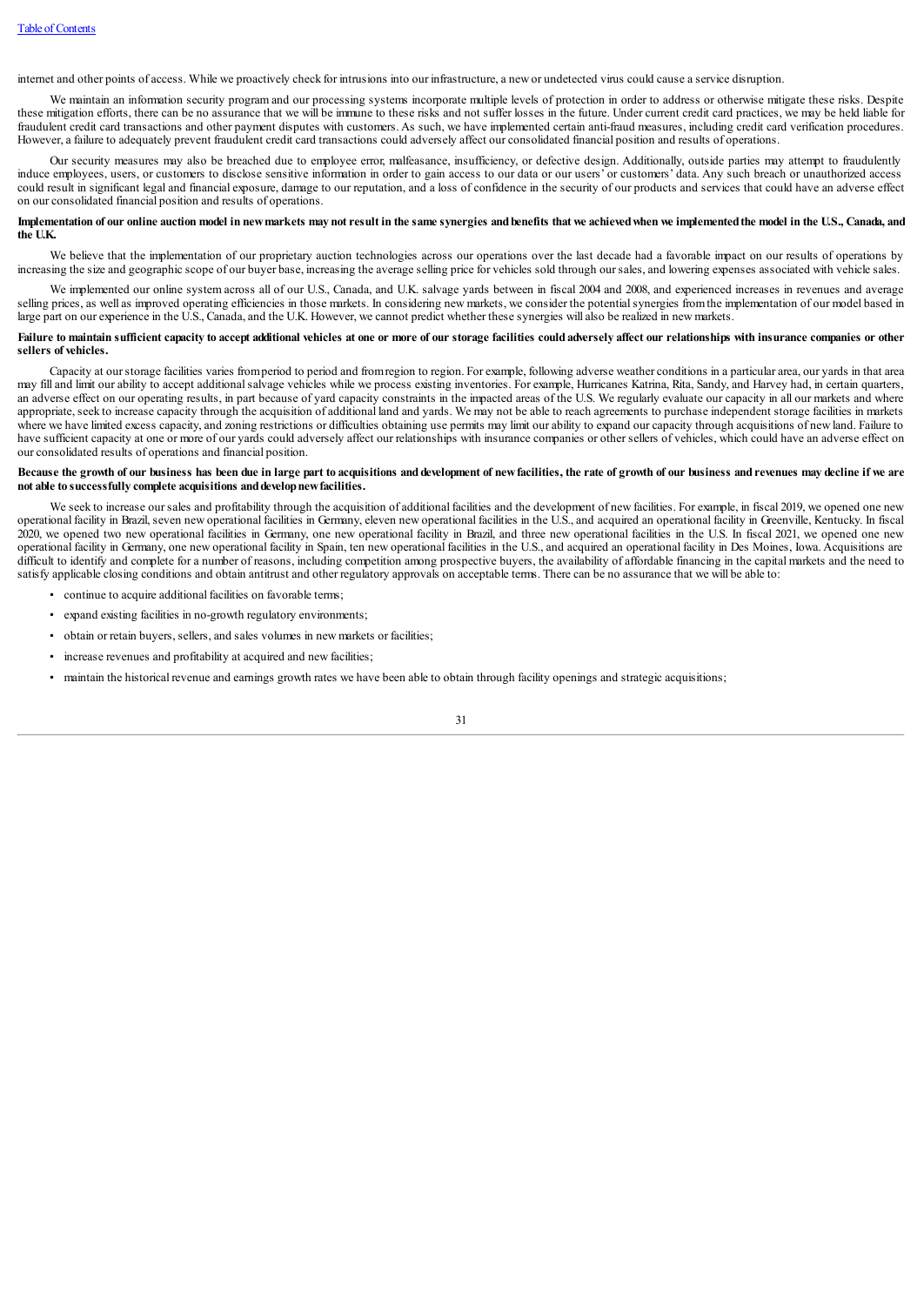- create new vehicle storage facilities that meet our current revenue and profitability requirements; or
- obtain necessary regulatory approvals underapplicable antitrust and competition laws.

In addition, certain of the acquisition agreements under which we have acquired companies require the former owners to indemnify us against certain liabilities related to the operation of the company before we acquired it. In most of these agreements, however, the liability of the former owners is limited and certain former owners may be unable to meet their indemnification responsibilities. We cannot assure that these indemnification provisions will protect us fully or at all, and as a result we may face unexpected liabilities that adversely affect our financial statements. Any failure to continue to successfully identify and complete acquisitions and develop new facilities could have a material adverse effect on our consolidated results of operations and financial position.

### As we continue to expand our operations, our failure to manage growth could harm our business and adversely affect our consolidated results of operations and financial position.

Ourability to manage growth depends not only on ourability to successfully integrate newfacilities, but also on ourability to:

- hire, train and manage additional qualified personnel;
- establish newrelationships orexpand existing relationships with vehicle sellers;
- identify and acquire or lease suitable premises on competitive terms;
- secure adequate capital;
- identify productive uses foravailable capital reserves; and
- maintain the supply of vehicles fromvehicle sellers.

Our inability to control ormanage these growth factors effectively could have a materialadverse effect on ourconsolidated results of operations and financial position.

### **If we experience problems with our subhaulers andtrucking fleet operations, our business couldbe harmed.**

We rely primarily upon independent subhaulers to pick up and deliver vehicles to and from our storage facilities in the U.S., Canada, Brazil, the Republic of Ireland, Germany, Finland, the U.A.E., Oman, Bahrain, and Spain. We also utilize, to a lesser extent, independent subhaulers in the U.K. Our failure to pick up and deliver vehicles in a timely and accurate manner could harmour reputation and brand, which could have a material adverse effect on our business. Further, an increase in fuel cost may lead to increased prices charged by our independent subhaulers, which may significantly increase ourcost. We may not be able to pass these costs on to oursellers or buyers.

In addition to using independent subhaulers, in the U.K. we utilize a fleet of company trucks to pick up and deliver vehicles from our U.K. storage facilities. In connection therewith, we are subject to the risks associated with providing trucking services, including inclement weather, disruptions in transportation infrastructure, accidents and related injury claims, availability and price of fuel, any of which could result in an increase in our operating expenses and reduction in our net income.

### **Newmember programs couldimpact our operating results.**

We have initiated and intend to continue to initiate programs to open our auctions to the general public. These programs include the Registered Broker program through which the public can purchase vehicles through a registered member, and Copart Lounge programs through which registered members can open Copart storefronts in foreign markets with internet kiosks enabling the general public to search our inventory and purchase vehicles. Initiating programs that allow access to our online auctions to the general public will involve material expenditures and we cannot predict what future benefit, ifany, will be derived. These programs could also create additional risks including heightened regulation and litigation risk related to vehicle sales to the general public, and heightened branding, reputational, and intellectual property risk associated with allowing Copart registered members to establish Copartbranded storefronts in foreign jurisdictions.

### Factors such as mild weather conditions can have an adverse effect on our revenues and operating results, as well as our revenue and earnings growth rates, by reducing the available supply of salvage vehicles. Conversely, extreme weather conditions can result in an oversupply of salvage vehicles that requires us to incur abnormal expenses to respond to market **demands.**

Mild weather conditions tend to result in a decrease in the available supply of salvage vehicles because traffic accidents decrease and fewer automobiles are damaged. Accordingly, mild weather can have an adverse effect on our salvage vehicle supply, only a portion of which are referred to as inventory, which would be expected to have an adverse effect on our revenue and operating results and related growth rates. Conversely, our salvage vehicle supply will tend to increase in poor weather such as a harsh winter or as a result of adverse weather-related conditions such as flooding. During periods of mild weather conditions, our ability to increase our revenues and improve our operating results and related growth will be increasingly dependent on our ability to obtain additional vehicle sellers and to compete more effectively in the market, each of which is subject to the other risks and uncertainties described in

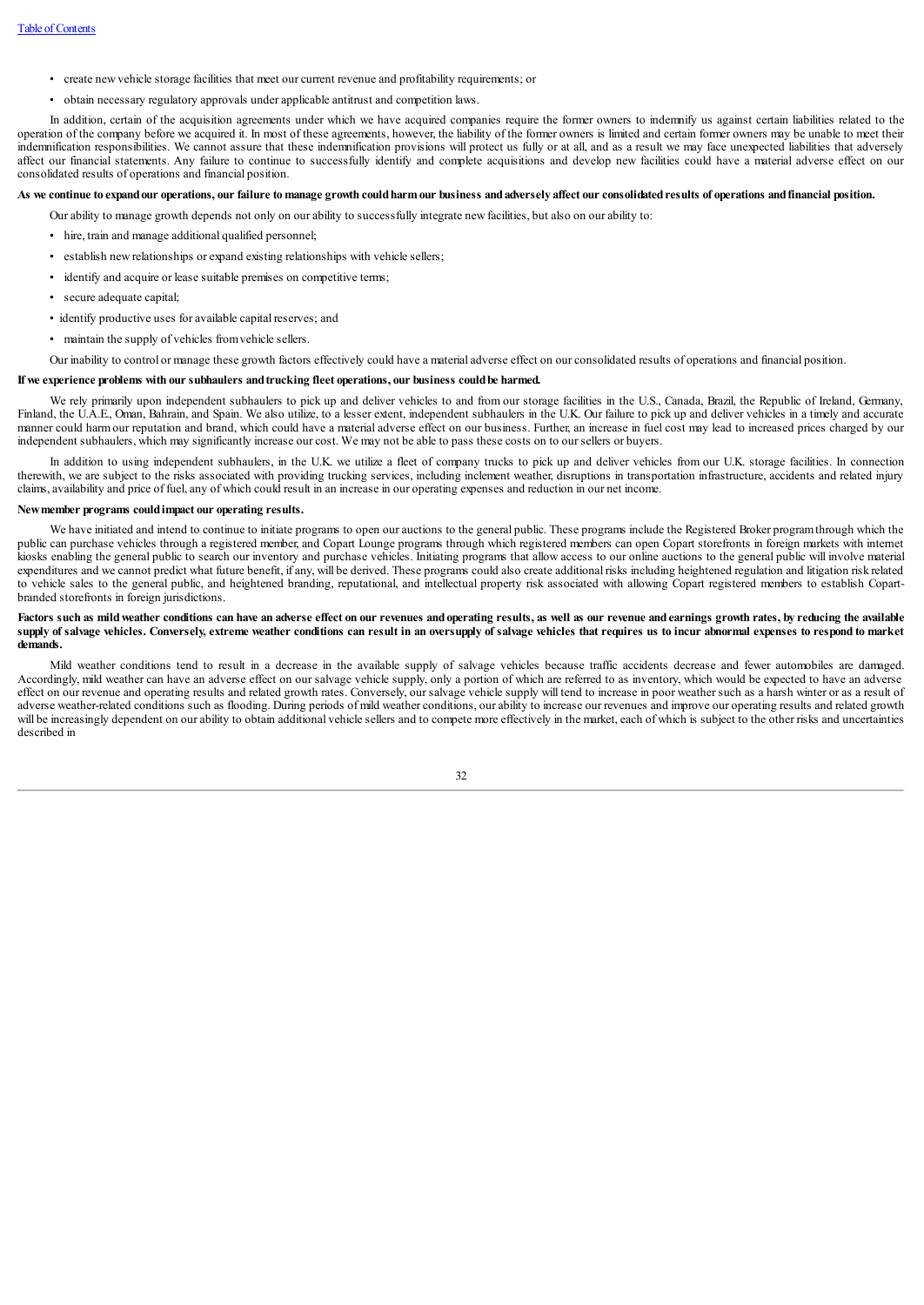these sections. In addition, extreme weather conditions, although they increase the available supply of salvage cars, can have an adverse effect on our operating results. For example, during fiscal 2006, fiscal 2013 and fiscal 2018, we recognized substantial additional costs associated with Hurricanes Katrina, Rita, Sandy, and Harvey. Weather events have had, in certain quarters,an adverse effect on our operating results, in part because of yard capacity constraints in the impacted areas of the U.S. These additionalcosts were characterized as "abnormal" under ASC 330, *Inventory*, and included premiums for subhaulers, payroll, equipment, and facilities expenses directly related to the operating conditions created by the hurricanes. In the event that we were to again experience extremely adverse weather or other anomalous conditions that result in an abnormally high number of salvage vehicles in one or more of our markets, those conditions could have an adverse effect on our future operating results.

### If we lose key management or are unable to attract and retain the talent required for our business, we may not be able to successfully manage our business or achieve our objectives.

Our future success depends in large part upon the leadership and performance of our executive management team, all of whom are employed on an at-will basis and none of whom are subject to any agreements not to compete. If we lose the service of one or more of our executive officers or key employees, in particular Willis J. Johnson, our Chairman, A. Jayson Adair, our Chief Executive Officer, and Jeffrey Liaw, our President, or if one or more of these executives decide to join a competitor or otherwise compete directly or indirectly with us, we may not be able to successfully manage our business orachieve our business objectives.

### **The vehicle sales industry is highly competitive andwe may not be able to compete successfully.**

We face significant competition for the supply of salvage and other vehicles and for the buyers of those vehicles. We believe our principal competitors include other auction and vehicle remarketing service companies with whom we compete directly in obtaining vehicles from insurance companies and other sellers, and large vehicle dismantlers, who may buy salvage vehicles directly from insurance companies, bypassing the salvage sales process. Many of the insurance companies have established relationships with competitive remarketing companies and large dismantlers. Certain of our competitors may have greater financial resources than we do currently or will have in the future. Due to the limited number of vehicle sellers, particularly in the U.K., and other foreign markets, the absence of long-term contractual commitments between us and our sellers and the increasingly competitive market environment, there can be no assurance that our competitors will not gain market share at our expense.

We may also encounter significant competition for local, regional, and national supply agreements with vehicle sellers. There can be no assurance that the existence of other local, regional, or national contracts entered into by our competitors will not have a material adverse effect on our business or our expansion plans. Furthermore, we are likely to face competition from major competitors in the acquisition of vehicle storage facilities, which could significantly increase the cost of such acquisitions and thereby materially impede our expansion objectives or have a materialadverse effect on our consolidated results of operations. These potential new competitors may include consolidators of automobile dismantling businesses, organized salvage vehicle buying groups, automobile manufacturers, automobile auctioneers and software companies. While most vehicle sellers have abandoned or reduced efforts to sell salvage vehicles directly without the use of service providers such as us, there can be no assurance that this trend willcontinue, which could adversely affect our market share, consolidated results of operations and financial position. Additionally, existing or new competitors may be significantly larger and have greater financial and marketing resources than us; therefore, there can be no assurance that we will be able to compete successfully in the future.

### **Risks Related to Regulatory Compliance and Legal Matters**

### **Our business activities andpublic policy interests expose us to political,regulatory,economic, andreputational risks.**

Our business activities, facilities expansions, and civic and public policy interests may be unpopular in certain communities, exposing us to reputational and political risk. For example, public opposition in some communities to different aspects of our business operations has impacted our ability to obtain required business use permits. Additionally, our interests in legislative and regulatory processes at different levels of government in the geographies in which we operate have been opposed by competitors and other interest groups. Although we believe we generally enjoy positive community relationships and politicalsupport in our range of operations, shifting public opinion sentiments and sociopolitical dynamics could have an adverse effect on our business and reputation.

### Our operations and acquisitions in the U.S. and certain foreign areas expose us to political, regulatory, economic, and reputational risks.

Although we have implemented policies, procedures, and training designed to ensure compliance with anti-bribery laws, trade controls and economic sanctions, and similar regulations, our employees or agents may take actions in violation of our policies. We may incur costs or other penalties in the event that any such violations occur, which could have an adverse effect on our business and reputation.

In some cases, the enforcement practices of governmental regulators in certain foreign areas and the procedural and substantive rights and remedies available to us may vary significantly fromthose in the United States, which could have an adverse effect on our business.

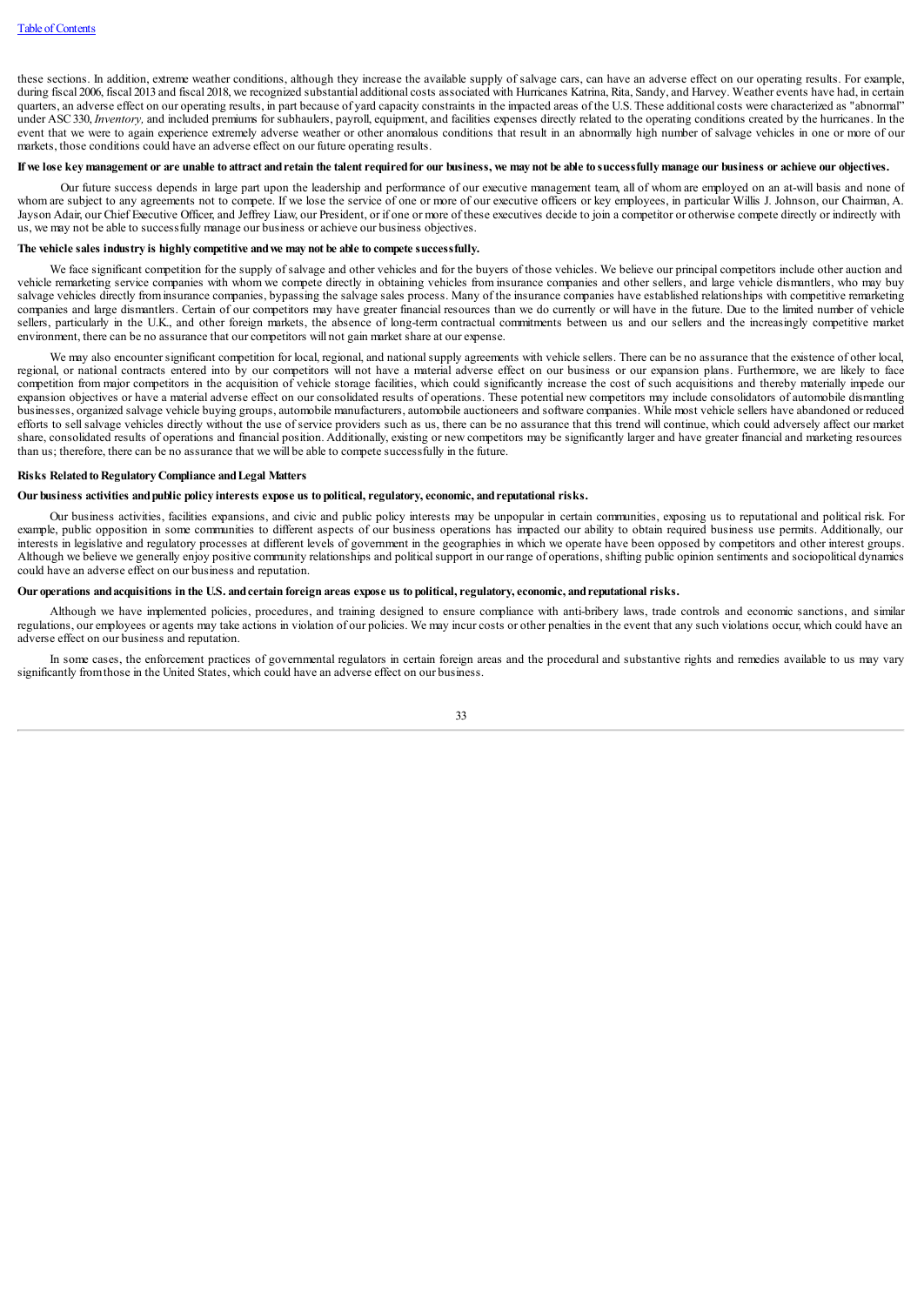Although we face risks associated with international expansion in each of the non-U.S. markets where we operate, our current focus on the German market heightens the risks we face relating to our expansion plans in Germany.

In addition, some of our recent acquisitions have required us to integrate non-U.S. companies which had not previously been subject to U.S. law. In many countries outside of the United States, particularly in those with developing economies, it may be common for persons to engage in business practices prohibited by laws and regulations applicable to us, such as the U.S. Foreign Corrupt Practices Act ("FCPA"), U.K. Bribery Act, Brazil Clean Companies Act, India's Prevention of Corruption Act, 1988 or similar local anti-bribery laws. These laws generally prohibit companies and their employees or agents from making improper payments for the purpose of obtaining or retaining business. Failure by us and our subsidiaries to comply with these laws could subject us to civiland criminal penalties that could have a materialadverse effect on ourconsolidated operating results and financial position.

On January 29, 2020, the European Parliament approved the U.K.'s withdrawal from the European Union, commonly referred to as "Brexit." The U.K. officially left the European Union on January 31, 2020. The ultimate effects of Brexit on us are difficult to predict, but adverse consequences concerning Brexit or the European Union could include deterioration in global economic conditions, instability in global financial markets, political uncertainty, volatility in currency exchange rates, or adverse changes in the cross-border agreements currently in place,any of which could have an adverse impact on our financial results in the future.

In addition, certain acquisitions in the U.K. may be reviewed by the Competition and Markets Authority ("U.K. Regulator"). If an inquiry is made by the U.K. Regulator, we may be required to demonstrate that our acquisitions will not result, or be expected to result, in a substantial lessening of competition in the U.K. market. Although we believe that there will not be a substantial lessening of conpetition in the U.K. market, based on our analysis of the relevant U.K. markets, there can be no assurance that the U.K. Regulator will agree with us if it decides to make an inquiry. If the U.K. Regulator determines that by our acquisitions of certain assets, there is or likely will be a substantial lessening of competition in the U.K. market, we could be required to divest some portion of our U.K. assets. In the event of a divestiture order by the U.K. Regulator, the assets disposed may be sold for substantially less than their carrying value. Accordingly,any divestiture could have a materialadverse effect on our operating results in the period of the divestiture.

### We face risks associated with the implementation of our auction model in markets that may not operate on the same terms as the U.S. market. For example, certain markets operate on a principal rather than agent basis, which may have an adverse impact on our gross margin percentages and expose us to inventory risks that we do not experience in the U.S.

Some of our target markets outside the U.S. operate in a manner substantially different than our historic market in the U.S. For example, new markets may operate either wholly or partially on the principal model, in which the vehicle is purchased and then resold for our own account, rather than the agency model employed in the U.S., in which we generally act as a sales agent for the legal owner of vehicles. Further, operating on a principal basis exposes us to inventory risks, including losses fromtheft, damage,and obsolescence. In addition, our business in the U.S., Canada,and the U.K. has been established and grown based largely on ourability to build relationships with insurance carriers. In othermarkets, including Germany, insurers have traditionally been less involved in the disposition of vehicles. As we expand into markets outside the U.S., Canada,and the U.K., including Germany in particular, we cannot predict whether markets will readily adapt to our strategy of online auctions of automobiles sourced principally through vehicle insurers. Any failure of new markets to adopt our business model could adversely affect our consolidated results of operations and financial position.

Acquisitions typically will increase oursales and profitability although, given the typicalsize of ouracquisitions to date, most acquisitions will not individually have a material impact on ourconsolidated results of operations and financial position. We may not always be able to introduce our processes and selling platformto acquired companies due to different operating models in international jurisdictions or other facts. As a result, the associated benefits of acquisitions may be delayed for years in some international situations. During this period, the acquisitions may operate at a loss and certain acquisitions, while profitable, may operate at a margin percentage that is below our overall operating margin percentage and, accordingly, have an adverse impact on ourconsolidated results of operations and financial position. Hence, the conversion periods vary fromweeks to years and cannot be predicted.

### Our business is subject to a variety of domestic and international laws and other obligations regarding privacy and data protection.

We are subject to federal, state and international laws, directives, and regulations relating to the collection, use, retention, disclosure, security, and transfer of personal data. These laws, directives, and regulations, and their interpretation and enforcement continue to evolve and may be inconsistent from jurisdiction to jurisdiction. For example, the General Data Protection Regulation ("GDPR"), which went into effect in the European Union on May 25, 2018, applies to all of our activities conducted from an establishment in the European Union and may also apply to related products and services that we offer to European Union users. Similarly, the California Consumer Privacy Act, or AB375 ("CCPA") and the Brazilian General Data Protection Law ("LGPD"), were also recently enacted and became effective in 2020 and these laws create new data privacy rights for individuals. Complying with the GDPR, the CCPA, the LGPD,and similaremerging and changing privacy and data protection requirements may cause us to incur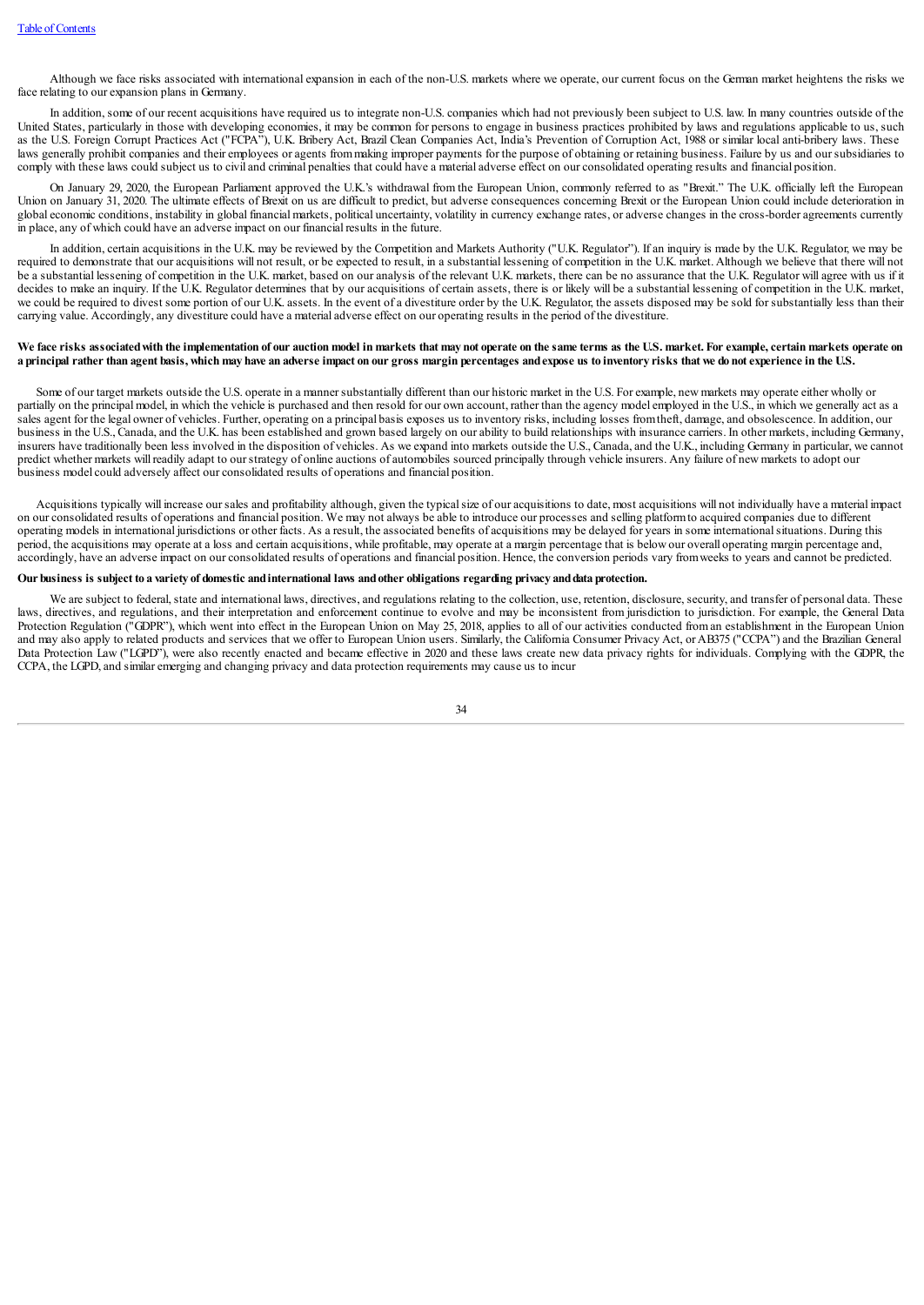substantial costs or require us to change our business practices. Noncompliance with our legal obligations relating to privacy and data protection could result in penalties, legal proceedings by governmental entities or others, and significant legal and financial exposure and could affect our ability to retain and attract customers. Any of the risks described above could adversely affect ourconsolidated results of operations and financial position.

### Regulation of the vehicle sales industry may impair our operations, increase our costs of doing business, and create potential liability.

Participants in the vehicle sales industry are subject to, and may be required to expend funds to ensure compliance with a variety of laws, regulations, and ordinances. These include, without limitation, land use ordinances, business and occupational licensure requirements and procedures, vehicle titling, sales, and registration rules and procedures, and laws and regulations relating to the environment, anti-money laundering, anti-corruption, exporting, and reporting and notification requirements to agencies and law enforcement relating to vehicle transfers. Many of these laws and regulations are frequently complex and subject to interpretation, and failure to comply with present or future regulations or changes in interpretations of existing laws or regulations may result in impairment or suspension of our operations and the imposition of penalties and other liabilities. At various times, we may be involved in disputes with local governmental officials regarding the development and/or operation of our business facilities. We may be subject to similar types of regulations by governmental agencies in new markets. In addition, new legal or regulatory requirements or changes in existing requirements may delay or increase the cost of opening new facilities, may limit our base of vehicle buyers, may decrease demand for our vehicles, and may adversely impact our ability to conduct business.

### Changes in laws or the interpretation of laws, including foreign laws and regulations, affecting the import and export of vehicles may have an adverse effect on our business and **financial condition.**

Our internet-based auction-style model has allowed us to offer our products and services to international markets and has increased our international buyer base. As a result, foreign importers of vehicles now represent a significant part of our total buyer base. As a result our foreign buyers may be subject to a variety of foreign laws and regulations, including the imposition of import duties by foreign countries. Changes in laws, regulations, and treaties that restrict or impede or negatively affect the economics surrounding the importation of vehicles into foreign countries may reduce the demand for vehicles and impact ourability to maintain or increase our international buyer base. In addition, we and our vehicle buyers must work with foreign customs agencies and other non-U.S. governmental officials, who are responsible for the interpretation, application, and enforcement of these laws, regulations, and treaties. Any inability to obtain requisite approvals or agreements from such authorities could adversely impact the ability of our buyers to import vehicles into foreign countries. In addition, any disputes or disagreements with foreign agencies or officials over import duties, tariffs, or similar matters, including disagreements over the value assigned to imported vehicles, could adversely affect our costs and the ability and costs of our buyers to import vehicles into foreign countries. For example, in March 2008, a decree issued by the president of Mexico became effective that placed restrictions on the types of vehicles that can be imported into Mexico from the U.S. The adoption of similar laws or regulations in other jurisdictions that have the effect of reducing or curtailing our activities abroad, changes in the interpretation, application, and enforcement of laws, regulations, or treaties, any failure to comply with non-U.S. laws or regulatory interpretations, orany legal or regulatory interpretations or governmentalactions that significantly increase ourcosts or the costs of our buyers could have a material adverse effect on our consolidated results of operations and financial position by reducing the demand for our products and services and our ability to compete in non-U.S. markets.

### The operation of our storage facilities poses certain environmental risks, which could adversely affect our consolidated results of operations, financial position, or cash flows.

Our operations are subject to international, federal, provincial, state and local laws and regulations regarding the protection of the environment in the countries in which we have storage facilities. In some cases, we may acquire land with existing environmental issues, including landfills as an example. In the salvage vehicle remarketing industry, large numbers of wrecked vehicles are stored at storage facilities, requiring us to actively monitor and manage potential environmental impacts. In the U.K., we provide vehicle de-pollution and crushing services for end-of-life vehicles. We could incur substantial expenditures for preventative, investigative, or remedial action and could be exposed to liability arising from our operations, contamination by previous users of certain of our acquired facilities or facilities which we may acquire in the future, or the disposal of our waste at off-site locations. In addition to conducting environmental diligence on new site acquisitions, we also take such appropriate actions as may be necessary to avoid liability for activities of prior owners, and we have from time to time acquired insurance with respect to acquired facilities with known environmental risks. There can be no assurances, however, that these efforts to mitigate environmental risk will prove sufficient if we were to face material liabilities. We have incurred expenses for environmental remediation in the past, and environmental laws and regulations could become more stringent over time. There can be no assurance that we or our operations will not be subject to significant costs in the future or that environmental enforcement agencies at the state and federal level will not pursue enforcement actions against us. In addition to acquiring insurance in connection with certain acquisitions, we have also obtained indemnification for preexisting environmental liabilities frommany of the persons and entities fromwhomwe have acquired facilities, but there can be no assurance that such indemnifications will be available orsufficient. Any such expenditures or liabilities could have a materialadverse effect on ourconsolidated results of operations, financial position, orcash flows.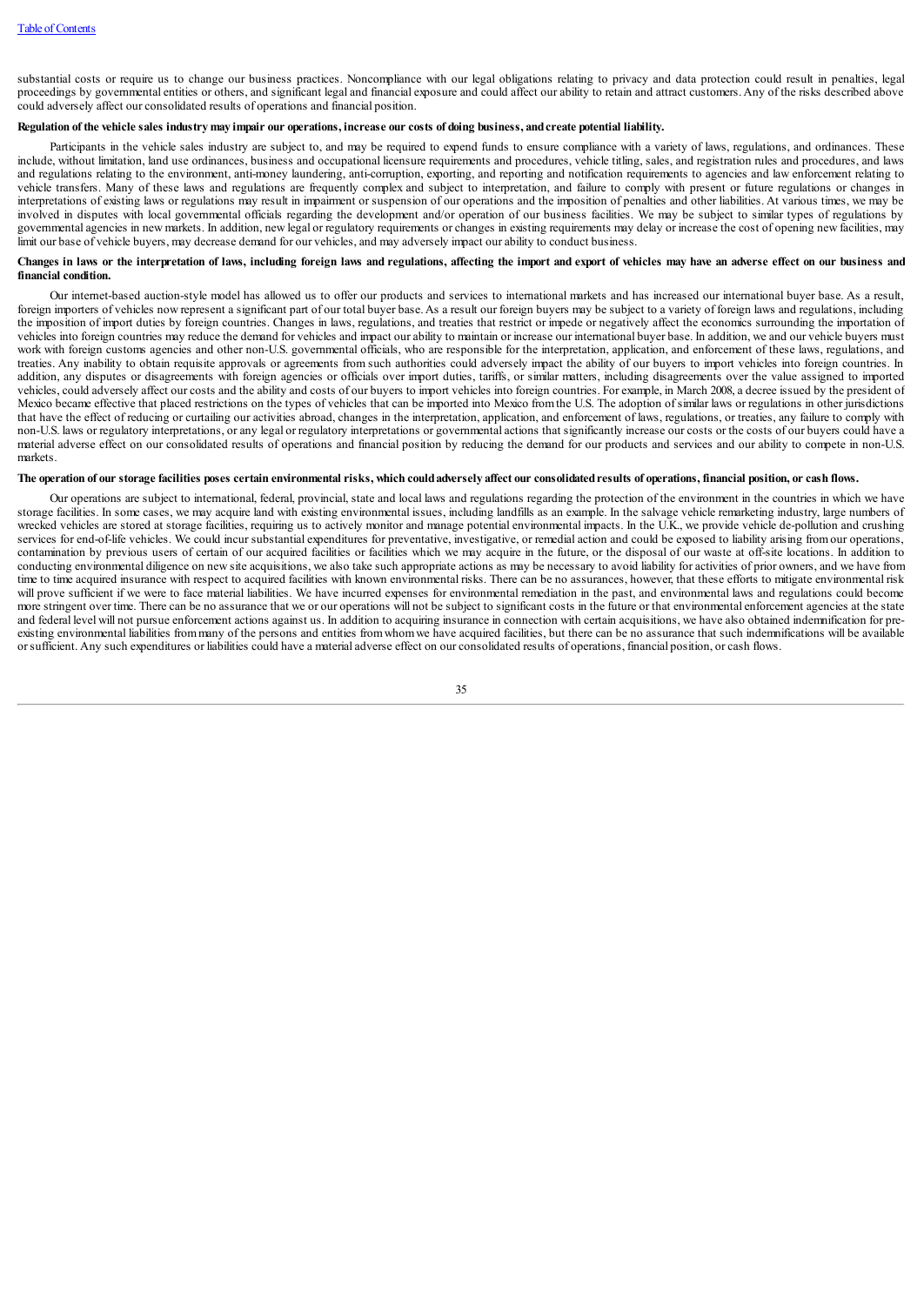### Changes in federal, state and local, or foreign tax laws, changing interpretations of existing tax laws, or adverse determinations by tax authorities could increase our tax burden or **otherwise adversely affect our results of operations, andfinancial condition.**

We are subject to taxation at the federal, state, provincial, and local levels in the U.S., the U.K., and various other countries and jurisdictions in which we operate, including income taxes, sales taxes, value-added ("VAT") taxes, and similar taxes and assessments. The laws and regulations related to tax matters are extremely complex and subject to varying interpretations. Although we believe our tax positions are reasonable, we are subject to audit by the Internal Revenue Service, IRS, in the United States, HM Revenue and Customs in the United Kingdom, state tax authorities in the states in which we operate, and other similar tax authorities in international jurisdictions. We have been subject to audits and challenges from applicable federal, state, or foreign tax authorities in the past, and may be subject to similar audits and challenges in the future. While we believe we comply with all applicable tax laws, rules, and regulations in the relevant jurisdictions, tax authorities may elect to audit us and determine that we owe additional taxes, which could result in a significant increase in our liabilities for taxes, interest,and penalties in excess of ouraccrued liabilities.

New tax legislative initiatives may be proposed from time to time, such as proposals for comprehensive tax reform in the United States, which may impact our effective tax rate and which could adversely affect our taxpositions or tax liabilities. Our future effective tax rate could be adversely affected by, among other things, changes in the composition of earnings in jurisdictions with differing tax rates, changes in statutory rates and other legislative changes, changes in interpretations of existing tax laws, or changes in determinations regarding the jurisdictions in which we are subject to tax. From time to time, U.S. federal, state and local, and foreign governments make substantive changes to tax rules and their application, which could result in materially higher taxes than would be incurred underexisting taxlawand which could adversely affect our financialcondition or results of operations.

The Tax Cuts and Jobs Act ("Tax Reform" or "Tax Act") was enacted on December 22, 2017. The Tax Act significantly revamped U.S. taxation of corporations, including a reduction of the federal income tax rate from 35% to 21%, a repeal of the exceptions to the \$1.0 million deduction limitation for performance-based compensation to covered employees, and a new tax regime for foreign earnings. Any subsequent repeal of the TaxAct could adversely affect our financial condition or results of operations. Many of the provisions of the Tax Act are highly complex and may be subject to further interpretive guidance from the IRS or others. Some of the provisions of the TaxAct may be changed by a future Congress or challenged by the World Trade Organization ("WTO").Although we cannot predict the nature or outcome of such future interpretive guidance, oractions by a future Congress or WTO, they could adversely impact ourconsolidated results of operations and financial position.

#### **Risks RelatedtoOur Intellectual Property andTechnology**

### Our internet-based sales model has increased the relative importance of intellectual property assets to our business, and any inability to protect those rights could have a material **adverse effect on our business,results of operations or financial position.**

Our intellectual property rights include patents relating to our auction technologies, as well as trademarks, trade secrets, copyrights and other intellectual property rights. In addition, we may enter into agreements with third parties regarding the license or other use of our intellectual property. Effective intellectual property protection may not be available in every country in which our products and services are distributed, deployed, or made available. We seek to maintain certain intellectual property rights as trade secrets. The secrecy could be compromised by third parties, or intentionally or accidentally by our employees, which would cause us to lose the competitive advantage resulting from those trade secrets. Any significant impairment of our intellectual property rights, or any inability to protect our intellectual property rights, could have a material adverse effect on our consolidated results of operations and financial position.

We also may not be able to acquire or maintain appropriate domain names in all countries in which we do business. Furthermore, regulations governing domain names may not protect our trademarks and similar proprietary rights. We may be unable to prevent third parties from acquiring domain names that are similar to, infringe upon, or diminish the value of our trademarks and other proprietary rights.

### We have in the past been and may in the future be subject to intellectual property rights claims, which are costly to defend, could require us to pay damages, and could limit our ability **to use certain technologies in the future.**

Litigation based on allegations of infringement or other violations of intellectual property rights are common among companies who rely heavily on intellectual property rights. Our reliance on intellectual property rights has increased significantly in recent years as we have implemented our auction-style sales technologies across our business and ceased conducting live auctions. Recent U.S. Supreme Court precedent potentially restricts patentability of software inventions by affirming that patent claims merely requiring application ofan abstract idea on standard computers utilizing generic computer functions are patent ineligible, which may impact our ability to enforce our issued patent and obtain new patents.As we face increasing competition, the possibility of intellectual property rights claims against us increases. Litigation and any other intellectual property claims, whether with or without merit, can be time-consuming, expensive to litigate and settle, and can divert management resources and attention from our core business. An adverse determination in current or future litigation could prevent us from offering our products and services in the manner currently conducted. We may also have to pay damages or seek a license for the technology, which may not be available on reasonable terms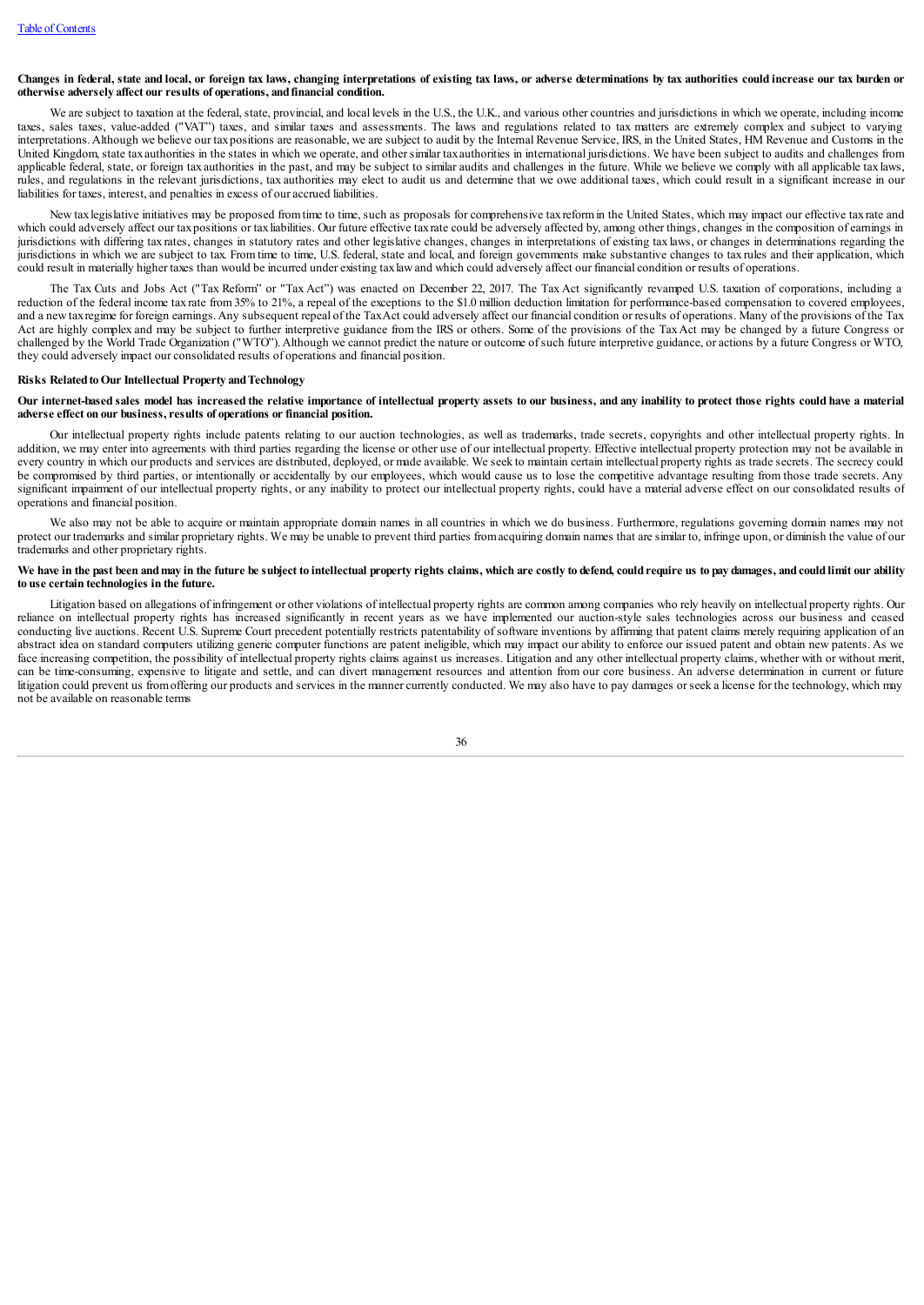and which may significantly increase our operating expenses, if it is available for us to license at all. We could also be required to develop alternative non-infringing technology, which could require significant effort and expense.

### We have developed a proprietary enterprise operating system, and we may experience difficulties operating our business as we continue to design and develop this system.

We have developed a proprietary enterprise operating system to address our international expansion needs. The ongoing design, development, and implementation of our enterprise operating systems carries certain risks, including the risk of significant design or deployment errors causing disruptions, delays or deficiencies, which may make our website and services unavailable. This type of interruption could prevent us from processing vehicles for our sellers and may prevent us from selling vehicles through our internet bidding platform, VB3, which would adversely affect our consolidated results of operations and financial position. In addition, the transition to our internally developed proprietary system will continue to require us to commit substantial financial, operational and technical resources before the volume of business increases, without assurance that the volume of business will increase. We began using our internally developed proprietary systemwith ourexpansion into Spain in fiscal 2016 and Germany in fiscal 2017.

We may also implement additional or enhanced information systems in the future to accommodate our growth and to provide additional capabilities and functionality. The implementation of new systems and enhancements is frequently disruptive to the underlying business of an enterprise and can be time-consuming and expensive, increase management responsibilities and divert management attention.Any disruptions relating to our systemenhancements or any problems with the implementation, particularly any disruptions impacting our operations or ourability to accurately report our financial performance on a timely basis during the implementation period,could materially and adversely affect our business. Even if we do not encounter these material and adverse effects, the implementation of these enhancements may be much more costly than we anticipated. If we are unable to successfully implement the information systems enhancements as planned, our financial position, results of operations,and cash flows could be negatively impacted.

Our success depends on maintaining the integrity of our systems and infrastructure. As our operations continue to grow in both size and scope, domestically and internationally, we must continue to provide reliable, real-time access to our systems by our customers through improving and upgrading our systems and infrastructure for enhanced products, services, features and functionality. Any failure to maintain the integrity of our systems and infrastructure may result in loss of customers due, among other things, to slow delivery times, unreliable service levels, or insufficient capacity,any of which could have a materialadverse effect on our business,consolidated results of operations,and financial position.

### Decreased utility of internally developed capitalized software could adversely affect our consolidated results of operations and financial condition.

We capitalize certain costs associated with the development of new software products, new software for internal use and major software enhancements to existing software. These costs are amortized over the estimated useful life of the software beginning with its introduction or roll-out. As of October 31, 2021, the net amount of capitalized software development costs shown on our consolidated balance sheet is \$22.8 million. If, at any time, it is determined that capitalized software provides a reduced economic benefit, the unamortized portion of the capitalized development costs could be expensed, in part or in full.

### Disruptions to our information technology systems, including failure to prevent outages, maintain security, and prevent unauthorized access to our information technology systems and other confidential information, could disrupt our business and materially and adversely affect our reputation, consolidated results of operations, and financial condition.

Information availability and security risks for online commerce companies have significantly increased in recent years because of, in addition to other factors, the proliferation of new technologies, the use of the internet and telecommunications technologies to conduct financial transactions, and the increased sophistication and activities of organized crime, hackers, terrorists, and other external parties. These threats may derive from fraud or malice on the part of third parties or current or former employees. In addition, human error or accidental technological failure could make us vulnerable to information technology system disruptions and/or cyber-attacks, including the introduction of malicious computer viruses or code into oursystem, phishing attacks, ransomware attacks, or other information technology data security incidents.

Our operations rely on the secure processing, transmission, and storage of confidential, proprietary and other information in our computer systems and networks. Our customers and other parties in the payments value chain rely on our digital technologies, computer and email systems, software, and networks to conduct their operations. In addition, to access our products and services, ourcustomers increasingly use personalsmartphones, tablet PCs,and othermobile devices that may be beyond ourcontrol.

Information technology systemdisruptions, cyber-attacks, ransomware attacks, or other cyber security incidents could materially and adversely affect our reputation, operating results, or financial condition by, among other things, making our auction platform inoperable for a period of time, damaging our reputation with buyers, sellers, and insurance companies as a result of the unauthorized disclosure of confidential information (including account data information), or resulting in governmental investigations, litigation, liability, fines, or penalties against us. If such attacks are not detected immediately, their effect could be compounded. While we maintain insurance coverage that may, subject to policy terms and conditions, cover certain aspects of these cyber risks, our insurance coverage may be insufficient to cover all losses and would not remedy damage to our reputation.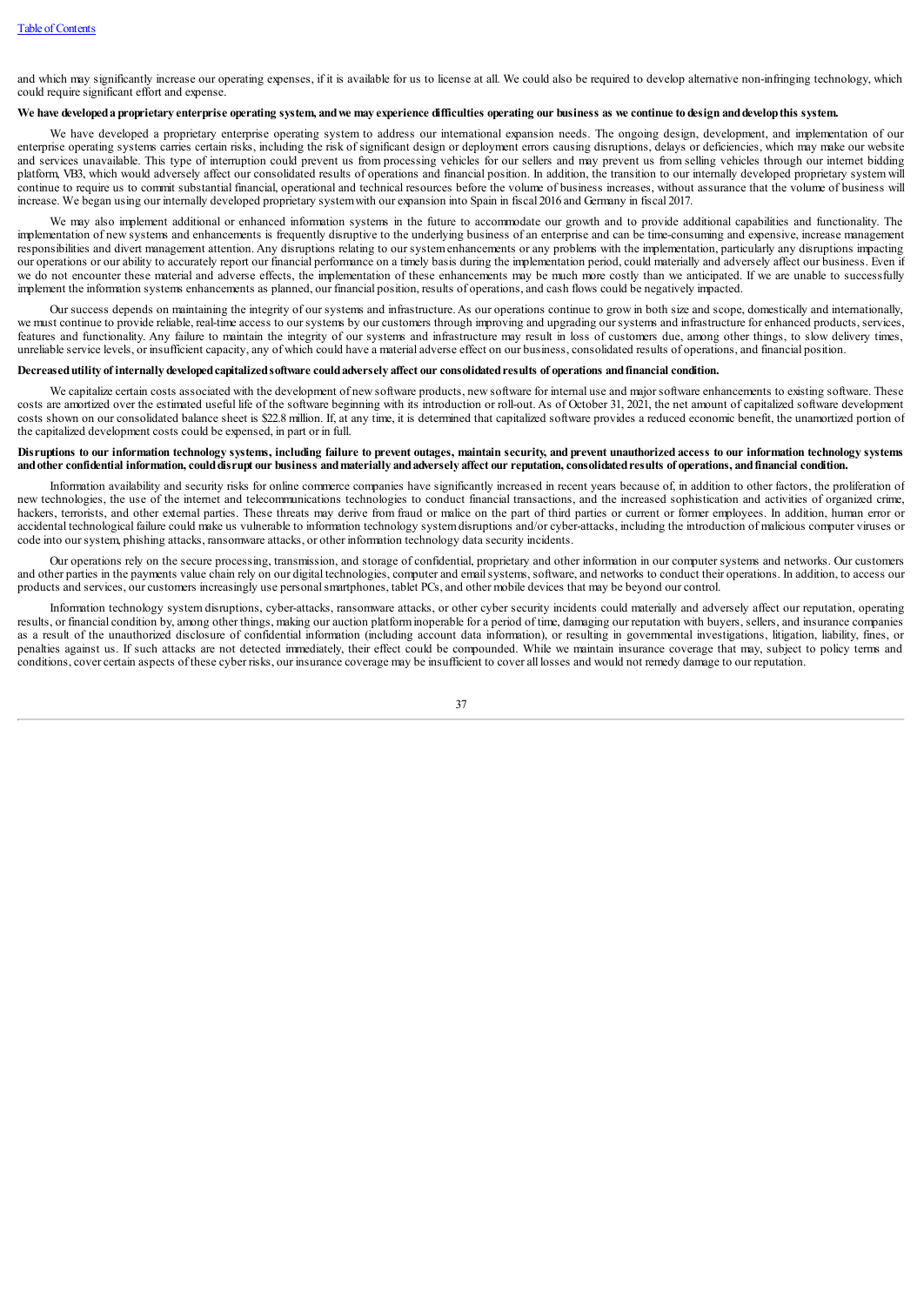We have in the past identified attempts by unauthorized third parties to access our systems and disrupt our online auctions. These attempts have caused minor service interruptions, which were promptly addressed and resolved, and our online service was restored to normal business. For example, in April 2015, we identified that unauthorized third parties had gained access to data provided to us by our members that is considered to be personal information in certain jurisdictions. We immediately investigated, including the engagement ofan externalexpert security firm,and made the required notifications to members whose information may have been accessed and to regulatory agencies.

We are regularly evaluating and implementing new technologies and processes to manage risks relating to cyber-attacks and system and network disruptions, including but not limited to usage errors by our employees, power outages, and catastrophic events such as fires, tornadoes, floods, hurricanes, and earthquakes. We have further enhanced our security protocols based on the investigation we conducted in response to the security incident. Nevertheless, we cannot provide assurances that our efforts to address prior data security incidents and mitigate against the risk of future data security incidents or systemfailures will be successful. The techniques used by criminals to obtain unauthorized access to sensitive data change frequently and are often not recognized immediately. We may be unable to anticipate these techniques or implement adequate preventative measures and believe that cyberattacks and threats against us have occurred in the past and are likely to continue in the future. If our systems are compromised again in the future, become inoperable for extended periods of time, or cease to function properly, we may have to make a significant investment to fix or replace them, and our ability to provide many of our electronic and online solutions to our customers may be impaired. In the event of a ransomware attack, we could suffer significant financialand reputational harm, regardless of whether we choose to pay the ransom amount. In addition, as cyber-threats continue to evolve, we may be required to expend significant additional resources to continue to modify or enhance our protective measures or to investigate and remediate any information security vulnerabilities. Any of the risks described above could materially and adversely affect our consolidated results of operations and financial position.

### **Rapidtechnological changes may render our technology obsolete or decrease the competitiveness of our services.**

To remain competitive, we must continue to enhance and improve the functionality and features of our websites and software. The internet and the online commerce industry are rapidly changing. In particular, the online commerce industry is characterized by increasingly complexsystems and infrastructures. Ifcompetitors introduce new services embodying new technologies or if new industry standards and practices emerge, ourexisting websites and proprietary technology and systems may become obsolete. Our future success will depend on ourability to:

- enhance our existing services;
- develop, access, acquire, and license new services and technologies that address the increasingly sophisticated and varied needs of our current and prospective customers; and
- respond to technologicaladvances and emerging industry standards and practices in a cost-effective and timely basis.

Developing our websites and other proprietary technology entails significant technicaland business risks. We may use new technologies ineffectively or we may fail to adapt our websites, transaction-processing systems, and network infrastructure to customer requirements or emerging industry standards. If we face material delays in introducing new services, products, and enhancements, our customers and suppliers may forego the use of our services and use those of our competitors.

### **Risks RelatedtoOwnershipofOur Common Stock**

### **Our annual andquarterly performance may fluctuate,causing the price of our stock to decline.**

Our revenues and operating results have fluctuated in the past and can be expected to continue to fluctuate in the future on a quarterly and annual basis as a result ofa number of factors, many of which are beyond ourcontrol. Factors that may affect our operating results include, but are not limited to, the following:

- fluctuations in the market value of salvage and used vehicles;
- fluctuations in commodity prices, particularly the per ton price of crushed car bodies;
- the impact of foreign exchange gain and loss as a result of international operations;
- the impact of potential negative interest rates on ourcash reserves;
- ourability to successfully integrate our newly acquired operations in internationalmarkets and any additionalmarkets we may enter;
- forthcoming cessation of the LIBOR interest rate standard;
- the availability ofsalvage vehicles or other vehicles we sell including the supply of used and salvage vehicles in relation to the supply of newvehicle alternatives;
- variations in vehicle accident rates:

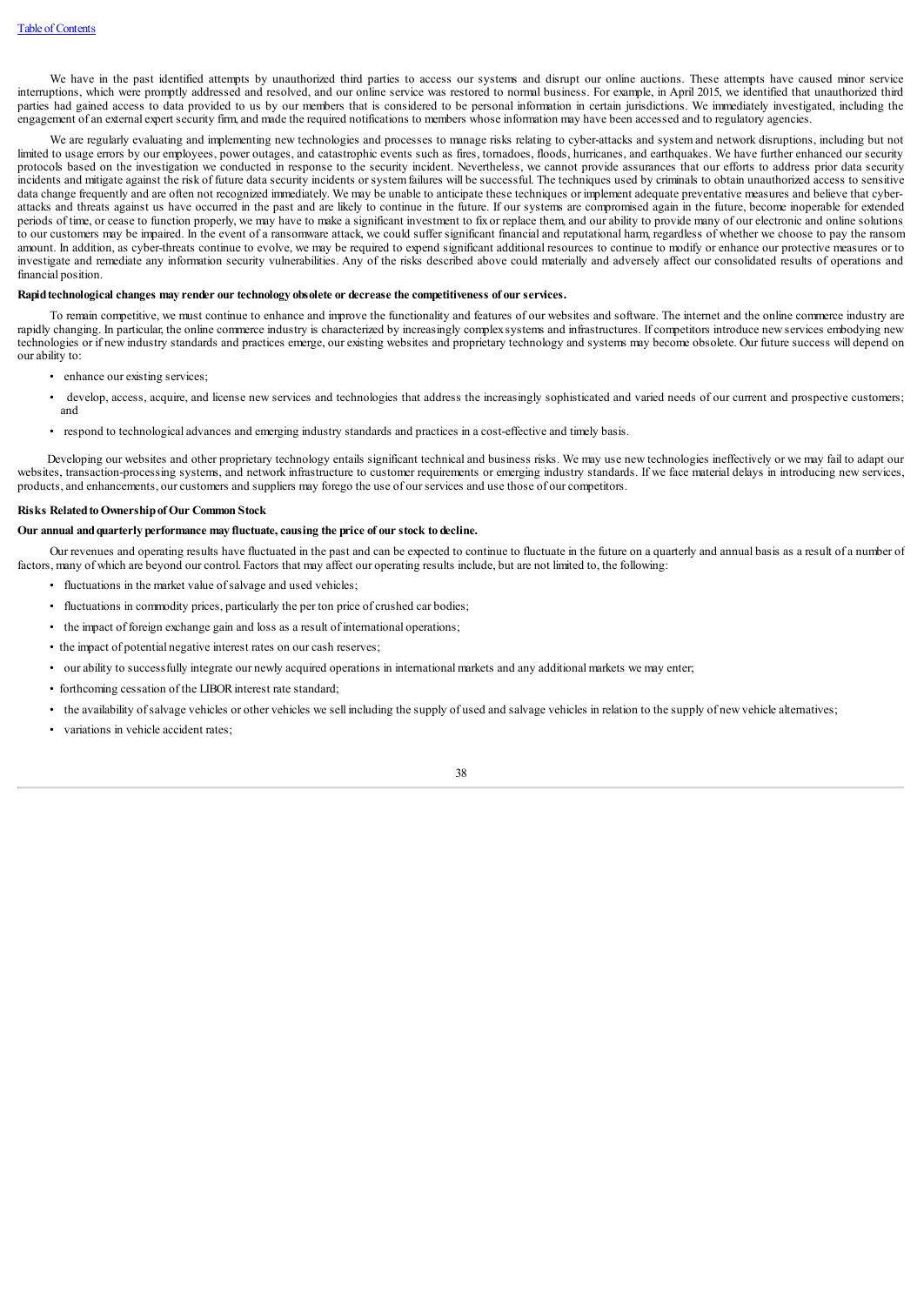- supply chain disruptions;
- member participation in the internet bidding process;
- delays or changes in state title processing;
- changes in international, state or federal laws, regulations, or treaties affecting the vehicles we sell;
- changes in the application, interpretation, and enforcement of existing laws, regulations or treaties;
- trade disputes and other political, diplomatic, legal, or regulatory developments;
- inconsistent application or enforcement of laws or regulations by regulators, governmental or quasi-governmental entities, or law enforcement or quasi-law enforcement agencies, as compared to our competitors;
- changes in laws affecting who may purchase the vehicles we sell;
- the timing and size of our new facility openings;
- the announcement of new vehicle supply agreements by us or our competitors;
- the severity of weather and seasonality of weather patterns;
- the amount and timing of operating costs and capital expenditures relating to the maintenance and expansion of our business, operations, and infrastructure;
- the availability and cost of general business insurance;
- laborcosts and collective bargaining;
- changes in the current levels of out of state and foreign demand for salvage vehicles;
- the introduction of a similar internet product by a competitor:
- the ability to obtain or maintain necessary permits to operate;
- goodwill impairment;
- military actions;
- bank failures;
- natural and man-made disasters;
- public health issues, including COVID-19 and other pandemics;
- monetary policy and potential inflation impacts, including any adverse effects of inflation on ourcash reserves; and
- political issues.

Due to the foregoing factors, our operating results in one or more future periods can be expected to fluctuate. As a result, we believe that period-to-period comparisons of our results of operations are not necessarily meaningful and should not be relied upon as any indication of future performance. In the event such fluctuations result in our financial performance being belowthe expectations of public market analysts and investors, the price of ourcommon stock could decline substantially.

### We are partially self-insured for certain losses and if our estimates of the cost of future claims differ from actual trends, our results of operations could be harmed.

We are partially self-insured for certain losses related to our different lines of insurance coverage including, without limitation, medical insurance, general liability, workers' compensation and auto liability. Our liability represents an estimate of the ultimate cost of claims incurred as of the balance sheet date. The estimated liability is not discounted and is established based upon analysis of historical data and actuarial estimates. Further, we utilize independent actuaries to assist us in establishing the proper amount of reserves for anticipated payouts associated with these self-insured exposures. While we believe these estimates are reasonable based on the information currently available, if actual trends, including the severity of claims and medical cost inflation, differ from our estimates, our results of operations could be impacted.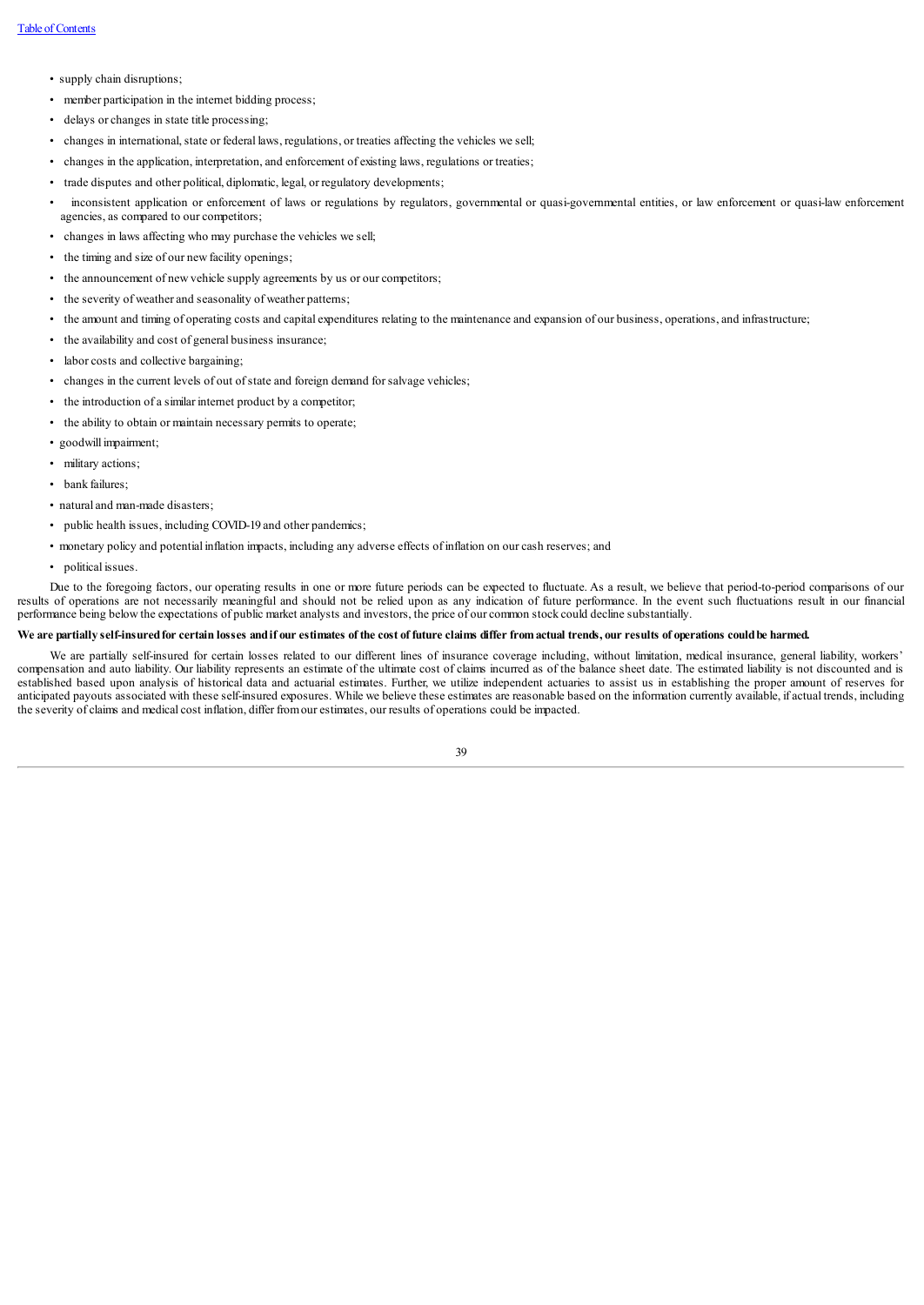### Our executive officers, directors and their affiliates hold a large percentage of our stock and their interests may differ from other stockholders.

Our executive officers, directors and their affiliates beneficially own, in the aggregate, more than 11% of our issued and outstanding common stock as of October 31, 2021. If they were to act together, these stockholders would have significant influence over most matters requiring approval by stockholders, including the election of directors, any amendments to our certificate of incorporation and certain significant corporate transactions, including potential merger or acquisition transactions. In addition, without the consent of these stockholders, we could be delayed or prevented from entering into transactions that could be beneficial to us or our other investors. These stockholders may take these actions even if they are opposed by our other investors.

### We have certain provisions in our certificate of incorporation and bylaws which may have an anti-takeover effect or that may delay, defer or prevent acquisition bids for us that a **stockholder mightconsider favorable andlimit attempts by our stockholders to replace or remove our current management.**

Our Board of Directors is authorized to create and issue fromtime to time, without stockholder approval, up to an aggregate of 5,000,000 shares of undesignated preferred stock, the terms of which may be established and shares of which may be issued without stockholder approval, and which may include rights superior to the rights of the holders of common stock. In addition, our bylaws establish advance notice requirements for nominations for elections to our Board of Directors or for proposing matters that can be acted upon by stockholders at stockholder meetings. These anti-takeover provisions and other provisions under Delaware law could discourage, delay or prevent a transaction involving a change in control of our company, even if doing so would benefit our stockholders. These provisions could also discourage proxy contests and make it more difficult for stockholders to elect directors of their choosing and cause us to take other corporate actions the stockholders desire.

### Our amended and restated certificate of incorporation designates the Court of Chancery of the State of Delaware as the exclusive forum for certain disputes between us and our stockholders, which could limit our stockholders' ability to choose the judicial forum for disputes with us or our directors, officers, or employees.

Our amended and restated certificate of incorporation provides that, unless we consent in writing to the selection of an alternative forum, the sole and exclusive forum for (i) any derivative action or proceeding brought on our behalf, (ii) any action or proceeding asserting a claim of breach of a fiduciary duty owed by any of our directors, officers, or other employees to us or our stockholders, (iii) any action or proceeding asserting a claim arising pursuant to any provision of the Delaware General Corporation Law, our amended and restated certificate of incorporation, or our amended and restated bylaws, or (iv) any action or proceeding asserting a claim that is governed by the internal affairs doctrine, shall be the Court of Chancery of the State of Delaware.

This provision does not apply to suits brought to enforce a duty or liability created by the Securities Exchange Act of 1934, as amended, for which the U.S. federal courts have exclusive jurisdiction, or the Securities Act of 1933, as amended.

Any person or entity purchasing or otherwise acquiring or holding or owning (or continuing to hold or own) any interest in any of our securities shall be deemed to have notice of and consented to the foregoing provisions.Although we believe this exclusive forumprovision benefits us by providing increased consistency in the application of Delaware law in the types of lawsuits to which it applies, the exclusive forum provision may (i) increase the costs for a stockholder, and/or (ii) limit a stockholder's ability to bring a claim in a judicial forum of its choosing for disputes with us orany of our directors, officers, otheremployees, stockholders, or others which may discourage lawsuits with respect to such claims. Our stockholders will not be deemed to have waived our compliance with the federal securities laws and the rules and regulations thereunder as a result of our exclusive forum provision. Further, in the event a court finds the exclusive forum provision contained in our amended and restated certificate of incorporation to be unenforceable or inapplicable in an action, we may incur additional costs associated with resolving such action in other jurisdictions, which could harmour results of operations.

### **General Risk Factors**

#### **Cash investments are subject to risks.**

We may invest our excess cash in securities or money market funds backed by securities, which may include U.S. treasuries, other federal, state and municipal debt, bonds, preferred stock, commercial paper, insurance contracts and other securities both privately and publicly traded. All securities are subject to risk, including fluctuations in interest rates, credit risk, market risk and systemic economic risk. Changes or movements in any of these investment-related risk items may result in a loss or impairment to our invested cash and may have a material effect on our consolidated results of operations and financial position.

### Macroeconomic factors such as high fuel prices, declines in commodity prices, declines in used car prices, and vehicle-related technological advances may have an adverse effect on **our revenues andoperating results, as well as our earnings growth rates.**

Macroeconomic factors that affect oil prices and the automobile and commodity markets can have adverse effects on our revenues, revenue growth rates (if any), and operating results. Significant increases in the cost of fuel could lead to a reduction in

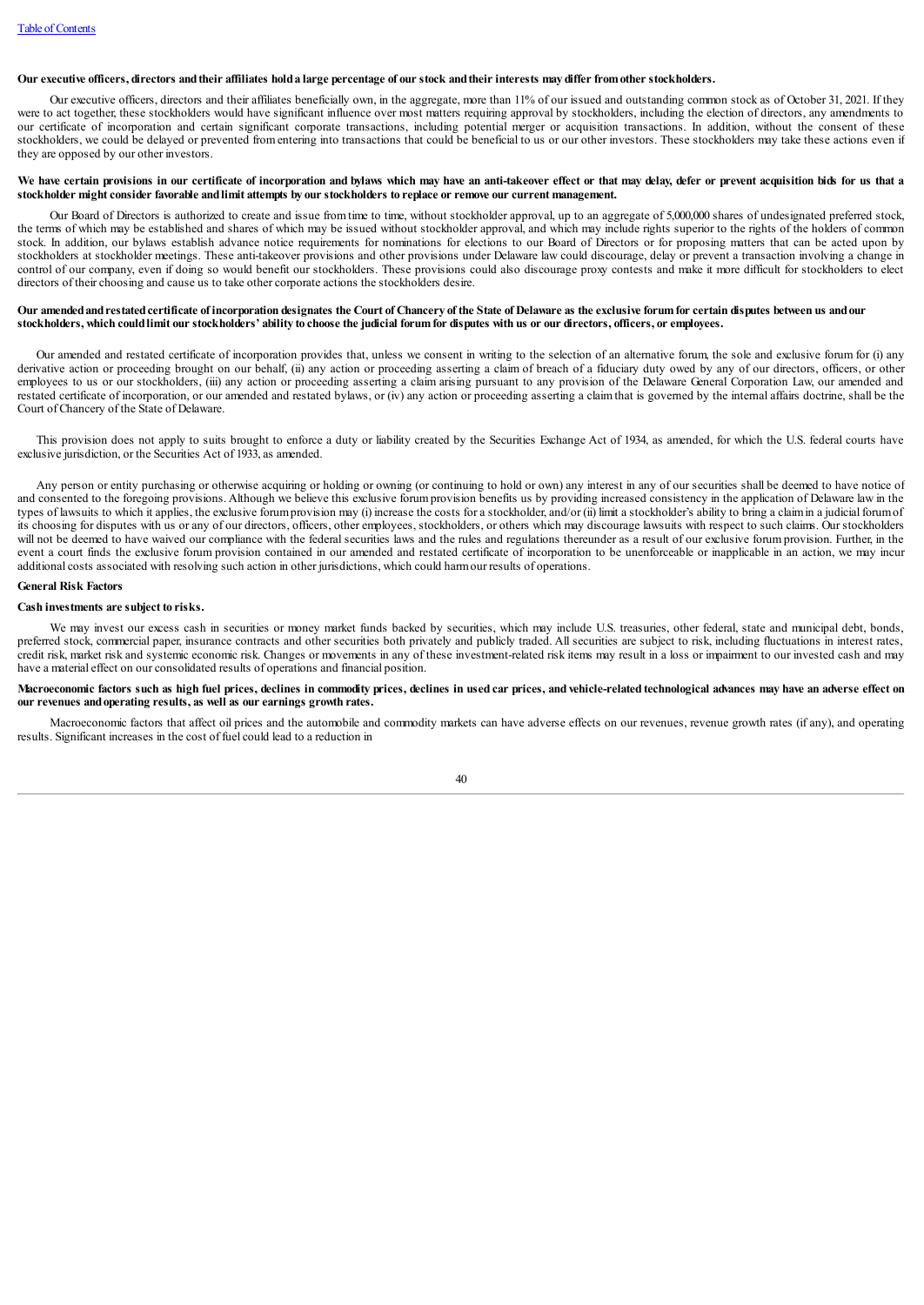miles driven per car and a reduction in accident rates. A material reduction in accident rates, whether due to, among other things, a reduction in miles driven per car, vehicle-related technological advances such as accident avoidance systems and, to the extent widely adopted, the advent of autonomous vehicles, could have a material impact on revenue growth. In addition, under our Percentage Incentive Program contracts, which we refer to as PIP, the cost of transporting the vehicle to one of our facilities is included in the PIP fee. We may incur increased fees, which we may not be able to pass on to our vehicle sellers. A material increase in transportation rates could have a material impact on our operating results. Volatility in fuel, commodity, and used car prices could have a material adverse effect on our revenues and revenue growth rates in future periods.

### Adverse U.S. and international economic conditions may negatively affect our business, operating results, and financial condition.

The capitaland credit markets have historically experienced extreme volatility and disruption, which has in the past and may in the future lead to economic downturns in the U.S. and abroad. As a result of any economic downturn, the number of miles driven may decrease, which may lead to fewer accident claims, a reduction of vehicle repairs, and fewer salvage vehicles. Increases in unemployment, as a result of any economic downturn, may lead to an increase in the number of uninsured motorists. Uninsured motorists are responsible for disposition of their vehicle if involved in an accident. Disposition generally is either the repair or disposal of the vehicle. In the situation where the owner of the wrecked vehicle, and not an insurance company, is responsible for its disposition, we believe it is more likely that vehicle will be repaired or, if disposed, disposed through channels other than us. Adverse credit markets may also affect the ability of members to secure financing to purchase salvaged vehicles which may adversely affect demand. In addition, if the banking systemor the financial markets deteriorate orare volatile, ourcredit facility or ourability to obtain additional debt orequity financing may be affected. These adverse economic conditions and events may have a negative effect on our business, consolidated results of operations, and financial position.

### New accounting pronouncements or new interpretations of existing standards could require us to make adjustments to accounting policies that could adversely affect the consolidated **financial statements.**

The Financial Accounting Standards Board, the Public Company Accounting Oversight Board, and the SEC, from time to time issue new pronouncements or new interpretations of existing accounting standards that require changes to ouraccounting policies and procedures. To date, we do not believe any newpronouncements or interpretations have had a material adverse effect on our consolidated results of operations and financial position, but future pronouncements or interpretations could require a change or changes in our policies or procedures.

#### **Fluctuations in foreign currency exchange rates couldresult in declines in our reportedrevenues andearnings.**

Our reported revenues and earnings are subject to fluctuations in currency exchange rates. We do not engage in foreign currency hedging arrangements; consequently, foreign currency fluctuations may adversely affect our revenues and earnings. Should we choose to engage in hedging activities in the future we cannot be assured our hedges will be effective or that the costs of the hedges will not exceed their benefits. Fluctuations in the rate of exchange between the U.S. dollar and foreign currencies, primarily the British pound, Canadian dollar, Brazilian real, European Union euro, U.A.E. dirham, Omani rial,and Bahraini dinarcould adversely affect ourconsolidated results of operations and financial position.

On January 29, 2020, the European Parliament approved the U.K.'s withdrawal from the European Union, commonly referred to as "Brexit." The U.K. officially left the European Union on January 31, 2020. The ultimate effects of Brexit on us are difficult to predict, but adverse consequences concerning Brexit or the European Union could include deterioration in global economic conditions, instability in global financial markets, political uncertainty, volatility in currency exchange rates, or adverse changes in the cross-border agreements currently in place, any of which could have an adverse impact on our financial results in the future.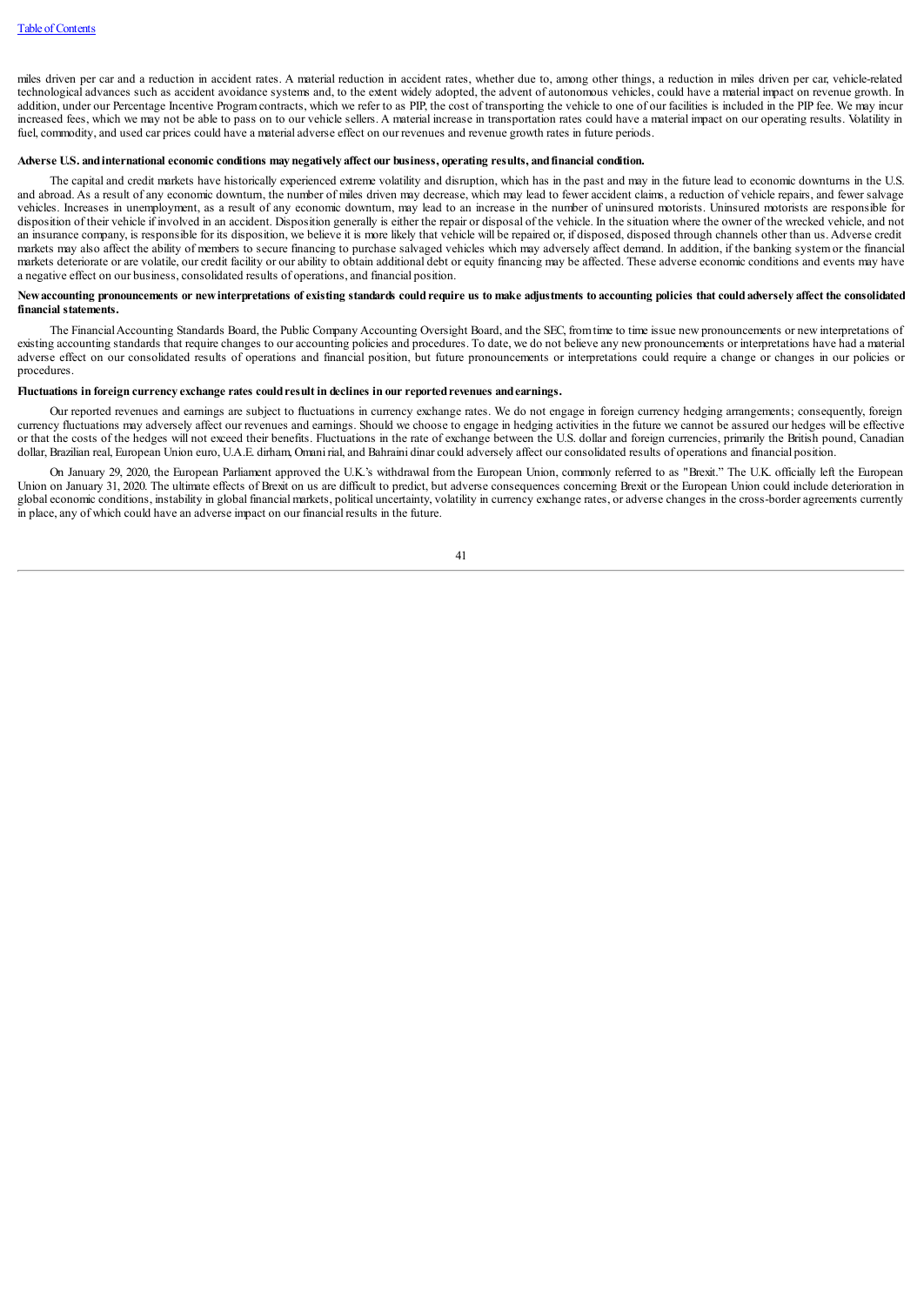## **ITEM2. UNREGISTEREDSALES OFEQUITYSECURITIES ANDUSEOFPROCEEDS**

## **UnregisteredSales of Equity Securities**

None.

### **Issuer Purchases of Equity Securities**

None.

### <span id="page-41-0"></span>**ITEM3. DEFAULTS UPONSENIORSECURITIES**

None.

### **ITEM4. MINESAFETYDISCLOSURES**

Not Applicable.

**ITEM5. OTHER INFORMATION** 

<span id="page-41-1"></span>None.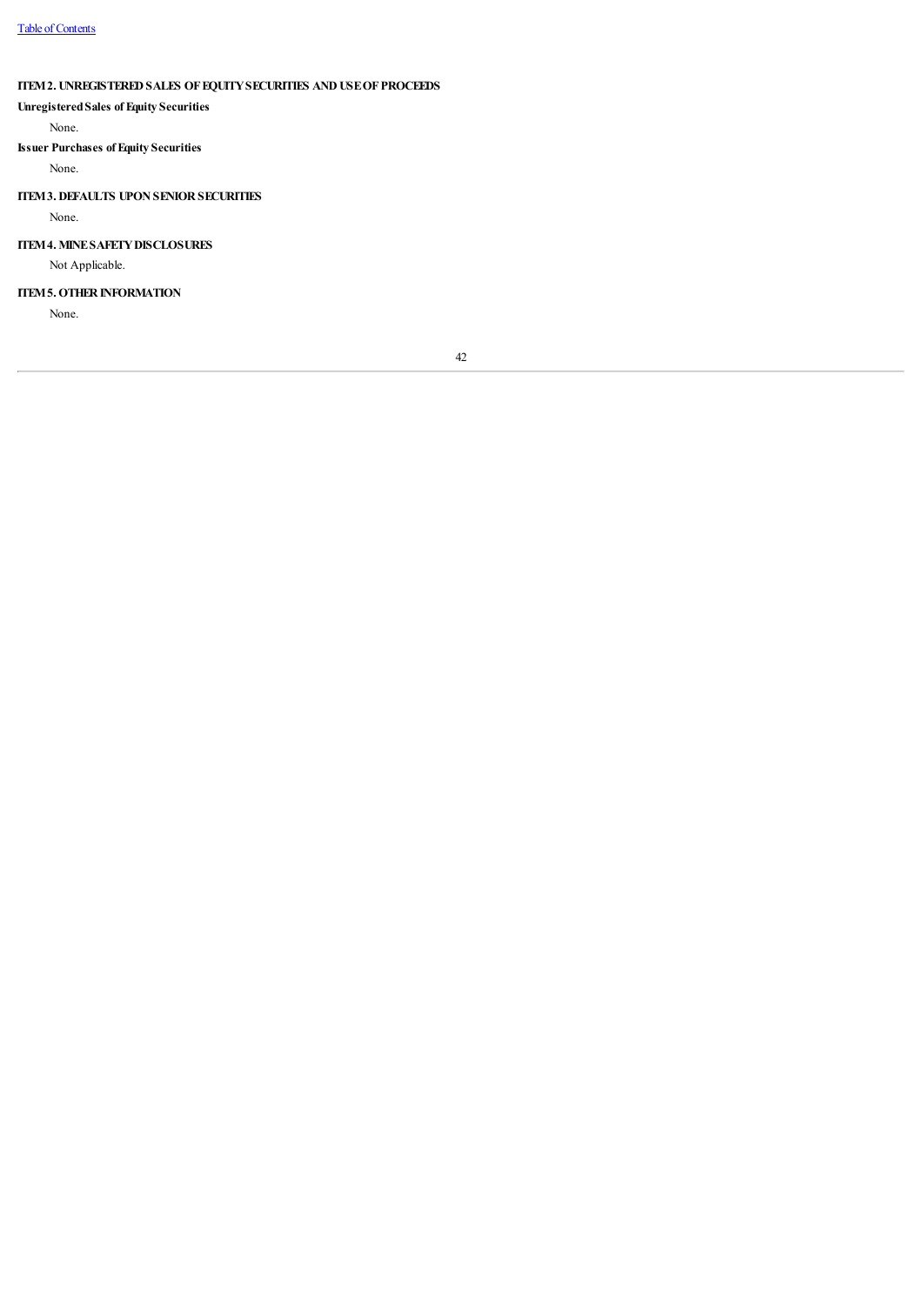### **ITEM6. EXHIBITS**

|        | Copart, Inc. Certificate of Incorporation                                                                                                                                                                                                                                                                                                                                                                                                                                                                                                                                                                                                                                    |
|--------|------------------------------------------------------------------------------------------------------------------------------------------------------------------------------------------------------------------------------------------------------------------------------------------------------------------------------------------------------------------------------------------------------------------------------------------------------------------------------------------------------------------------------------------------------------------------------------------------------------------------------------------------------------------------------|
|        | Certificate of Amendment to the Copart, Inc. Certificate of Incorporation                                                                                                                                                                                                                                                                                                                                                                                                                                                                                                                                                                                                    |
|        | Bylaws of Copart, Inc.                                                                                                                                                                                                                                                                                                                                                                                                                                                                                                                                                                                                                                                       |
|        | <b>Description of Capital Stock</b>                                                                                                                                                                                                                                                                                                                                                                                                                                                                                                                                                                                                                                          |
| $\ast$ | <b>Copart Executive Incentive Bonus Plan</b>                                                                                                                                                                                                                                                                                                                                                                                                                                                                                                                                                                                                                                 |
|        | Certification of Chief Executive Officer pursuant to Section 302 of the Sarbanes-Oxley Act of 2002.                                                                                                                                                                                                                                                                                                                                                                                                                                                                                                                                                                          |
|        | Certification of Chief Financial Officer pursuant to Section 302 of the Sarbanes-Oxley Act of 2002.                                                                                                                                                                                                                                                                                                                                                                                                                                                                                                                                                                          |
| (1)    | Certification of Chief Executive Officer pursuant to Section 906 of the Sarbanes-Oxley Act of 2002.                                                                                                                                                                                                                                                                                                                                                                                                                                                                                                                                                                          |
| (1)    | Certification of Chief Financial Officer pursuant to Section 906 of the Sarbanes-Oxley Act of 2002.                                                                                                                                                                                                                                                                                                                                                                                                                                                                                                                                                                          |
|        | XBRL Instance Document - the instance document does not appear in the Interactive Data File because its XBRL tags are embedded within the Inline XBRL<br>document.                                                                                                                                                                                                                                                                                                                                                                                                                                                                                                           |
|        | XBRL Taxonomy Extension Schema Document                                                                                                                                                                                                                                                                                                                                                                                                                                                                                                                                                                                                                                      |
|        | XBRL Taxonomy Extension Calculation Linkbase Document                                                                                                                                                                                                                                                                                                                                                                                                                                                                                                                                                                                                                        |
|        | XBRL Taxonomy Extension Definition Linkbase Document                                                                                                                                                                                                                                                                                                                                                                                                                                                                                                                                                                                                                         |
|        | XBRL Taxonomy Extension Label Linkbase Document                                                                                                                                                                                                                                                                                                                                                                                                                                                                                                                                                                                                                              |
|        | XBRL Taxonomy Extension Presentation Linkbase Document                                                                                                                                                                                                                                                                                                                                                                                                                                                                                                                                                                                                                       |
|        | Cover Page Interactive Date File, formatted in Inline Extensible Business Reporting Language (iXBRL) and contained in Exhibit 101                                                                                                                                                                                                                                                                                                                                                                                                                                                                                                                                            |
|        | In accordance with Item 601(b)(32)(ii) of Regulation S-K and SEC Release No. 33-8238 and 34-47986, Final Rule: Management's Reports on Internal Control<br>Over Financial Reporting and Certification of Disclosure in Exchange Act Periodic Reports, the certifications furnished in Exhibits 32.1 and 32.2 hereto are<br>deemed to accompany this Form 10-Q and will not be deemed "filed" for purposes of Section 18 of the Exchange Act. Such certifications will not be deemed to<br>be incorporated by reference into any filings under the Securities Act or the Exchange Act, except to the extent that the registrant specifically incorporates it<br>by reference. |
|        |                                                                                                                                                                                                                                                                                                                                                                                                                                                                                                                                                                                                                                                                              |

<span id="page-42-0"></span>\* Management contract, plan or arrangement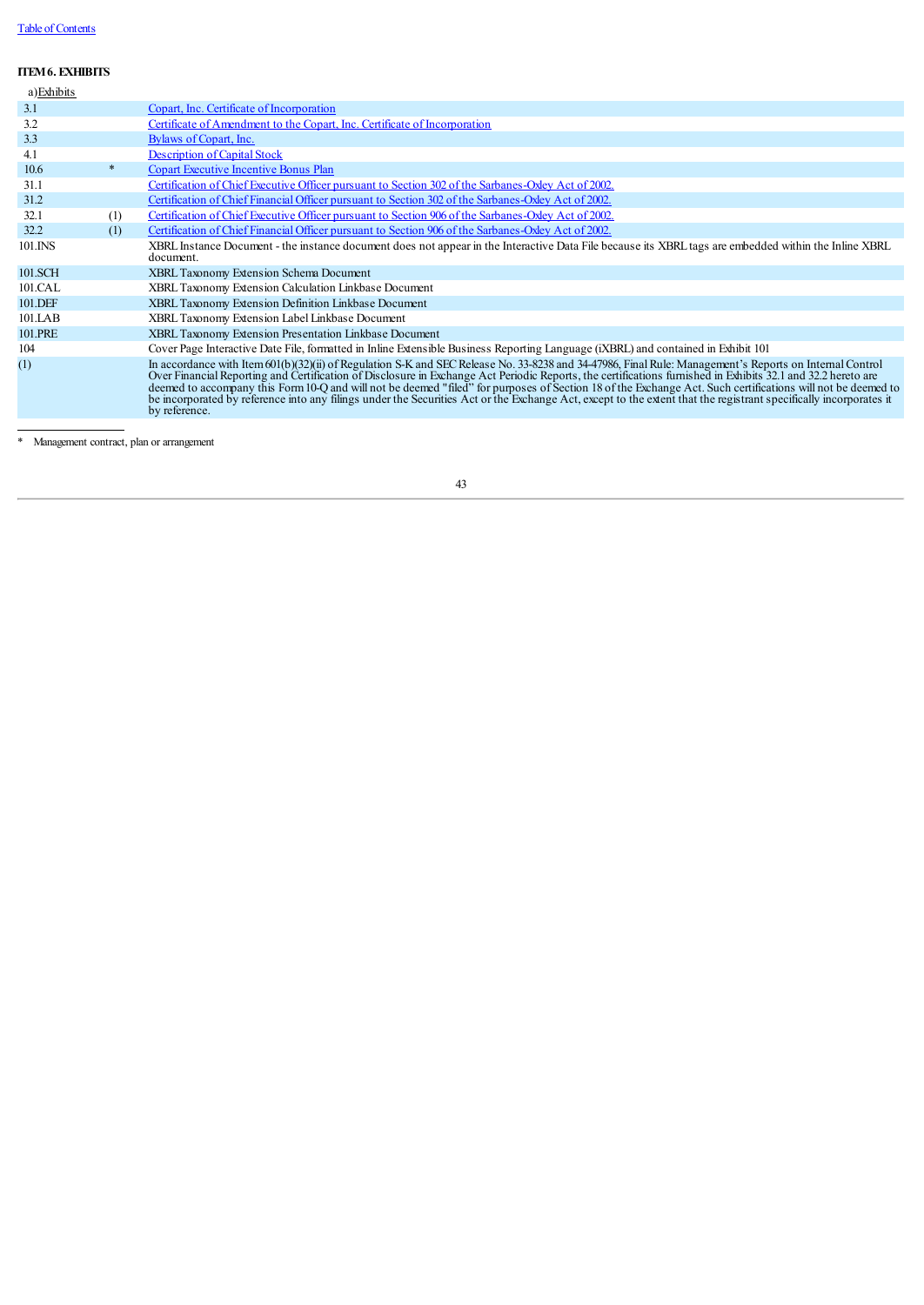**SIGNATURES**

Pursuant to the requirements of the Securities Exchange Act of 1934, the registrant has duly caused this report to be signed on its behalf by the undersigned, thereunto duly authorized.

### COPART, INC.

/s/ John North

John North, Chief FinancialOfficer

(Principal Financial and Accounting Officer and duly Authorized Officer)

<span id="page-43-0"></span>Date: November 19, 2021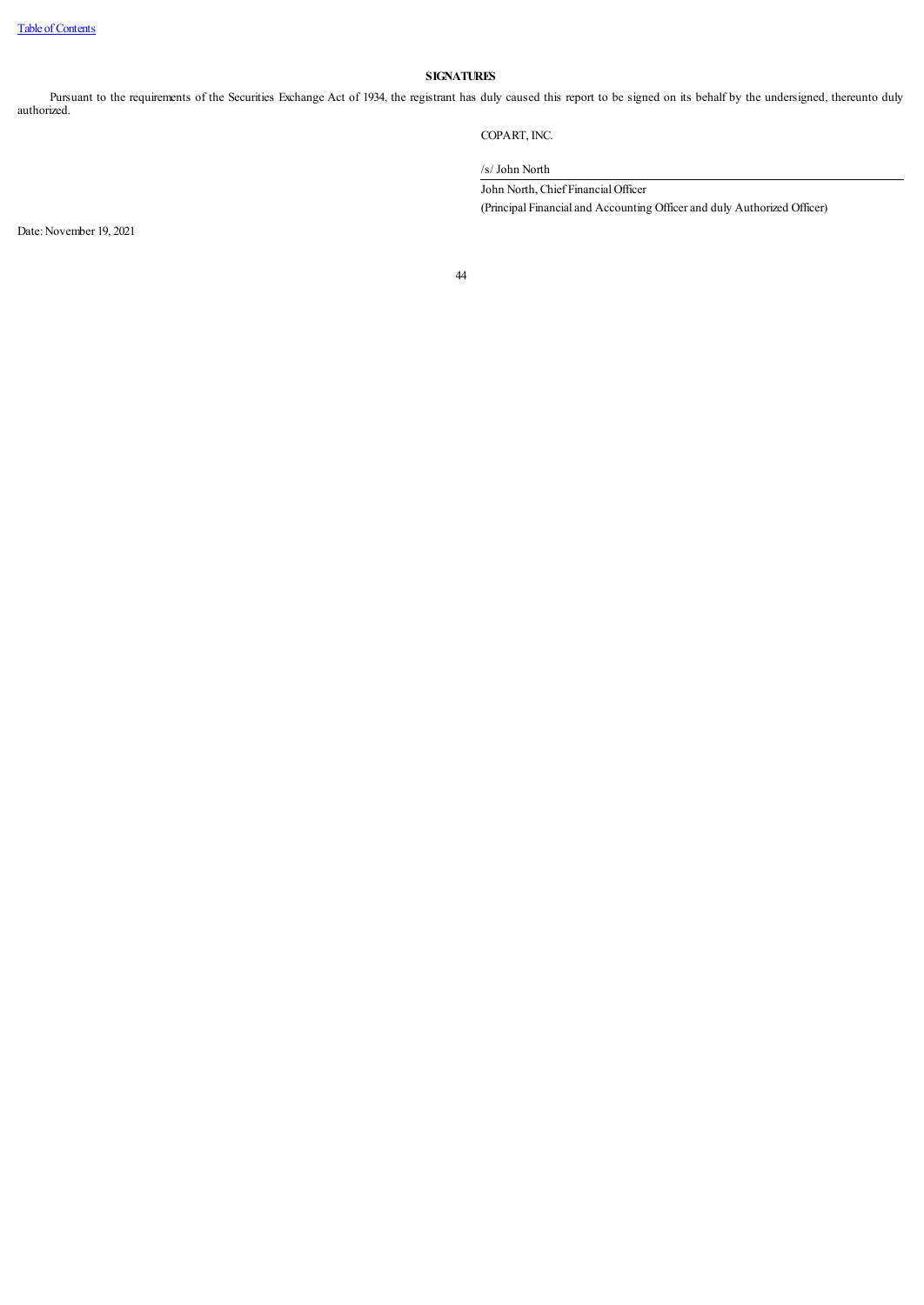### **CERTIFICATION OF CHIEF EXECUTIVE OFFICER PURSUANT TO EXCHANGEACTRULE13a-14(a)/15d-14(a) AS ADOPTED PURSUANT TO SECTION 302 OFTHESARBANES-OXLEYACTOF2002**

I, A. Jayson Adair, certify that:

- 1. I have reviewed this Quarterly Report on Form 10-Q of Copart, Inc.;
- 2. Based on my knowledge, this report does not contain any untrue statement ofa material fact or omit to state a material fact necessary to make the statements made, in light of the circumstances under which such statements were made, not misleading with respect to the period covered by this report;
- 3. Based on my knowledge, the financial statements, and other financial information included in this report, fairly present in all material respects the financial condition, results of operations and cash flows of the registrant as of, and for, the periods presented in this report;
- 4. The registrant's other certifying officer and I are responsible for establishing and maintaining disclosure controls and procedures (as defined in Exchange Act Rules 13a-15(e) and 15d-15(e)) and internal control over financial reporting (as defined in Exchange Act Rules 13a-15(f) and 15d-15(f)) for the registrant and have:
	- a) Designed such disclosure controls and procedures, orcaused such disclosure controls and procedures to be designed under oursupervision, to ensure that material information relating to the registrant, including its consolidated subsidiaries, is made known to us by others within those entities, particularly during the period in which this report is being prepared;
	- b) Designed such internalcontrol over financial reporting, orcaused such internalcontrol over financial reporting to be designed under oursupervision, to provide reasonable assurance regarding the reliability of financial reporting and the preparation of financial statements for external purposes in accordance with generally accepted accounting principles;
	- c) Evaluated the effectiveness of the registrant's disclosure controls and procedures and presented in this report ourconclusions about the effectiveness of the disclosure controls and procedures, as of the end of the period covered by this report based on such evaluation; and
	- d) Disclosed in this report any change in the registrant's internalcontrol over financial reporting that occurred during the registrant's most recent fiscal quarter (the registrant's fourth fiscal quarter in the case of an annual report) that has materially affected, or is reasonably likely to materially affect, the registrant's internal control over financial reporting; and
- <span id="page-44-0"></span>5. The registrant's other certifying officer and I have disclosed, based on our most recent evaluation of internal control over financial reporting, to the registrant's auditors and the audit committee of the registrant's board of directors (or persons performing the equivalent functions):
	- a) All significant deficiencies and material weaknesses in the design or operation of internal control over financial reporting which are reasonably likely to adversely affect the registrant's ability to record, process, summarize and report financial information; and
	- b) Any fraud, whether or not material, that involves management or other employees who have a significant role in the registrant's internal control over financial reporting. Date:November 19, 2021

/s/ A. Jayson Adair

A. Jayson Adair

Chief Executive Officer

(Principal Executive Officer)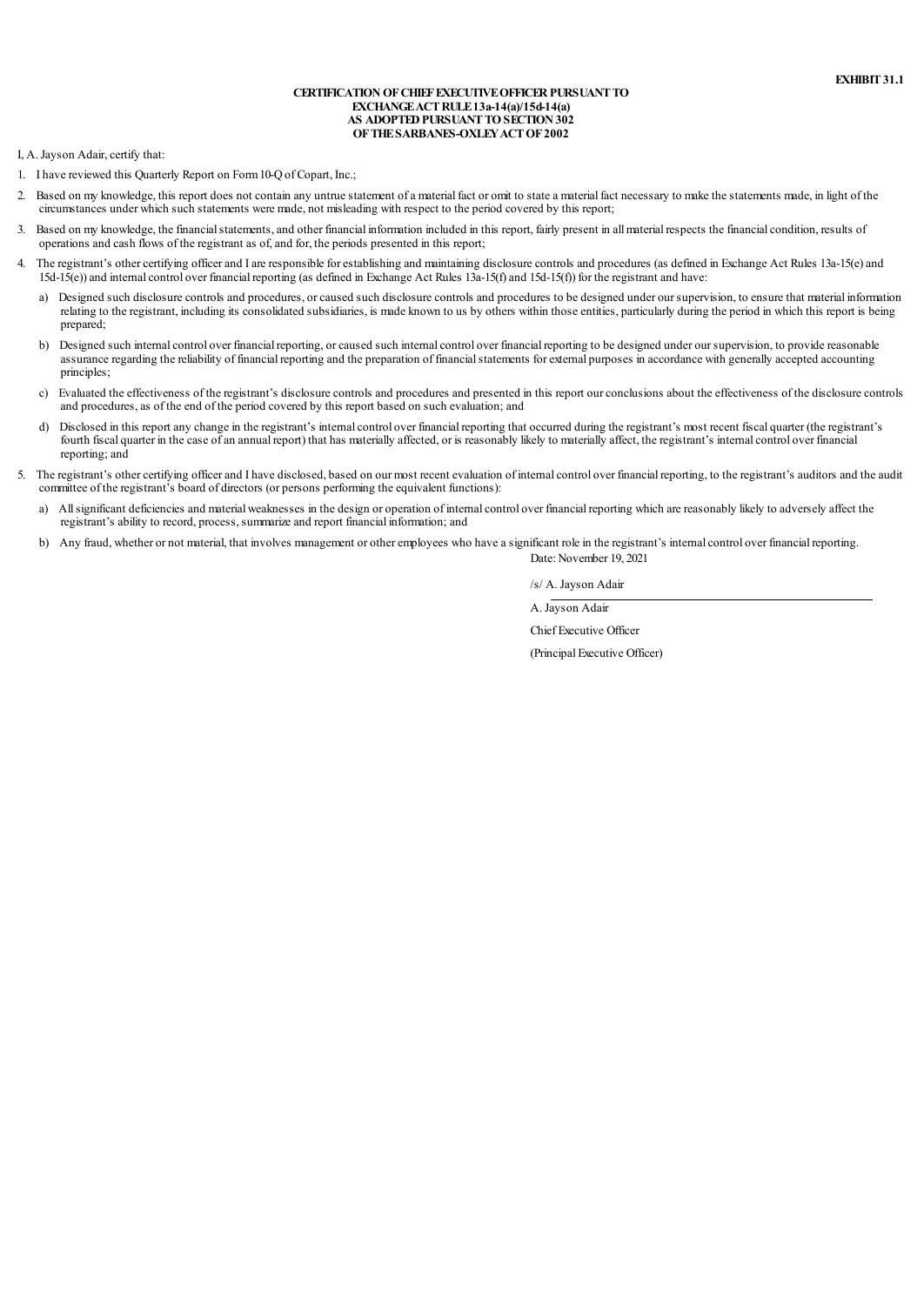### **CERTIFICATIONOFCHIEFFINANCIALOFFICERPURSUANTTO EXCHANGEACTRULE13a-14(a)/15d-14(a) AS ADOPTED PURSUANT TO SECTION 302 OFTHESARBANES-OXLEYACTOF2002**

I, John North, certify that:

- 1. I have reviewed this Quarterly Report on Form 10-Q of Copart, Inc.;
- 2. Based on my knowledge, this report does not contain any untrue statement ofa material fact or omit to state a material fact necessary to make the statements made, in light of the circumstances under which such statements were made, not misleading with respect to the period covered by this report;
- 3. Based on my knowledge, the financial statements, and other financial information included in this report, fairly present in all material respects the financial condition, results of operations and cash flows of the registrant as of, and for, the periods presented in this report;
- 4. The registrant's other certifying officer and I are responsible for establishing and maintaining disclosure controls and procedures (as defined in Exchange Act Rules 13a-15(e) and 15d-15(e)) and internal control over financial reporting (as defined in Exchange Act Rules 13a-15(f) and 15d-15(f)) for the registrant and have:
	- a) Designed such disclosure controls and procedures, orcaused such disclosure controls and procedures to be designed under oursupervision, to ensure that material information relating to the registrant, including its consolidated subsidiaries, is made known to us by others within those entities, particularly during the period in which this report is being prepared;
	- b) Designed such internalcontrol over financial reporting, orcaused such internalcontrol over financial reporting to be designed under oursupervision, to provide reasonable assurance regarding the reliability of financial reporting and the preparation of financial statements for external purposes in accordance with generally accepted accounting principles;
	- c) Evaluated the effectiveness of the registrant's disclosure controls and procedures and presented in this report ourconclusions about the effectiveness of the disclosure controls and procedures, as of the end of the period covered by this report based on such evaluation; and
	- d) Disclosed in this report any change in the registrant's internalcontrol over financial reporting that occurred during the registrant's most recent fiscal quarter (the registrant's fourth fiscal quarter in the case of an annual report) that has materially affected, or is reasonably likely to materially affect, the registrant's internal control over financial reporting; and
- <span id="page-45-0"></span>5. The registrant's other certifying officer and I have disclosed, based on our most recent evaluation of internal control over financial reporting, to the registrant's auditors and the audit committee of the registrant's board of directors (or persons performing the equivalent functions):
	- a) All significant deficiencies and material weaknesses in the design or operation of internal control over financial reporting which are reasonably likely to adversely affect the registrant's ability to record, process, summarize and report financial information; and
	- b) Any fraud, whether or not material, that involves management or other employees who have a significant role in the registrant's internal control over financial reporting.

/s/ John North

John North

Chief FinancialOfficer

Date: November 19, 2021

(Principal Financialand Accounting Officer)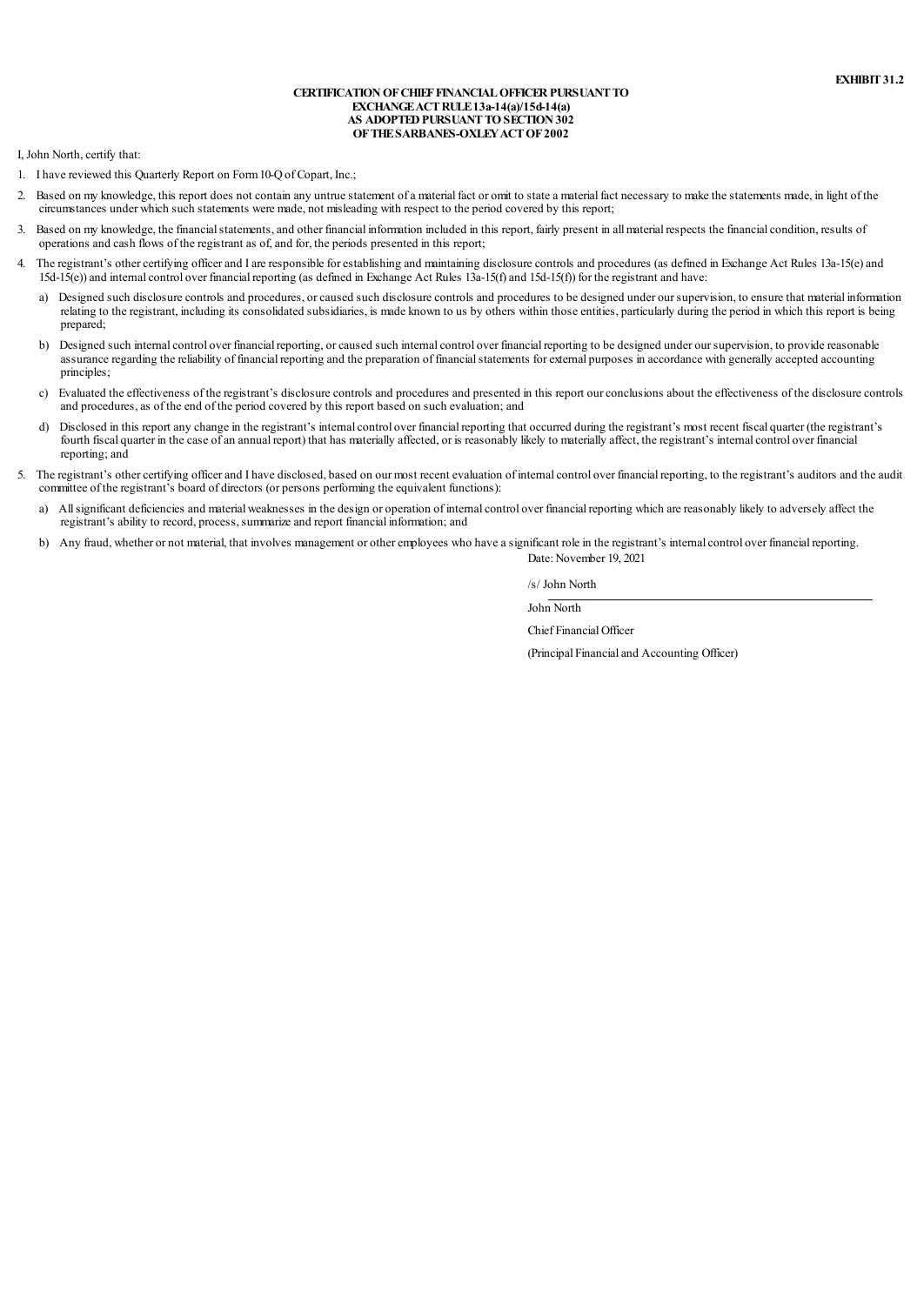### **CERTIFICATION OF CHIEF EXECUTIVE OFFICER PURSUANT TO 18 U.S.C. SECTION1350 AS ADOPTEDPURSUANTTO SECTION906 OFTHESARBANES-OXLEYACTOF2002**

I, A. Jayson Adair, hereby certify, pursuant to 18 U.S.C. § 1350, as adopted pursuant to Section 906 of the Sarbanes-Oxley Act of 2002, that to the best of my knowledge, the Quarterly Report of Copart, Inc. on Form 10-Q for the quarter ended October 31, 2021 (the "Report") fully complies with the requirements of Section 13(a) or 15(d) of the Securities Exchange Act of 1934 and that the information contained in this Report fairly presents, in all material respects, the financial condition and results of operations of Copart, Inc. /s/ A. Jayson Adair

A. Jayson Adair

Chief Executive Officer

(Principal Executive Officer)

Date: November 19, 2021

A signed original of this written statement required by Section 906 has been provided to Copart, Inc.and will be retained by Copart, Inc.and furnished to the Securities and Exchange Commission or its staff upon request.

<span id="page-46-0"></span>The foregoing certification is being furnished to the Securities and Exchange Commission pursuant to 18 U.S.C. Section 1350. It is not being filed for purposes of Section 18 of the Securities Exchange Act of 1934, as amended, and is not to be incorporated by reference into any filing of the Company, whether made before or after the date hereof, regardless of any general incorporation language in such filing except to the extent that the Company specifically incorporates it by reference.